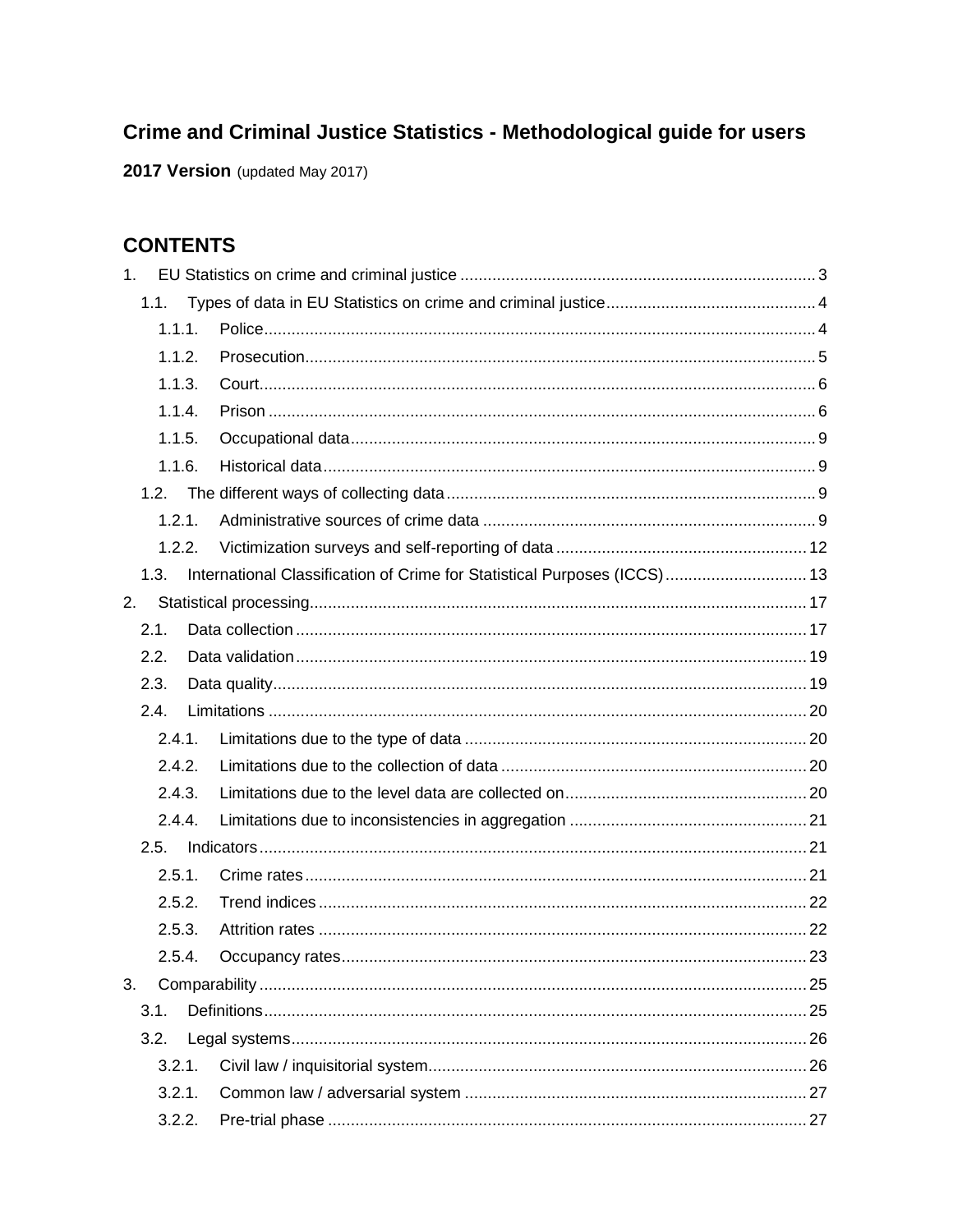| 3.2.3. |                                                                        |  |
|--------|------------------------------------------------------------------------|--|
| 3.3.   |                                                                        |  |
| 3.4.   |                                                                        |  |
| 3.5.   |                                                                        |  |
| 3.6.   |                                                                        |  |
| 3.7.   |                                                                        |  |
| 3.7.1. |                                                                        |  |
| 3.7.2. |                                                                        |  |
| 3.7.3. |                                                                        |  |
| 3.7.4. |                                                                        |  |
|        |                                                                        |  |
| 3.8.1. |                                                                        |  |
| 3.8.2. | Multiple (serial) offences of the same type (offence counting rule)34  |  |
| 3.8.3. | Offences committed by multiple persons (offence counting rule)  34     |  |
| 3.8.4. | Multiple (serial) offences by the same person (person counting rule)35 |  |
| 3.8.5. | Counting the same person multiple times (person counting rule)35       |  |
| 3.9.   |                                                                        |  |
| 3.9.1. |                                                                        |  |
| 3.9.2. |                                                                        |  |
| 4.     |                                                                        |  |
| 4.1.   |                                                                        |  |
| 4.2.   |                                                                        |  |
| 4.3.   |                                                                        |  |
| 4.4.   |                                                                        |  |
| 4.5.   |                                                                        |  |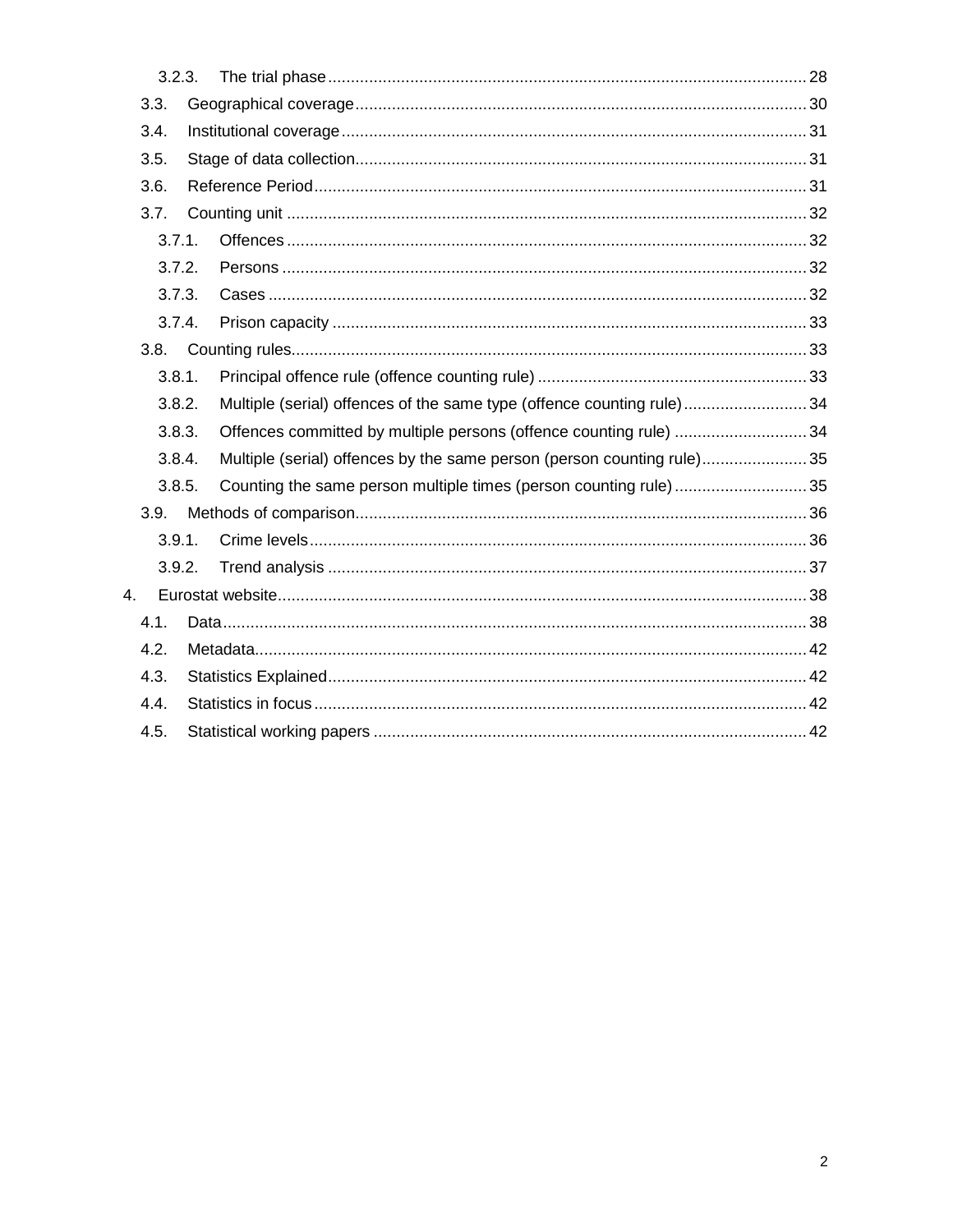This methodological guide will present how EU Statistics on crime and criminal justice are collected, which types of data are included and how they are classified in an international context. Furthermore, it will explain how data are processed and validated by Eurostat, how indicators are calculated and which limitations exist. A significant part of this methodological guide is dedicated to the comparability of data. Which comparisons can be made and which should be avoided, how different national definitions, legal systems and coverage impact comparability and why counting units and counting rules matter for comparisons. In short, this methodological guide will inform users of EU Statistics on crime and criminal justice how crime data can be interpreted and of the limitations in using administrative data when attempting to compare criminal activity between jurisdictions. Last but not least it will present which products are available and where to find them on the Eurostat website.

# **1. EU Statistics on crime and criminal justice**

The treaties supporting the development of the European Union (EU) have progressively extended its role in securing police, customs and judicial cooperation and in developing a coordinated policy with regard to asylum, immigration and external border controls. They have built the foundations of a common legal framework in the field of justice and home affairs, and the integration of this policy area with other policy areas of the Union.

The Hague programme adopted in 2004 is the first multi-annual programme in this area. In 2004, the European Council stressed the lack of comparable data on crime at EU level. It explicitly gave a mandate to Eurostat to "establish European instruments for collecting, analysing and comparing information on crime and victimisation and their respective trends in Member States, using national statistics and other sources of information as agreed indicators". The Commission established the Action Plan 2006-2010 to develop a comprehensive and coherent EU strategy to measure crime and criminal justice.

The 2009 Stockholm Programme reiterated the need for "adequate, reliable and comparable statistics" on crime and criminal activities. It welcomed "the initiative of the Commission to establish European instruments for collecting, analysing and comparing information on crime and victimisation" and in 2012, a new Action Plan covering the 2011-2015 period underlined the strategies to be adopted in order to improve the collection of crime statistics.

Data about criminal activities - by definition - are not easy to collect and the actual extent of crime in a society is hard to measure and difficult to estimate. Various methods can be applied to try to achieve this. One possible approach, even though it might not be the most accurate one, is recording administrative data on criminal acts brought to the attention of law enforcement and criminal justice procedures. A first data collection thereof, with the reference year 2005, was organised in 2007. Figures on crime and criminal justice are available as Statistics Explained articles<sup>1</sup>.

<sup>&</sup>lt;sup>1</sup> http://ec.europa.eu/eurostat/statistics-explained/index.php/Crime\_and\_criminal\_justice\_statistics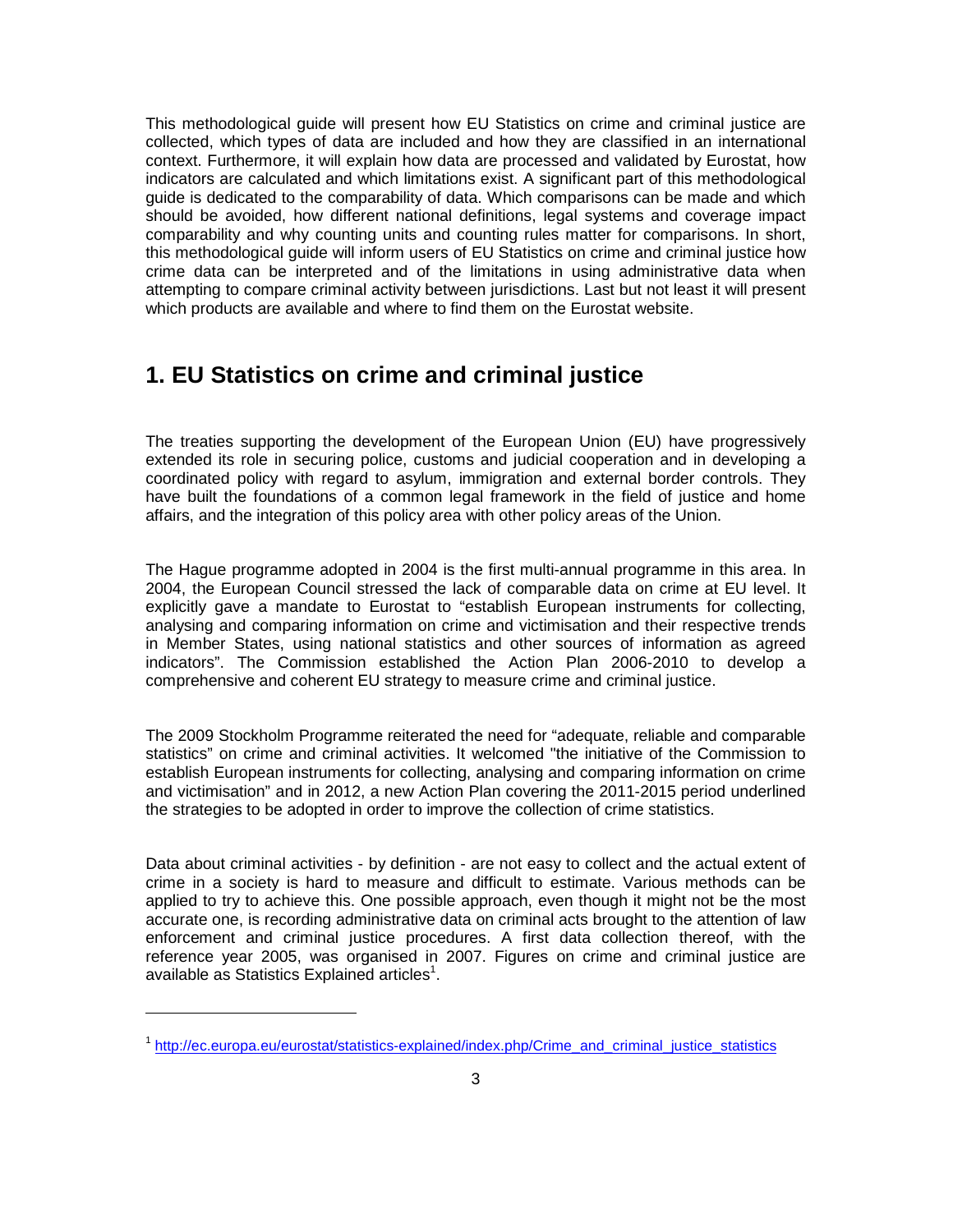Coordination was set-up with the UN Office on Drug and Crime (UNDOC) to collect data through the United Nations Surveys on Crime Trends and the Operations of Criminal Justice Systems (UN-CTS). The year 2014 is an important milestone for this cooperation with the organisation of the first joint Eurostat/UNODC statistical data collection on crime and criminal justice from EU Member States, EFTA countries, Candidate Countries and potential Candidate Countries. In addition to the information required by UNDOC, some data are also collected for specific areas of interest to the European Commission (see Chapter 1.2.1 Administrative sources of crime data).

The UN-CTS collection and consequently also the Eurostat data collection are updated and revised constantly, ensuring consistency of the data over time. Future revisions will bring some changes in the definition and inclusion of offences in the questionnaire due to the alignment of the data collections with the International Classification of Crime for Statistical Purposes (see Chapter 1.3 International Classification of Crime for Statistical Purposes (ICCS)).

### **1.1. Types of data in EU Statistics on crime and criminal justice**

EU Statistics on crime and criminal justice include administrative data at four different stages of the criminal justice system. The first stage of administrative statistics about crime and criminal justice is typically data recorded by law enforcement authorities.

#### **1.1.1. Police**

Police recorded data are usually based on information collected when the police receive details about a crime, like the type of offence and victims' and perpetrators' characteristics. In EU Statistics on crime and criminal justice, police statistics provide the number of crimes recorded by law enforcement authorities and the number of suspects and offenders brought into formal contact with police. They are usually a count of all criminal offences reported to or detected by the police. However, not all criminal events are reported to the police, resulting in an under-coverage of crime or the so-called dark figure of crime. For a crime to be reflected in crime statistics a chain of decisions by victim and police need to be successfully taken. These decisions include the recognition by the victim that a criminal offence has occurred, the decision to notify the relevant authorities and the recording of the event in official police records. If at any of these stages a victim is not aware that a crime has occurred, chooses not to report it to the police or is failed by the police in recording it, that crime event will not be reflected in official crime statistics as recorded by the police.

The first two decisions are highly based on the victim's assessment and awareness of the seriousness of the crime and potential benefits of reporting it to the relevant authorities. Injuries sustained in a criminal event, the use of weapons, material loss or insurance reasons are well known factors leading to higher reporting rates.

The latter stage of the decision chain is highly dependent on the functioning of the criminal justice system. The police have some discretion in recording crimes leading to criticism in the resulting data quality. The lack of interest in pursuing minor infractions and petty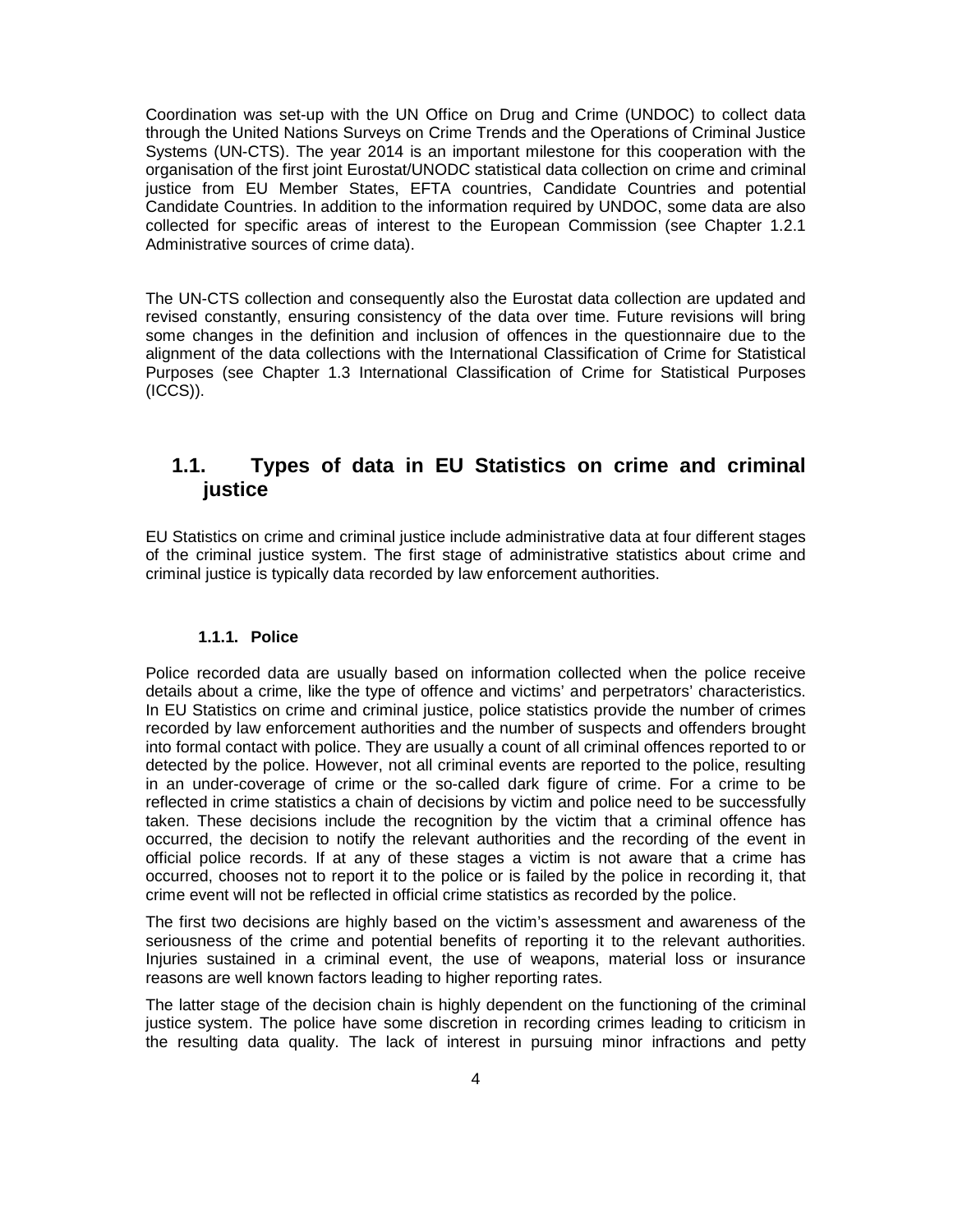offences and thus not collecting accurate information on criminal events and the persons involved are a potential weakness of police recorded crime data. The capacity of criminal justice information systems to register and record crimes with a sufficient degree of completeness are a second potential shortcoming which can lead to a lack of accuracy in police recorded crime. For all of these shortcomings, administrative data on recorded crime should not be confused with the actual extent of crime.

#### • Offences

Eurostat publishes data on the number of offences of 13 distinct criminal acts as defined by the International Classification of Crime for Statistical Purposes (see Chapter 1.3). With an offence count, in principle, each contravention of an article of criminal law may be recorded separately. When counting offences, data cannot be further disaggregated.

• Victims

On the level of police-recorded data a second counting unit is heavily used. The person, or more specifically the victim of a criminal offence, is a counting unit (see Chapter 3.7) that can be further disaggregated, depending on the information recorded by the police. Eurostat publishes data on the number of male and female victims of intentional homicide, sexual violence, rape and sexual assault. In addition, for intentional homicide, Eurostat publishes disaggregations of victim data on victim-offender-relationship, victims by sex and age bands and victims in largest cities.

• Suspects

Another application of using the person as a counting unit by police is data on suspects. Eurostat publishes data on the number of male and female suspects for intentional homicide, sexual violence, rape and sexual assault. In addition, Eurostat publishes disaggregations of the total number of suspects by citizenship, sex and age bands.

#### **1.1.2. Prosecution**

After a crime is reported to or recorded by the police an investigation is opened and a decision is taken to pass the case on for prosecution. Again, there are a couple of choices that directly influence the data collected at the prosecution stage, which are limited to the number of persons prosecuted.

Criminal offences recorded at the police level may be redefined or completely disappear at the prosecution stage, e.g. if a certain crime is recorded by the police but the investigation shows that, e.g. charges can only be brought against the perpetrator for a different offence or the result of the investigation is that no charges can be brought at all. This process of gradual reduction of number of cases or persons can be observed on all stages of the criminal justice process and is referred to as attrition. So called attrition rates can be calculated for the reduction of cases or persons between two stages of the criminal justice system (see Chapter 2.5.3 Attrition rates).

The prosecution as the intermediate stage between police and court level plays a decisive role in the attrition process and the prosecution service's workload depends on the input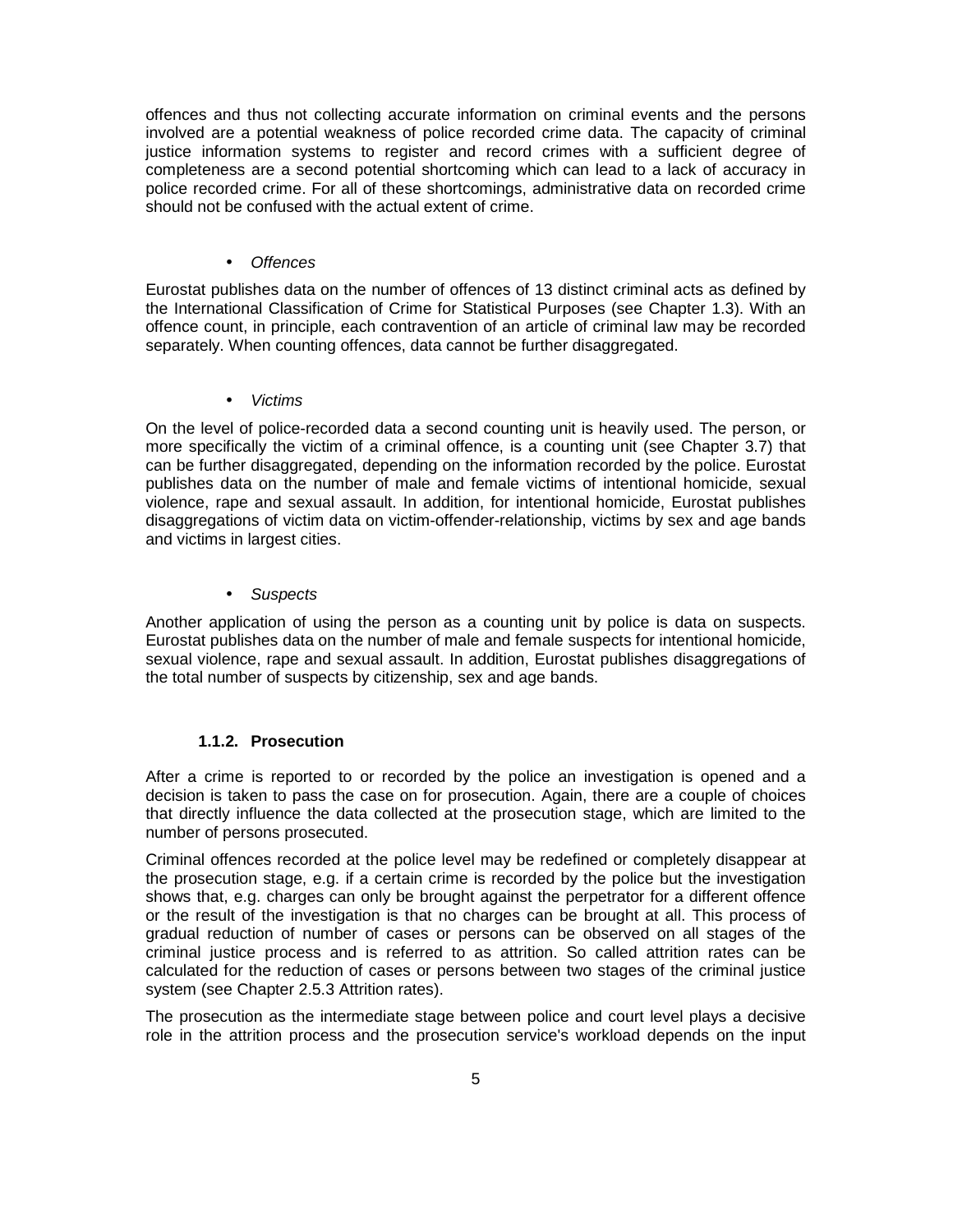from the police level. If a large proportion of reported cases are already dropped by the police, the prosecution service will deal with more serious offences or cases that are deemed more successful in court. On the other hand, if the police are obliged to hand all offences over to the prosecution service, the criminal justice system will have to allow considerable discretion at prosecution level to decide which cases go to court.<sup>2</sup>

Also, the year in which a person is recorded as suspect by police and in which that same person is recorded as prosecuted by the prosecutor might not be identical. Finally, with the collected data it is not possible to follow individual cases through the system. All data collected and presented in EU Statistics on crime and criminal justice are aggregated data and not individual cases that can be tracked at any stage of the criminal justice system.

### **1.1.3. Court**

Court statistics provide important information on the number of legal cases processed in first instance courts. The categories of legal cases include any cases processed under criminal law, civil/commercial law, administrative law and other national law. When dealing with cases, the performance of the courts can be distinguished by cases brought to court, which is the number of proceedings newly initiated in court during a year, cases resolved, which is the number of proceedings finalised or disposed of by a court decision during a year, and cases pending, which is the number of proceedings that are not finalized or disposed of as of 31 December of a given year. While cases resolved and cases pending are mutually exclusive and total the workload of courts, cases brought to court can only be fraction of the sum of cases resolved and cases pending. Since the time it takes a case to pass through the court system - even if data are only recorded in first instance courts - can vary greatly depending on the jurisdiction and the charges, comparisons of levels in a single year might not deliver reliable results.

Courts also generate data on persons convicted or acquitted of criminal offences. These data are suitable for analysing the performance of the whole criminal justice system as a continuation of attrition of cases even though the time it takes for a person to pass through the court system - even if data are only recorded in first instance courts - can vary greatly depending on the country and the charges. This variation in length to come to a court decision needs to be taken into account.

Court statistics are in general considered a more robust indicator of criminal justice, especially if conviction figures can be broken down by different offence categories, than any other administrative data on the previous levels of the criminal justice system. Conviction statistics are seen as the better indicator for levels of crime than police data, as convictions stand at the end of the decision chain in the criminal justice system.

### **1.1.4. Prison**

1

Prison statistics provide important information on the number of prisoners and prison capacity. While data collected at the previous stages of the criminal justice system sum up

 $2$  Jörg-Martin Jehle, Attrition and Conviction Rates of Sexual Offences in Europe: Definitions and Criminal Justice Responses, in: European Journal of Criminal Policy and Research, 2012, Volume 18, Issue 1, 151f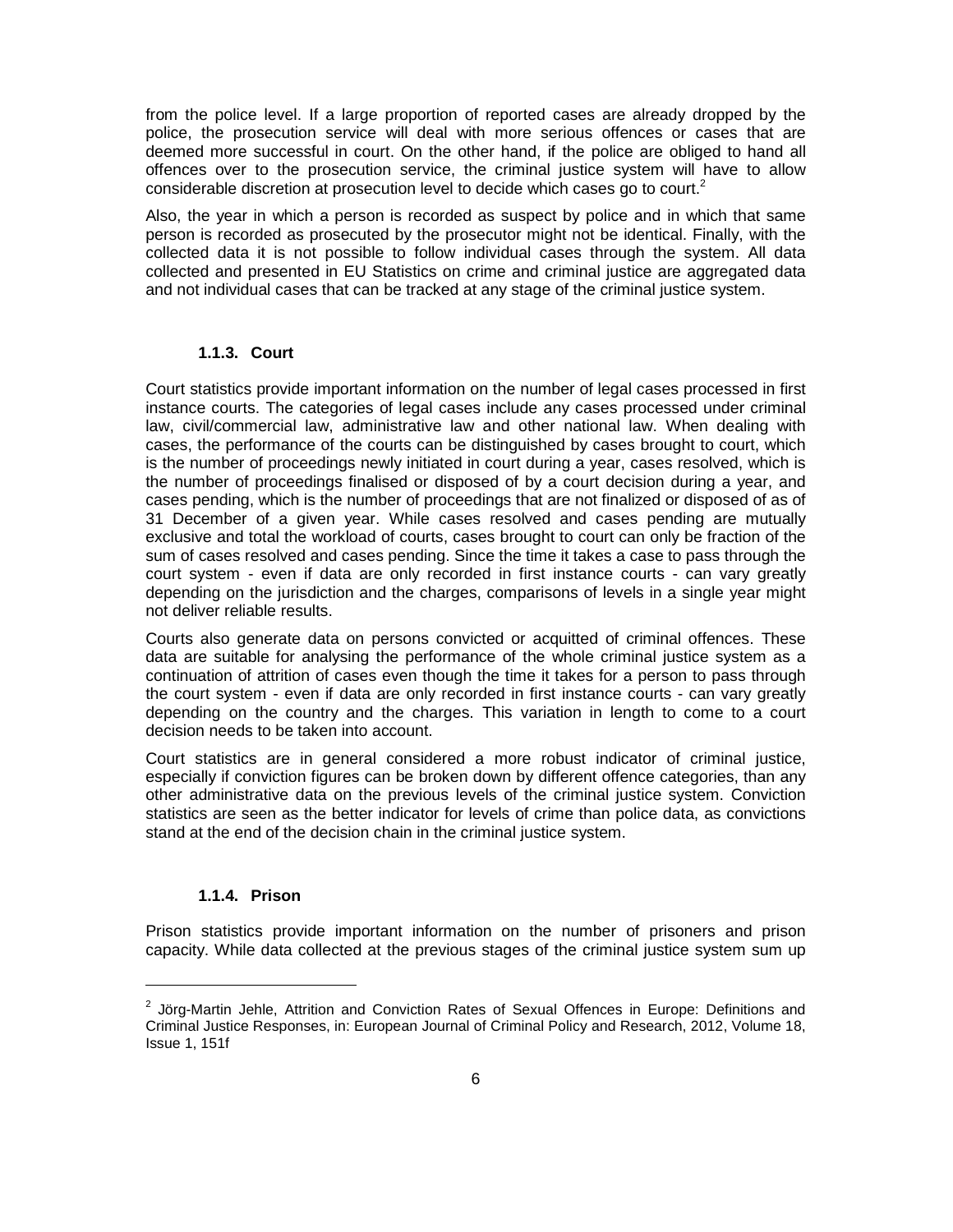offences, cases or persons recorded over the course of a year, prison data are stock data that give the number of prisoners incarcerated at a certain day of the year, usually the 31st of December (see Chapter 3.6 Reference Period). Some jurisdictions however use differing reference dates, while others report an average daily prison population. In addition, amnesties can have a sudden effect and drastically change counts of persons held.

Apart from these differences, prison data are considered a robust indicator, taking into account that some variations in the definition of persons held exist. Data reported to Eurostat should exclude non-criminal prisoners held for administrative purposes, for example, persons held pending investigation into their immigration status or foreign citizens without a legal right to stay. But in practice some differences exist. Some jurisdictions report only on prisoners in institutions under justice administration, which means they exclude persons in psychiatric facilities or in institutions for disciplinary detention for young offenders, while others include persons in supervised probationary freedom.

Put together, data from these levels of the criminal justice system can give indication of the criminal justice system's response to crime, even though with the data collected in EU Statistics on crime and criminal justice it is not possible to follow cases through the system. They all have their specific characteristics (Table 1).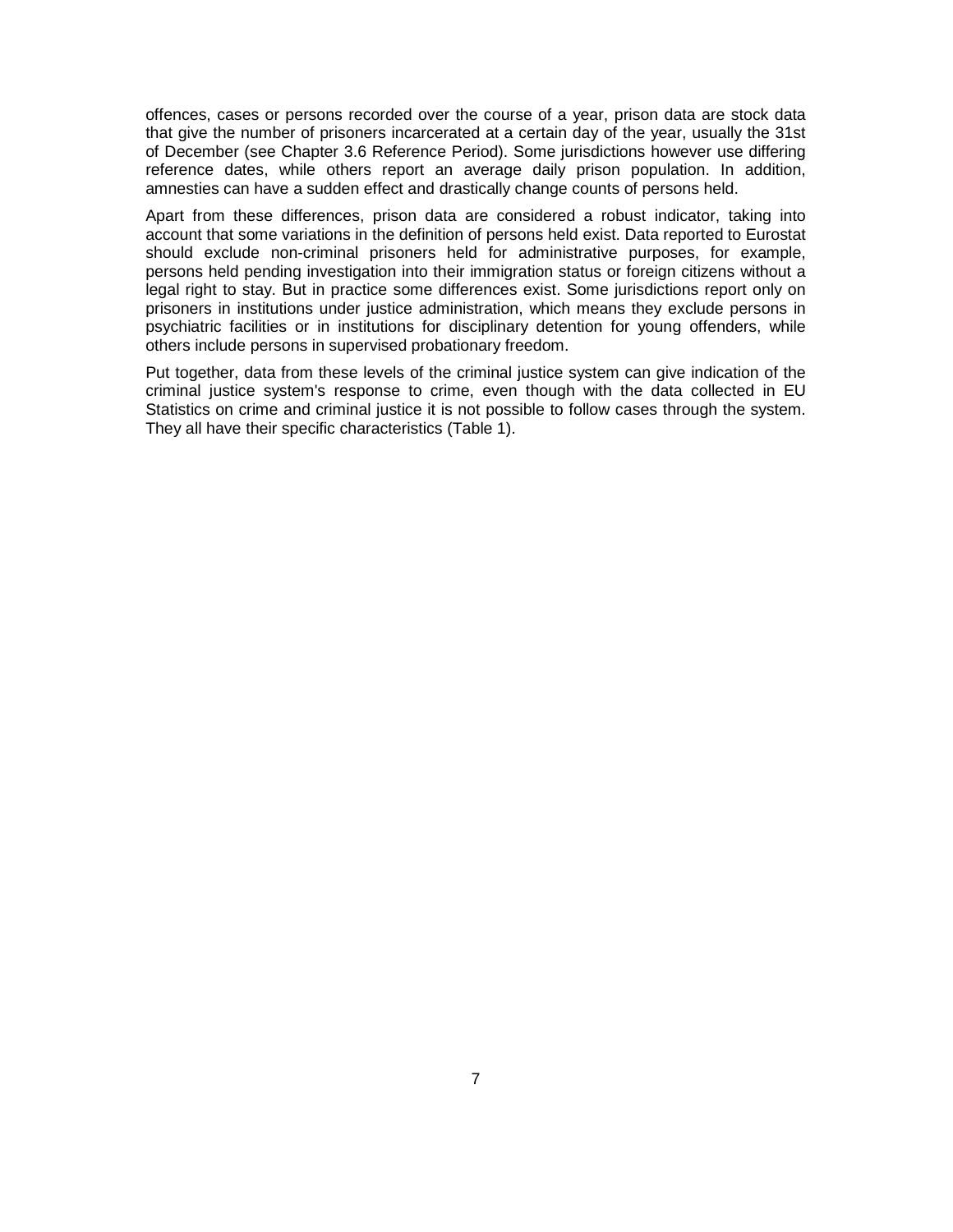### **Table 1. Comparison of types of data published in EU Statistics on crime and criminal justice**

|                    |                                                                                                                                                                                                                                                                                                                                                             | Stage of the criminal justice process                                                                                                                                                                                                                                                  |                                                                                                                                                                                                                           |                                                                                                                                                                                                                                |                                                                                                                                                                                                                                                                                                                   |  |
|--------------------|-------------------------------------------------------------------------------------------------------------------------------------------------------------------------------------------------------------------------------------------------------------------------------------------------------------------------------------------------------------|----------------------------------------------------------------------------------------------------------------------------------------------------------------------------------------------------------------------------------------------------------------------------------------|---------------------------------------------------------------------------------------------------------------------------------------------------------------------------------------------------------------------------|--------------------------------------------------------------------------------------------------------------------------------------------------------------------------------------------------------------------------------|-------------------------------------------------------------------------------------------------------------------------------------------------------------------------------------------------------------------------------------------------------------------------------------------------------------------|--|
|                    | <b>Offences</b><br>(police-recorded)                                                                                                                                                                                                                                                                                                                        | <b>Victims</b><br>(police-recorded)                                                                                                                                                                                                                                                    | Prosecution                                                                                                                                                                                                               | Court                                                                                                                                                                                                                          | Prison                                                                                                                                                                                                                                                                                                            |  |
| <b>Covers</b>      | Law enforcement<br>activity                                                                                                                                                                                                                                                                                                                                 | Victim<br>characteristics for<br>police-recorded<br>crime                                                                                                                                                                                                                              | Activity of the<br>prosecution<br>service                                                                                                                                                                                 | Activity of the<br>courts<br>Conviction and<br>acquittal rates                                                                                                                                                                 | Stock of persons in<br>prison system and<br>prison capacity                                                                                                                                                                                                                                                       |  |
| <b>Use</b>         | Measure of<br>police workload,<br>shows the types<br>of offence that<br>are recorded by<br>the police and<br>how these<br>change over<br>time.<br>Offences of<br>intentional<br>homicide are<br>generally well<br>captured by the<br>official statistics                                                                                                    | Quantifies the<br>number of victims<br>for specific<br>offences, can help<br>to identify<br>relationships<br>between different<br>types of offence<br>and victim<br>characteristics.                                                                                                   | Measure of<br>prosecution<br>workload,<br>proportion of<br>people prosecuted<br>for particular<br>offences, trends in<br>prosecutions                                                                                     | Measure of the<br>workload of the<br>courts, proportion<br>of people<br>convicted for<br>particular offences.<br>trends in<br>convictions                                                                                      | Measure of the<br>proportion of<br>people imprisoned<br>for particular<br>offences, indicator<br>of overcrowding,<br>prisoner<br>characteristics,<br>number of pre-trial<br>prisoners, trends<br>over time                                                                                                        |  |
| <b>Limitations</b> | Not all offences<br>committed are<br>reported to the<br>police or<br>detected by the<br>police. Police<br>procedures for<br>recording<br>offences can<br>vary across<br><b>Member States.</b><br>The number of<br>offences<br>recorded can<br>increase as a<br>result of special<br>law enforcement<br>initiatives<br>targeted at<br>particular<br>offences | Not all victims<br>come to the<br>attention of the<br>police.<br>The number of<br>victims recorded<br>can increase as a<br>result of special<br>law enforcement<br>initiatives.<br><b>Detailed</b><br>characteristics of<br>victims are not<br>always available<br>from police records | Procedures for<br>deciding to<br>prosecute vary<br>across Member<br>States, depending<br>on the legal<br>system.<br><b>Prosecution data</b><br>may be recorded in<br>a different year to<br>that in the police<br>records | Data are only<br>recorded in first<br>instance courts<br>and convictions<br>may be overturned<br>on appeal<br>Conviction data<br>may be recorded in<br>a different year to<br>that in the police or<br>prosecutions<br>records | The stock of<br>prisoners relates to<br>a reference date<br>which may not be<br>the same in each<br>Member State.<br>As the number of<br>prisoners on a<br>single day can vary<br>throughout the<br>year, the reference<br>date does not<br>necessarily reflect<br>the typical stock<br>level through the<br>year |  |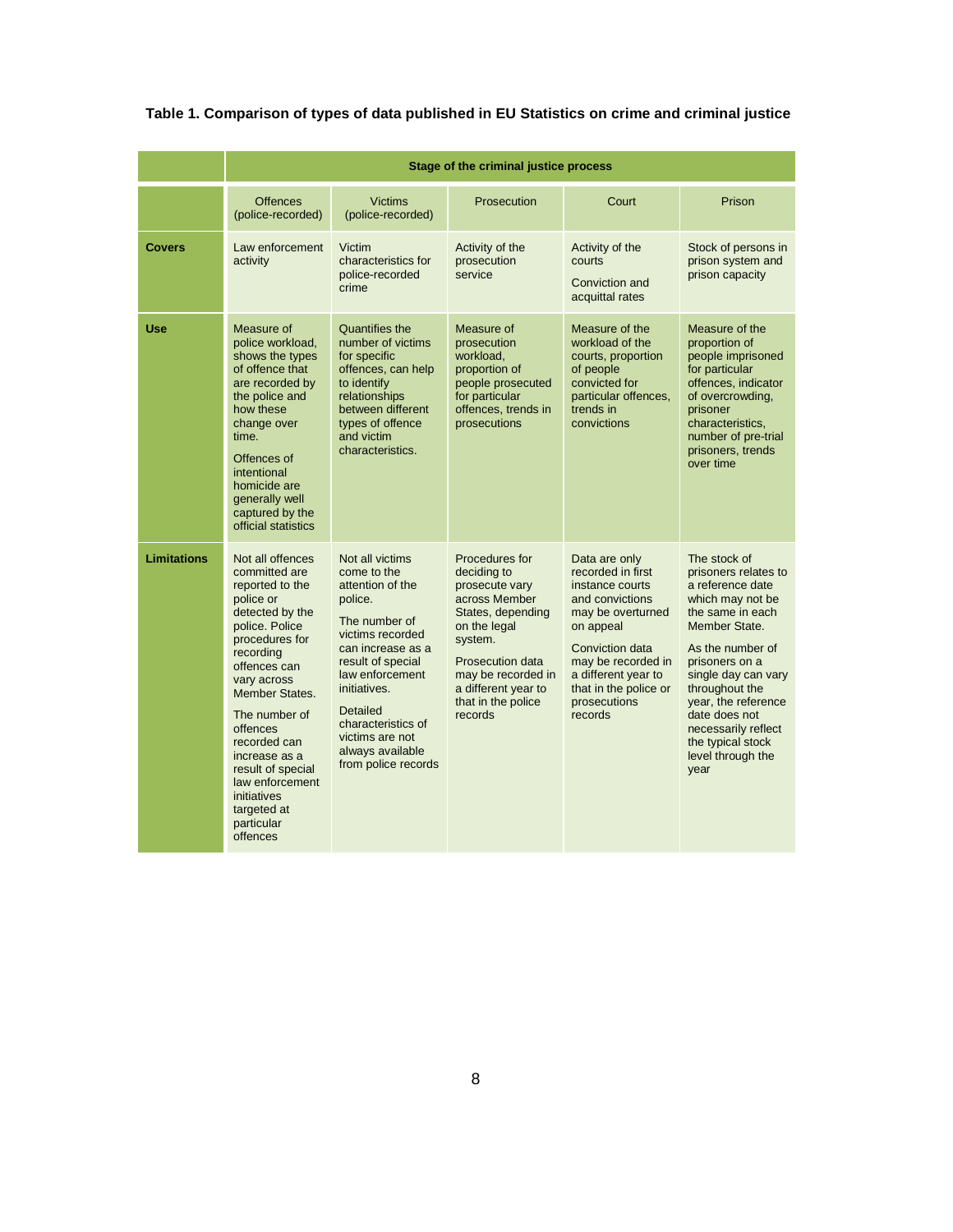#### **1.1.5. Occupational data**

From three levels of the criminal justice system - police, courts and prisons - data on personnel according to the International Standard Classification of Occupations 2008 (ISCO-08) are included in EU Statistics on crime and criminal justice.

Most jurisdictions comply with the definition<sup>3</sup> of police personnel by excluding civilian staff, customs officers, tax, military, court and secret service police, while some jurisdictions include other law enforcement personnel in customs and prison administration in their figure or are not able to exclude support staff.

Until now, the headcount of police officers requested by Eurostat does not discriminate between full-time and part-time officers. As a result, all part-time officers should be included and counted as one person. Some jurisdictions, however, provide figures in full-time equivalents (FTE) instead of a simple headcount. This means a part-time officer, who works half-time, is counted as 0.5 FTE. These different counting methods lead to some distortions when comparing counts of personnel between jurisdictions and should be taken into account.

### **1.1.6. Historical data**

1

EU Statistics on crime and criminal justice also include historical data on police recorded offences, police officers and prison population collected up to the year 2007. These data are based on different definitions and cannot be directly compared with the data published at a national level from 2008.

### **1.2. The different ways of collecting data**

### **1.2.1. Administrative sources of crime data**

All the types of data featured in EU Statistics on crime and criminal justice and described in detail in Chapter 1.1 are administrative data. They are produced by the various agencies at each stage of the criminal justice system in each legislation. By that definition, they are inherently a national domain. Some international data collections that collect data from the national level exist though:

### • Eurostat data collection (see Chapter 1)

In 2014, Eurostat and UNODC launched a joined annual data collection on crime and criminal justice statistics by using the UN crime questionnaire and an ad-hoc Eurostat questionnaire. The data and metadata are collected from national statistical institutes or other relevant authorities (Police and Justice Department mainly) in each EU Member State, EFTA country, Candidate Country and, potential Candidate Country. In total, the Eurostat data collection covers 41 jurisdictions.

 $3$  Personnel in public agencies as at 31 December whose principal functions are the prevention, detection and investigation of crime and the apprehension of alleged offenders. Data concerning support staff (secretaries, clerks, etc.) should be excluded.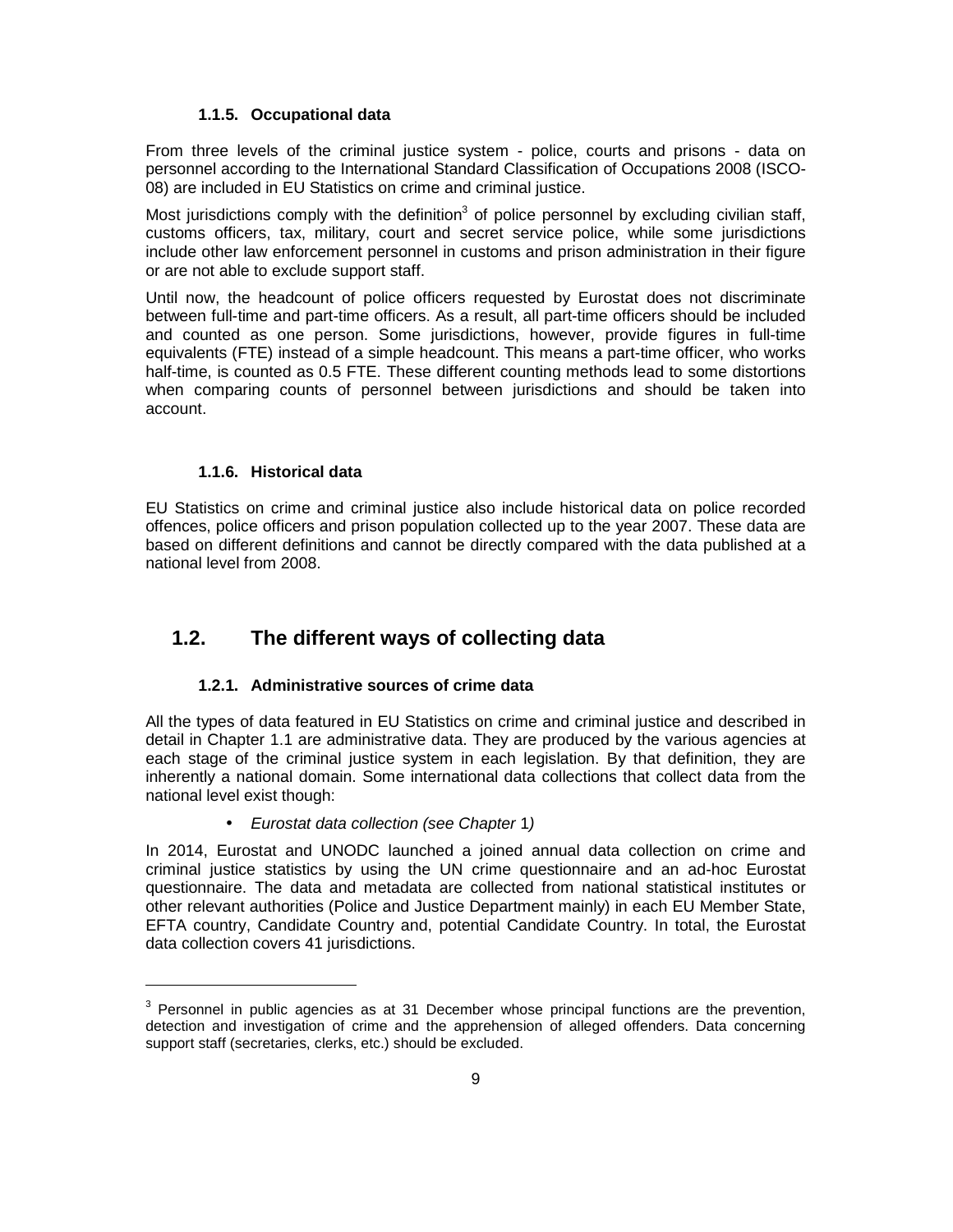This joint data collection allows to gather information on:

- offences, victims, suspects, persons prosecuted and persons convicted, with demographic breakdowns where possible;
- the number of police, judges and other staff employed by criminal justice institutions; and
- the number of people detained in prison and prison capacity.

### • UN data collection (https://data.unodc.org/)

The Economic and Social Council, in its resolution 1984/48 of 25 May 1984, requested "the Secretary-General to maintain and develop the United Nations crime-related data base by continuing to conduct quinquennial surveys of crime trends, operations of criminal justice systems and crime prevention strategies, and to report periodically to the Committee on Crime Prevention and Control on the progress made".<sup>4</sup> The United Nations Surveys on Crime Trends and the Operations of Criminal Justice Systems (UN-CTS) has since evolved into a biennial and since 2009 into an annual survey of criminal justice data. Since 2010 UNODC also includes a module on crime victimization survey data in UN-CTS (see Chapter 1.2.2 Victimization surveys and self-reporting of data). UNODC partners with regional organisations to implement the data collection. In 2011 the Organization of American States (OAS) managed the collection in the Americas and since 2014 Eurostat is collecting data for UNODC in Europe. Every year the UN-CTS is sent to 194 UN Member States plus 2 observer and 1 territory. About 50% of the questionnaires are received back, not all of them with complete data.

> • other European data collection initiatives: European Sourcebook Group (http://wp.unil.ch/europeansourcebook/ )

The European Sourcebook Group is a group of mostly academic experts that produces on a regular basis the European Sourcebook of Crime and Criminal Justice Statistics, an endeavour started in 1996. The Council of Europe established a committee to prepare a compendium of crime and criminal justice statistics resulting in the publication of the first European Sourcebook. Later editions of the Sourcebook were funded by national governments. The fifth and latest edition of the Sourcebook covers the years 2007 to 2011 and has been published in September 2014. Similar to EU Statistics on crime and criminal justice it covers police, prosecution, conviction and correctional statistics, as well as victimization surveys.<sup>5</sup>

<sup>4</sup> United Nations Economic and Social Council. E/1984/48

<sup>&</sup>lt;sup>5</sup> http://wp.unil.ch/europeansourcebook/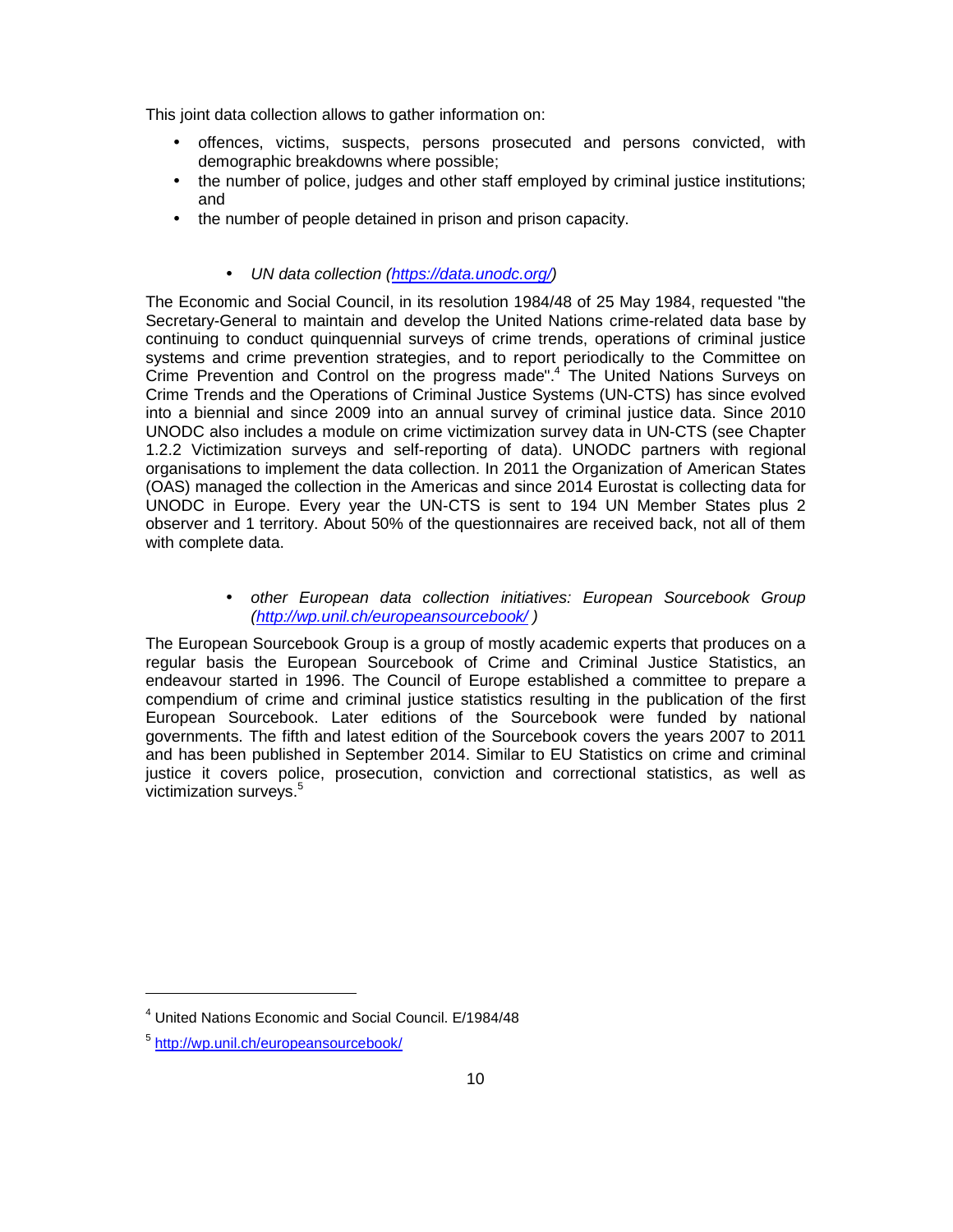• other European data collection initiatives: Council of Europe SPACE I statistics (http://wp.unil.ch/space)

SPACE I is the Council of Europe Annual Penal Statistics (Statistiques Pénales Annuelles du Conseil de l'Europe) of the populations held in custody and/or in other types of penal institutions across Europe, compiled by researchers at the University of Lausanne in Switzerland. The SPACE project produces annual overview on main indicators of custodial and non‐custodial activities in all Member States of the Council of Europe. Apart from prison population SPACE data include additional information about the conditions of detention like prison capacity and prison staff, as well as about the custodial movement (e.g. entries, releases, deaths, escapes).

#### • Sub-national data

Limited data on domestic burglary, homicide, robbery and theft of a motor vehicle are available on a regional level for 2008, 2009 and 2010 only. The data are available for the European Union member States, EFTA countries, EU Candidate countries and EU potential Candidate Countries. These data were collected with the previous Eurostat definitions of offences which are no longer in line with definitions used since the start of the joint data collection with UNODC. Therefore comparison of sub-national data with national data from the recent data collection should be avoided (see Chapter 3.1 Definitions). The territorial classification of regional data is broken down according to the NUTS classification<sup>6</sup>. The regional data is available at NUTS level 3.

### • City level data

City level data on crime are asked from each jurisdiction for the largest city and are in general provided for two different aggregations:

(a) the **city proper**, within the official boundary of the city, equivalent to a municipality or another locality with legally fixed boundaries and an administratively recognized urban status that is usually characterized by some form of local government, or

(b) the **wider urban agglomeration**, which comprises the city or town proper and also the suburban fringe or densely settled territory lying outside of, but adjacent to, the city boundaries, like metropolitan areas or urban areas <sup>7</sup>

For the definition of largest city, data providers are advised to use the OECD greater city definition<sup>8</sup>, where applicable and to provide information if a different definition is used. Ideally, derived indicators like crime rates are calculated on population data matching the same concept of city definition as the crime data. Eurostat uses the city population on 1st

http://ec.europa.eu/eurostat/ramon/nomenclatures/index.cfm?TargetUrl=LST\_CLS\_DLD&StrNom=NU TS\_33&StrLanguageCode=EN

<sup>7</sup> "United Nations Statistics Division – Demographic and Social Statistics". Millenniumindicators.un.org. Retrieved 2010-07-26.

<sup>&</sup>lt;sup>8</sup> http://ec.europa.eu/regional\_policy/sources/docgener/focus/2012\_01\_city.pdf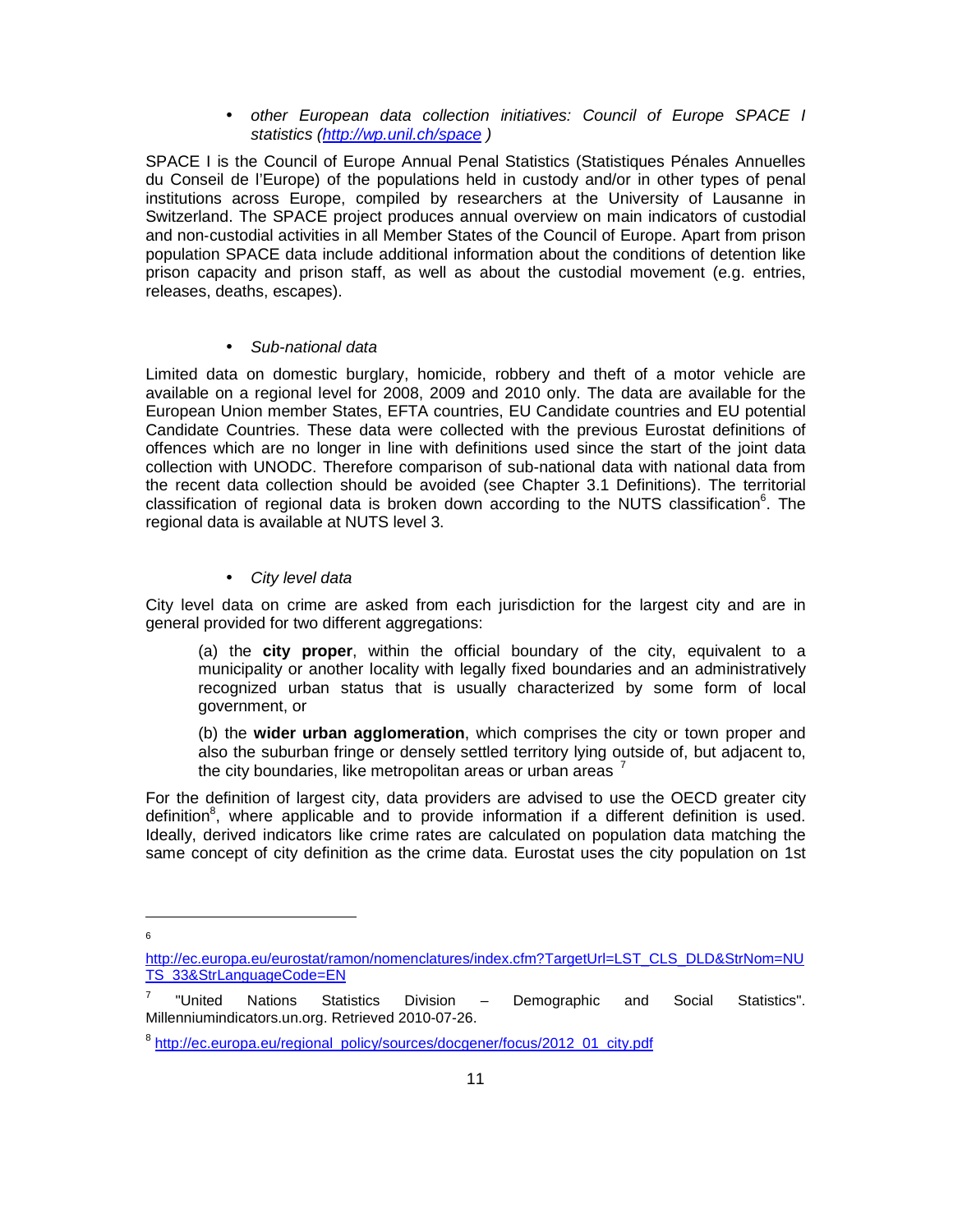January from Eurostat's Urban Audit<sup>9</sup> for the calculation of city level crime rates (see Chapter 2.5.1 Crime rates).

#### **1.2.2. Victimization surveys and self-reporting of data**

Contrary to police statistics or administrative criminal justice data in general, victimization surveys capture both criminal incidents reported to the police and criminal incidents not reported to the police. Therefore, they have the potential of uncovering crimes that are less well reported to or recorded by the police. These surveys use randomly selected samples of a population and can deepen the understanding of crime events and victim characteristics that might not be captured in police recorded data by asking respondents directly about their victimization experiences.<sup>10</sup>

These surveys give a better estimation of the prevalence of crimes but the advantage is less important for crimes which rarely occur, as either sample sizes would have to increase significantly or other survey techniques and methodologies would have to be applied to come up with reliable estimates.

This kind of survey is conducted in several EU Member States but the differences of methodologies and definitions used so far limit their use for international comparisons. Eurostat does not publish data based on victimization surveys, although there have been other European initiatives for gathering comparable victimization data on a European level.

In 2005, a European Crime and Safety Survey (EU ICS)<sup>11</sup> was carried out in 18 EU Member States, following the four previous round (1989, 1992, 1996, and 2000) of the International Crime Victim Survey (ICVS) coordinated by the United Nations Interregional Criminal Justice Research Institute (UNICRI). The survey included questions on the feeling of safety and security and the crimes experienced by citizens of each Member State. Until now, there is no victimization survey on crime and safety covering the whole EU.

There are however some other survey instruments on the European level that focus on crime and victimization or at least include modules or questions on relevant topics touching the issue. In the EU-Statistics on Income and Living Conditions (EU-SILC) one variable in the basic household questionnaire refers to crime, violence or vandalism as a problem in the respondent's area. In the EU-SILC 2013 ad-hoc module on well-being an additional variable, referring to the respondent's opinion or feeling about the level of security he or she experiences in the area close to the place of residence, was introduced.

The Standard Eurobarometer survey questionnaire includes some questions that list crime as a possible answer regarding the most important issues facing each country at the moment. This question is purely about the perception of crime in comparison with other issues and does not ask about actual experience of criminal acts. Regarding the extent of crime and victimization in Europe, some Special Eurobarometer and Flash Eurobarometer surveys were conducted in the last 20 years and dedicated towards specific issues such as perceptions of security, corruption and cyber security.

<sup>&</sup>lt;sup>9</sup>http://ec.europa.eu/eurostat/web/cities/data/database

<sup>&</sup>lt;sup>10</sup> UNECE/UNODC 2010, Manual on Victimization Surveys, page 7f

<sup>&</sup>lt;sup>11</sup> Jan van Dijk, John van Kesteren, Paul Smit, Criminal Victimisation in International Perspective Key findings from the 2004-2005 ICVS and EU ICS, WODC, 2007.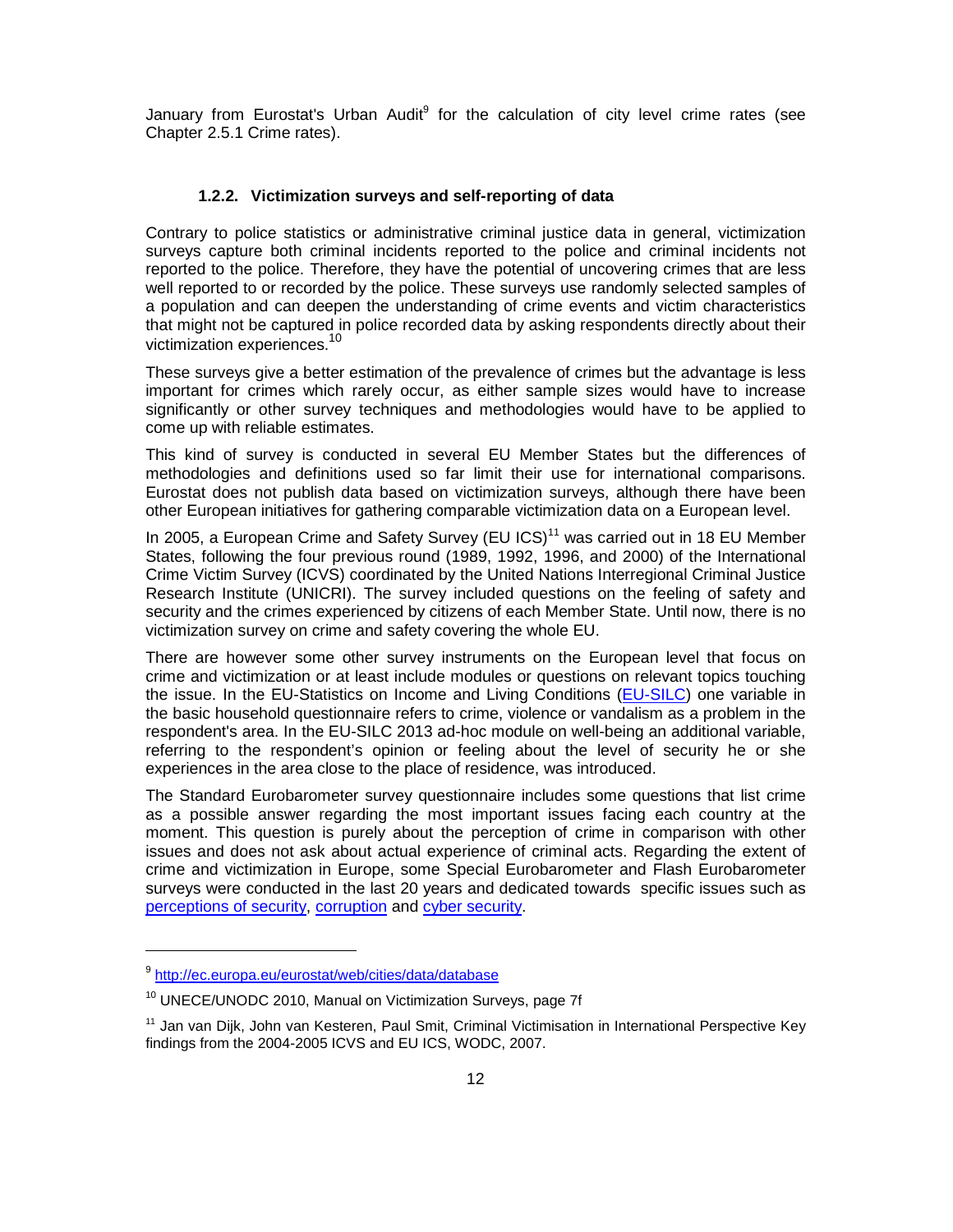The European Union Agency for Fundamental Rights (FRA) has developed specialised surveys on violence against women, anti-Semitism, Roma and LGBT. Eurostat is currently developing a future survey on gender-based violence.

### **1.3. International Classification of Crime for Statistical Purposes (ICCS)**

The data on criminal offences published by Eurostat are classified according to the crime categories defined in the International Classification of Crime for Statistical purposes (ICCS).The ICCS is a classification of criminal offences which is based on internationally agreed concepts, definitions and principles in order to enhance the consistency and international comparability of crime statistics, and to improve analytical capabilities at both the national and international levels. The ICCS is applicable to all forms of crime data at all stages of the criminal justice process as well as to data collected in crime victimization surveys. Its goal is to improve the comparability of crime data between jurisdictions.<sup>12</sup>

The ICCS adheres to three principles of statistical classifications: Mutual exclusivity, exhaustiveness and statistical feasibility. In addition, four criteria, which are particularly relevant from a policy perspective, have guided the creation and structuring of the ICCS:

- policy area of the act/event (protection of property rights, protection of health, etc.);
- target of the act/event (e.g. person, object, natural environment, State, etc.);
- seriousness of the act/event (e.g. acts leading to death, acts causing harm, etc.);
- means by which the act/event is perpetrated (e.g. by violence, threat of violence, etc.).

Based on these four criteria, criminal offences can be grouped into homogenous categories, which can be aggregated at different hierarchical levels, according to the details of the act/event known. At the top level, there are 11 categories which cover all acts/events that constitute a crime within the scope of the ICCS.

<sup>&</sup>lt;sup>12</sup> UNODC, International Classification of Crime for Statistical Purposes, Version 1.0, March 2015, page 7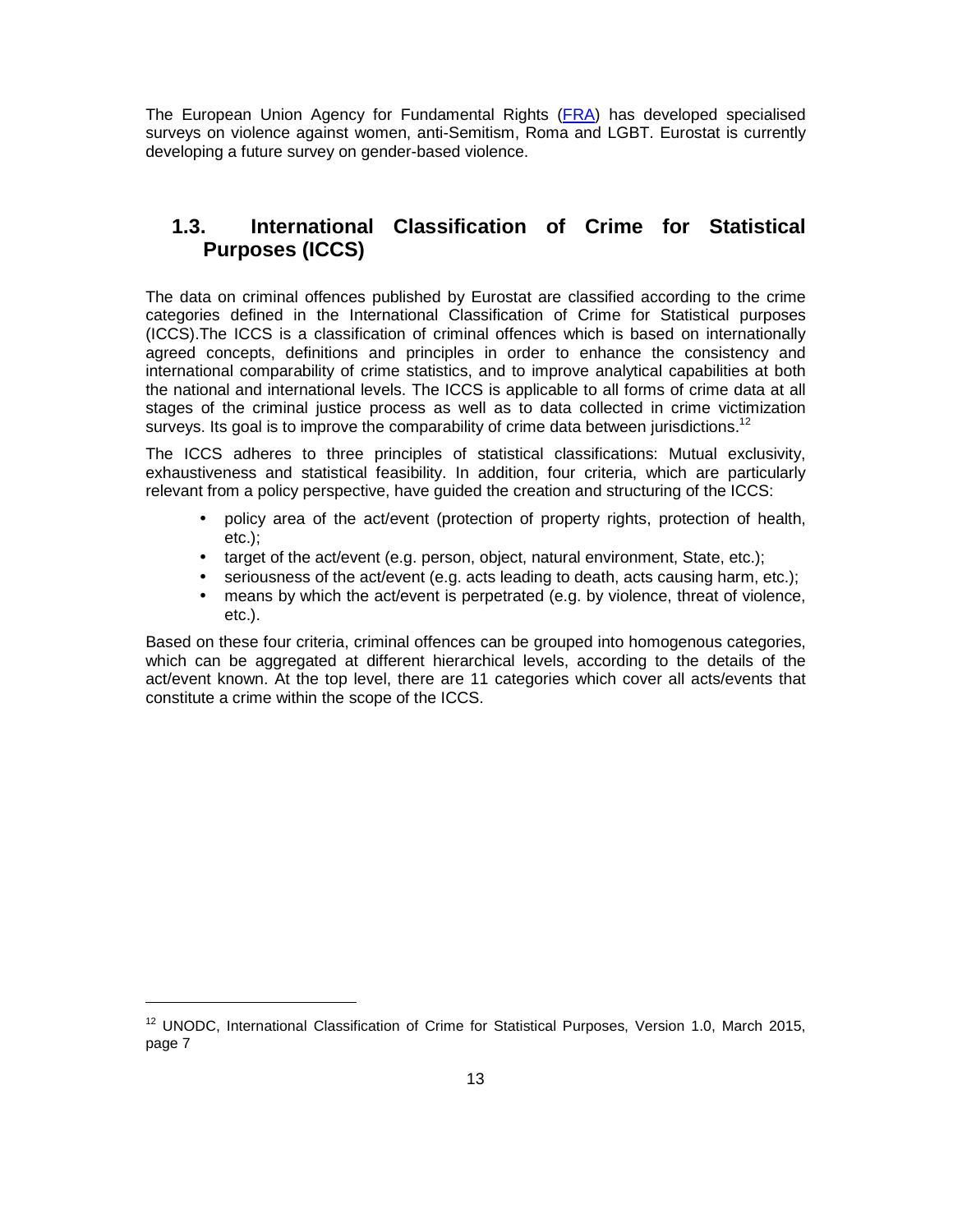#### **Table 2. Level 1 categories of the ICCS**

| 01              | Acts leading to death or intending to cause death                   |
|-----------------|---------------------------------------------------------------------|
| 02              | Acts leading to harm or intending to cause harm to the person       |
| 03              | Injurious acts of a sexual nature                                   |
| 04              | Acts against property involving violence or threat against a person |
| 05              | Acts against property only                                          |
| 06              | Acts involving controlled psycho-active substances or other drugs   |
| 07              | Acts involving fraud, deception or corruption                       |
| 08              | Acts against public order, authority, and provisions of the State   |
| 09              | Acts against public safety and state security                       |
| 10 <sup>°</sup> | Acts against the natural environment                                |
| 11              | Other criminal acts not elsewhere classified                        |

These level 1 categories are quite broad and numbers presented on that level would most likely be aggregates of observations in lower level categories. The numerical coding of the categories is in accordance with their level in the classification.<sup>13</sup> Level 1 categories are the broadest categories and have a two-digit code, for example:

### **05 Acts against property only**

This category is disaggregated into 5 Level 2 categories which have a four digit code, for example:

**0501 Burglary** 

### **0502 Theft**

1

For both offence categories, offences are recorded in EU Statistics on crime and criminal justice. These categories could still be subdivided into more precise categories of criminal acts. Thus, level 3 categories have a five-digit code, for example:

#### **05011 Burglary of business premises**

### **05012 Burglary of private residential premises**

#### **05013 Burglary of public premises**

Most jurisdictions can separate 0501 Burglary and 05012 Burglary of private residential premises from each other and are collecting data for both offence categories separately.

<sup>&</sup>lt;sup>13</sup> UNODC, International Classification of Crime for Statistical Purposes, Version 1.0, March 2015, page 12f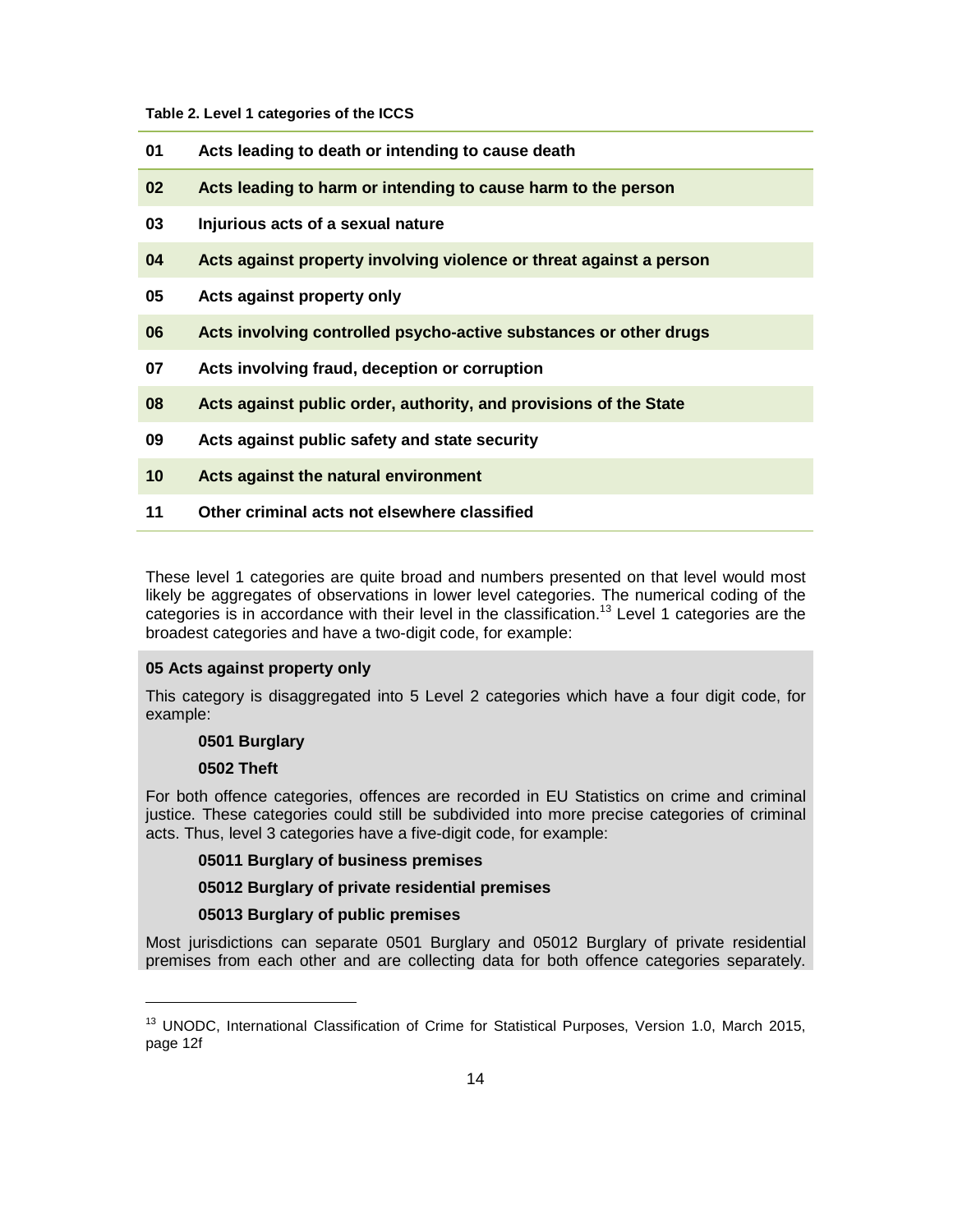Every recorded burglary of private residential premises under the code 05012 should also be included in the figures of burglaries under code 0501, which, in addition, also includes burglaries of business premises, public premises and other acts of burglary. For the latter level 3 categories, disaggregated data are not yet collected in EU Statistics on crime and criminal justice.

Also for 0502 Theft, 7 level 3 categories exist in the ICCS, including 05021 Theft of a motorized vehicle or parts thereof. Aggregated data on this category are not published in EU Statistics on crime and criminal justice but aggregated data at level 4 with a six-digit code as a unique identifier are included:

#### **050211 Theft of a motorized land vehicle**

Offence categories at level 4 are the lowest level implemented in the ICCS and will also be the most narrowly defined criminal event data published in EU Statistics on crime and criminal justice. Every recorded theft of a motorized land vehicle under the code 050211 should also be included in figures of theft of a motorized vehicle or parts thereof under code 05021, which itself should be included in figures of theft under code 0502.

Both second level offence categories 0501 Burglary and 0502 Theft can be aggregated with all other level 2 acts against property only to form the level 1 category 05 Acts against property only.

With this tool, every type of criminal offence can be identified at the level of detail that is of interest. All the categories in levels 1, 2 and 3 are considered to be exhaustive and to cover all criminal acts. However, not all categories on levels 2 and 3 are subdivided into lower level categories.<sup>14</sup> Examples in EU Statistics on crime and criminal justice are for example 0101 Intentional homicide and 0102 attempted intentional homicide.

In the future, additional ICCS offence categories will be introduced to the questionnaire to extend the coverage of criminal offences in the EU.

#### **Development of the ICCS**

The ICCS has a long history of development, principally starting in 1951.<sup>15</sup> Endeavours to develop such an international crime classification were not fruitful until the Joint UN Economic Commission for Europe (UNECE)/UN Office on Drugs and Crime (UNODC) Meeting on Crime Statistics in 2008 made a proposal to carry out work under the framework of the Conference of European Statisticians (CES) within the field of crime classifications to be used for statistical purposes at the international level. The Meeting noted that the UNECE is developing a European crime classification system for statistical purposes. Furthermore, an expert group organized by the United Nations Statistical Division in September 2008 discussed possible development of a crime classification system at a global level. The Meeting observed that any classification system at EU level and other cross-national initiatives should link to the wider global data collection.<sup>16</sup>

<sup>&</sup>lt;sup>14</sup> UNODC, International Classification of Crime for Statistical Purposes, Version 1.0, March 2015, page 14

<sup>&</sup>lt;sup>15</sup> United Nations Economic and Social Council. Social Commission. Criminal Statistics: Recommendations of the Secretary-General (8 January 1951). E/CN.5/233.

<sup>16</sup> ECE/CES/BUR/2009/OCT/12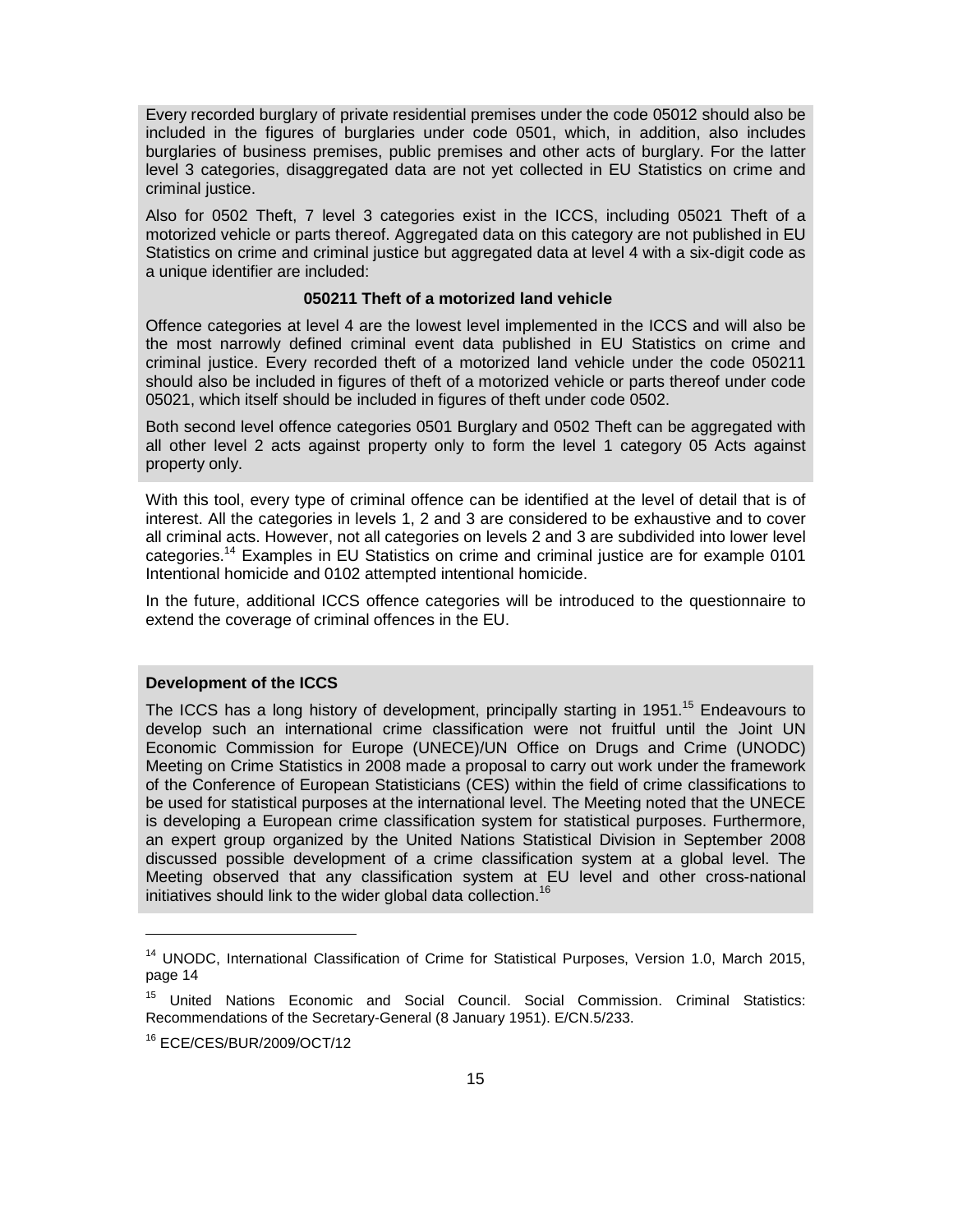In 2009, the CES established a Task Force, led by UNODC and UNECE, to develop a crime classification framework based on behavioural descriptions rather than legal codes.<sup>17</sup> The framework of the first international crime classification was developed by this Task Force and approved by the CES in 2012.<sup>18</sup> The proposal to develop a full international crime classification was discussed at the 43rd session of the United Nations Statistical Commission (UNSC) and the 21st session of the United Nations Commission on Crime Prevention and Criminal Justice (CCPCJ).<sup>19</sup> At the next UNSC and CCPCJ sessions, both Commissions approved the plan to develop an international classification of crime for statistical purposes, in close consultation with relevant stakeholders.<sup>20</sup> A final draft of the ICCS was sent to Member States by UNODC and the United Nations Statistical Division in 2014. In March 2015, the UNSC confirmed UNODC as the custodian of the ICCS and agreed with the creation of a technical advisory group to provide substantive advice to and support the maintenance of the International Classification. It further endorsed the implementation plan for the classification at the national, regional and international levels. $21$ 

<sup>&</sup>lt;sup>17</sup> UNODC, International Classification of Crime for Statistical Purposes, Version 1.0, March 2015, page 9

<sup>&</sup>lt;sup>18</sup> United Nations Economic Commission for Europe. Conference of European Statisticians. Report of the UNODC/UNECE Task Force on Crime Classification to the Conference of European Statisticians. 2011. session (6-8 June 2012). ECE/CES/83.

<sup>&</sup>lt;sup>19</sup> United Nations Economic and Social Council. Statistical Commission. Report of the forty-third session (28 February-2 March 2012). E/2012/24, E/CN.3/2012/34.

<sup>&</sup>lt;sup>20</sup> United Nations Economic and Social Council. Commission on Crime Prevention and Criminal Justice. Report of the twenty-first session (13 December 2011 and 23-27 April 2012). E/2012/30, E/CN.15/2012/24.

<sup>21</sup> E/2015/24, E/CN.3/2015/40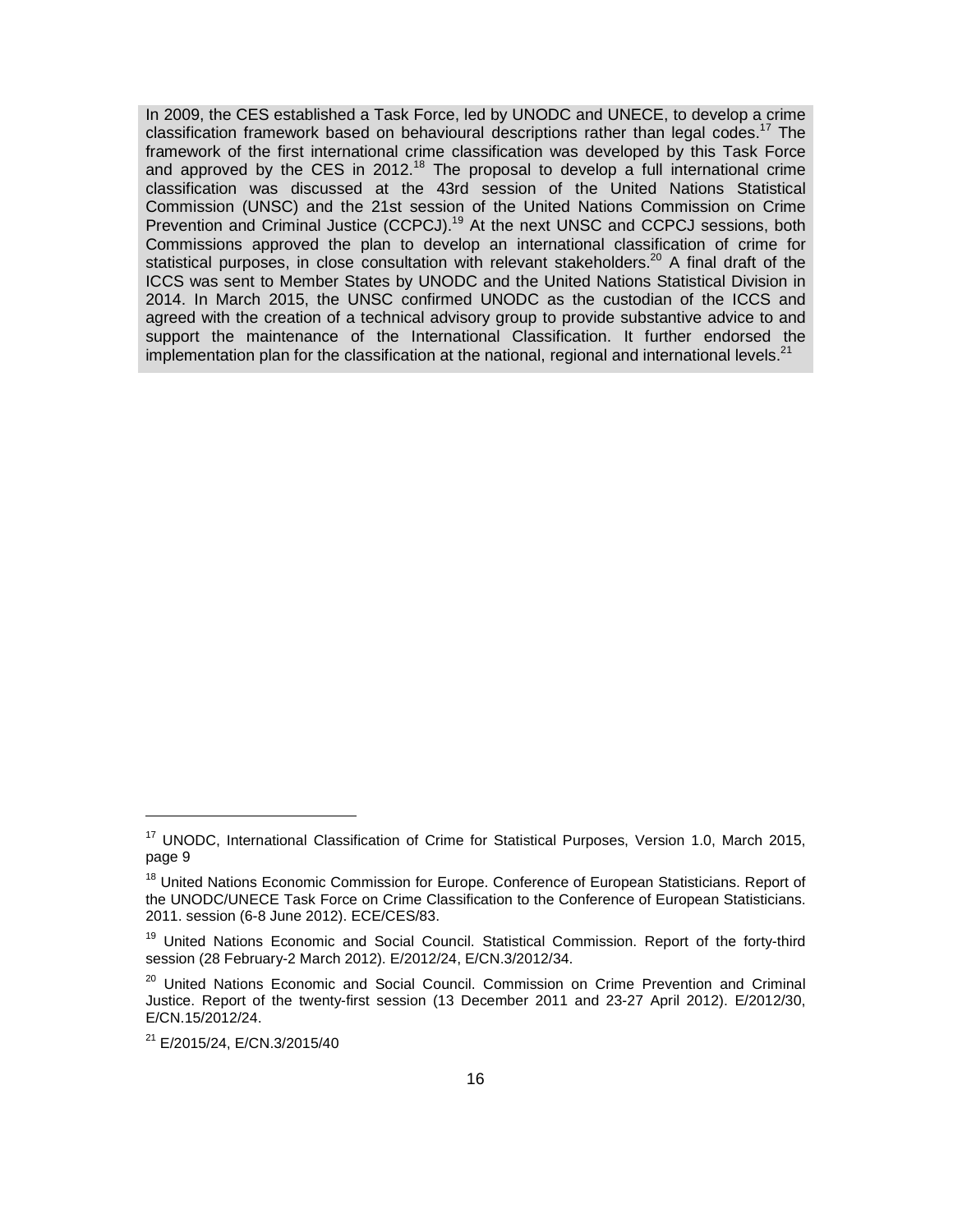# **2. Statistical processing**

Crime statistics data are derived mainly from administrative sources (four different stages of the criminal justice system: Police, Prosecution, Courts and Prison statistics) and, when applicable, from victimisation surveys.

### **2.1. Data collection**

Eurostat annually collects data on crime and criminal justice jointly with UNODC. Eurostat is responsible for the collection of data from 41 European jurisdictions. Two separate questionnaires are sent to the contact point of each jurisdiction. The UNODC questionnaire includes 15 sheets to be filled and is completed of the Eurostat questionnaire. The Eurostat questionnaire comprises 7 sheets including complementary questions required by the European Commission for its specific policy areas. So far, the data has been jointly collected for the reference years 2013, 2014 and 2015. Each year, the questionnaire is updated to include the new data requested. These are the core data collected and published by Eurostat:

| 0101   | <b>Intentional homicide</b>                            | $\checkmark$ |
|--------|--------------------------------------------------------|--------------|
| 0102   | <b>Attempted intentional homicide</b>                  |              |
| 02011  | <b>Assault</b>                                         |              |
| 020221 | Kidnapping                                             |              |
| 0301   | Sexual violence                                        | ✓            |
| 03011  | Rape                                                   | $\checkmark$ |
| 03012  | Sexual assault                                         | ✓            |
| 0401   | <b>Robbery</b>                                         | $\checkmark$ |
| 0501   | <b>Burglary</b>                                        | ✓            |
| 05012  | <b>Burglary of private residential premises</b>        |              |
| 0502   | <b>Theft</b>                                           |              |
| 050211 | Theft of a motorized land vehicle                      |              |
| 0601   | Unlawful acts involving controlled drugs or precursors |              |

**Table 3. EU Statistics on crime and criminal justice core data; number of offences** 

Additional data are collected for intentional homicide victims, including a breakdown of victims by age and sex and victims in the largest city. A breakdown of victims of sexual violence, rape and sexual assault by sex is also published by Eurostat.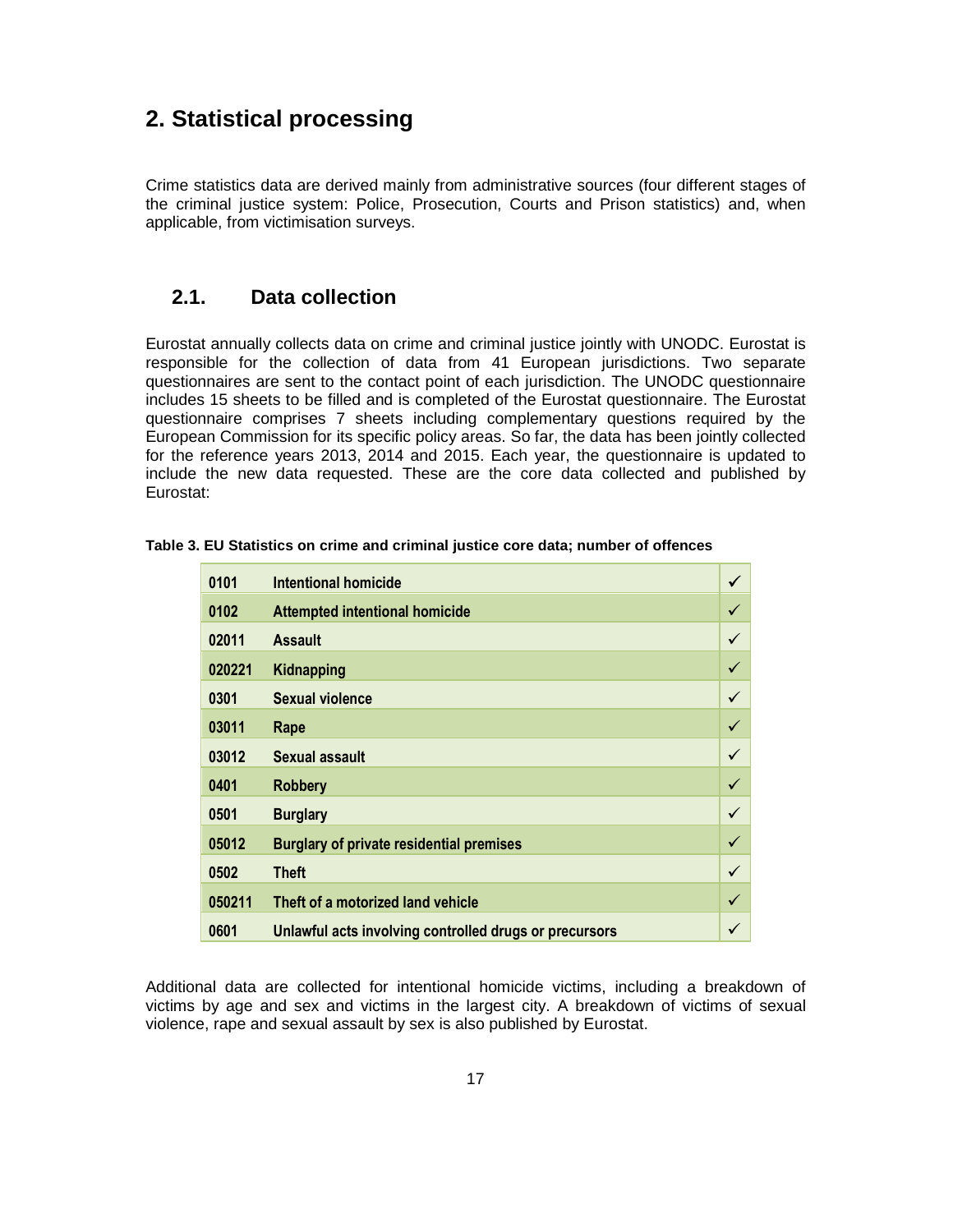|                           | <b>Number</b><br>οf<br>offences | <b>Victims</b>  | <b>Persons</b><br>brought<br>into<br>formal<br>contact | <b>Persons</b><br>prosecuted | <b>Persons</b><br>convicted | <b>Persons</b><br>in prison |
|---------------------------|---------------------------------|-----------------|--------------------------------------------------------|------------------------------|-----------------------------|-----------------------------|
|                           |                                 | Male/<br>Female | Male/<br>Female                                        | Male/<br>Female              | Male/<br>Female             | Male/<br>Female             |
| 0101 Intentional homicide | $\checkmark$                    | $\checkmark$    | $\checkmark$                                           | $\checkmark$                 | $\checkmark$                | $\checkmark$                |
| 0301 Sexual violence      | $\checkmark$                    | $\checkmark$    | $\checkmark$                                           | $\checkmark$                 | $\checkmark$                |                             |
| 03011 Rape                | $\checkmark$                    | $\checkmark$    | $\checkmark$                                           | $\checkmark$                 | $\checkmark$                | $\checkmark$                |
| 03012 Sexual assault      | ✓                               | $\checkmark$    | $\checkmark$                                           | $\checkmark$                 | $\checkmark$                |                             |

**Table 4. EU Statistics on crime and criminal justice core data; victims, suspects and offenders by sex for specific offences** 

A second set of questions included in the annual collection asks for data on the judicial system dealing with these crimes. These data give information on the different levels and institutions related to the investigation, prosecution and adjudication of criminal offences and persons suspected of these offences.

**Table 5. EU Statistics on crime and criminal justice core data; total number of suspects and offenders** 

|                            | <b>Persons brought into</b><br>formal contact | <b>Persons</b><br>prosecuted | <b>Persons</b><br>convicted | <b>Persons in</b><br>prison |
|----------------------------|-----------------------------------------------|------------------------------|-----------------------------|-----------------------------|
| <b>Male/Female</b>         |                                               |                              |                             |                             |
| <b>Adult/Minor</b>         | $\checkmark$                                  |                              |                             |                             |
| <b>Citizenship</b>         |                                               |                              |                             |                             |
| <b>Pre-trial/Sentenced</b> | -                                             | $\overline{\phantom{0}}$     |                             |                             |

Data from the criminal justice system include resource data, most notably personnel data for police officers, professional judges and prison personnel, as well as prison capacity, and court cases. The latter are available for criminal, civil and/or commercial, administrative and other courts and include figures per year for cases brought to court, resolved and pending.

Because of the diversity of the collected data, various actors are usually involved in the collection of data for each jurisdiction. In each jurisdiction asked to provide data, at least four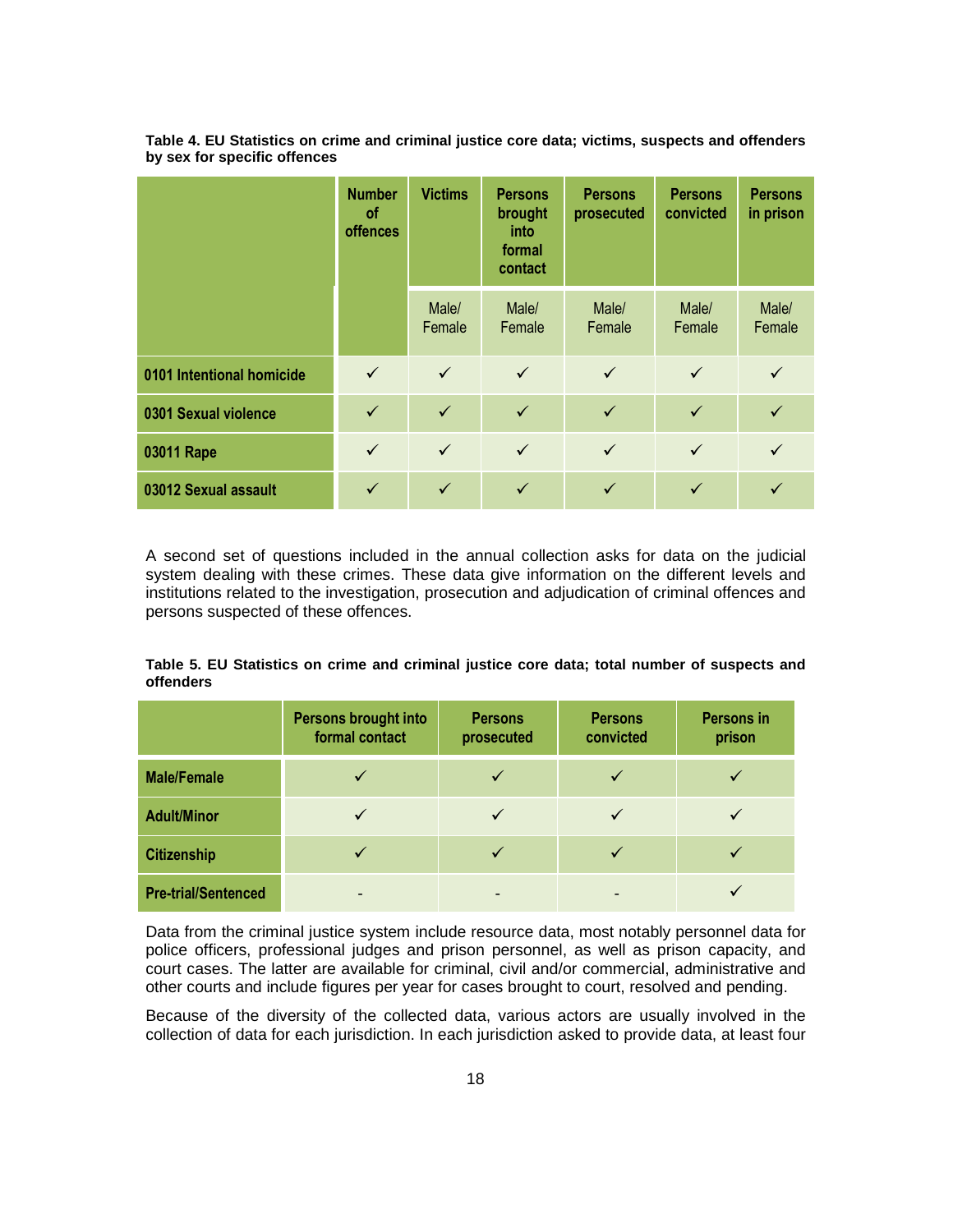different actors are involved as data producers at the national level. In some jurisdictions, some level of centralisation of the data, for example in the National Statistical Institute, is already achieved. Some level of coordination is needed to make sure the most appropriate people in the right institutions get the correct part of the questionnaire to fill in. This expertise at the national level is provided by Eurostat's national contact points. They receive the UN-CTS questionnaire and the additional Eurostat questionnaire and distribute the different parts of the questionnaires to authorities responsible for providing different types of data. The national contact point is then responsible for returning a completed and consolidated response to Eurostat.

### **2.2. Data validation**

As soon as survey questionnaires are received through Eurostat's electronic Data files Administration and Management Information System (eDAMIS), the data provided are checked through a set of validation rules. The validation rules consist of the check for completeness of data, internal consistency of the data, and consistency over time and coherence with other relevant data sources.

As regards to the consistency of the data, Eurostat systematically checks if the following basic validation rules are implemented:

- The sum of the subtotals (men and women, adults and juveniles, nationals and foreigners) should be equal to the total.
- The revision (correction) of historic data should not be significantly high
- The variation from one year to the next one should not be significantly high
- There should be no missing data
- The coherence between Eurostat and UNODC questionnaires should be ensured

The contact points are contacted to resolve or comment any issues revealed by the data checking and/or to add any missing data or metadata. The data are deemed validated when all the issues addressed by Eurostat have been resolved or explained by the contact points.

After the collection of the data and the standardization of the metadata received, the data can be published by Eurostat.

### **2.3. Data quality**

Eurostat only publish data that have been sent and approved by the National Statistical Institutes (NSI) or Other National Authorities (ONA) and that passed Eurostat's data validation. After validation checks are applied to the data, the NSI/ONA are consulted again to revise the inconsistencies or to provide additional metadata. Special attention is paid to changes in the recording system within a country. The comparability of the data over time is checked before dissemination. Countries are asked to indicate any change in the methodology used, definition applied or counting rules used. Any change specified or identified is reported as causing a break in series. Any data still considered inconsistent are not published by Eurostat.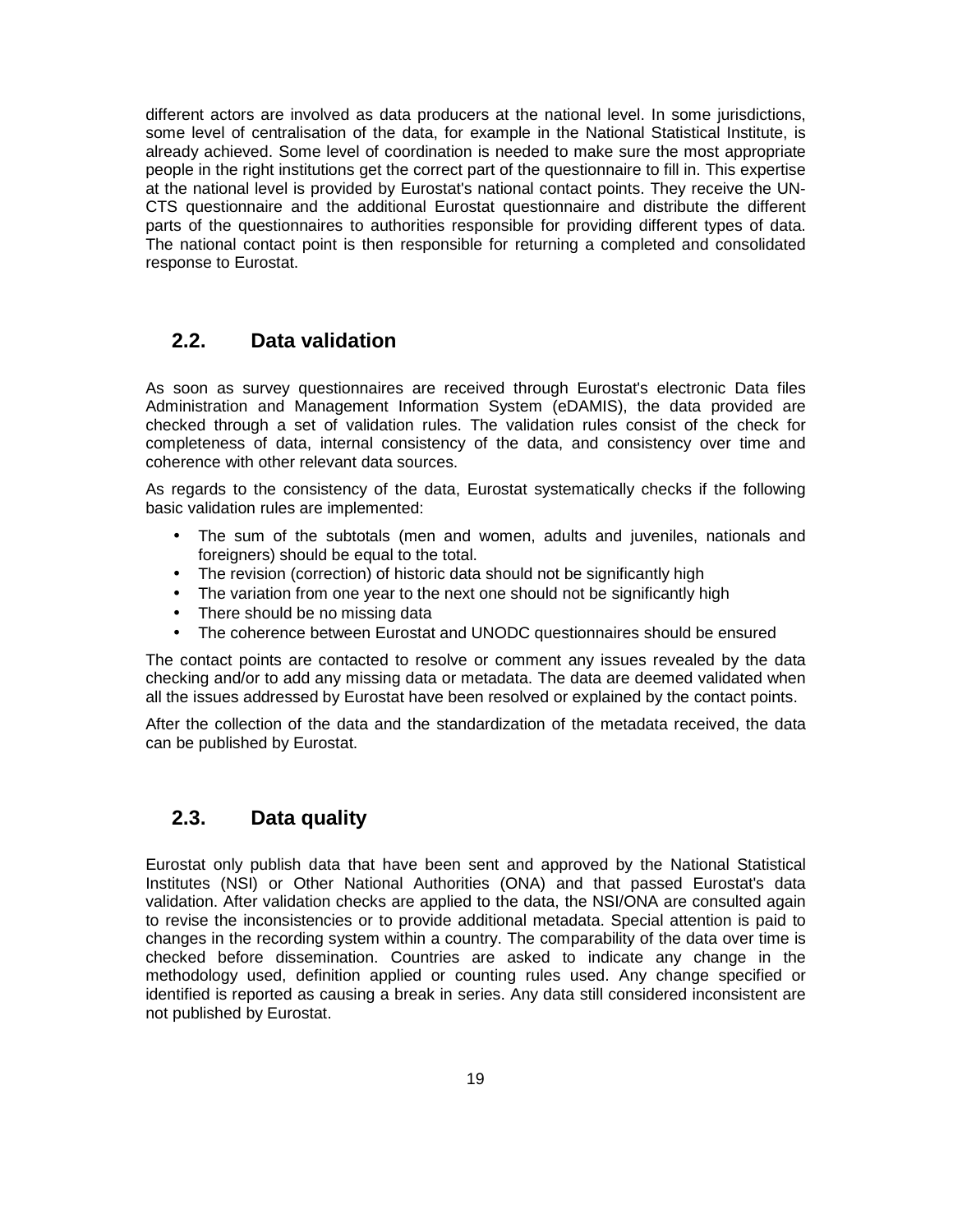Usually, some data are missing for some jurisdictions. The missing information is summarized in the annual quality report. The national dates of data deliveries can also be found in the annual quality report. Specific differences in coverage and methodological rules can be found in the Eurostat document Crime and Criminal Justice Reference Metadata at Country Level, accessible from the Eurostat database.

Data quality is based on Eurostat quality report standard (relevance and completeness accuracy and reliability, timeliness and punctuality, coherence and comparability, accessibility and clarity, cost and burden).

### **2.4. Limitations**

EU Statistics on crime and criminal justice come with some limitations for their use in analysis and in comparisons.

#### **2.4.1. Limitations due to the type of data**

All data featured in EU Statistics on crime and criminal justice are administrative data. Therefore the first important limitation of the data is that administrative data on recorded crime should not be confused with the actual extent of crime. Administrative data are based on information collected when law enforcement authorities receive information about a criminal act and thus can only provide the number of crimes recorded by law enforcement and the number of suspects and offenders brought into formal contact. However, not all criminal acts are reported to the police and not all perpetrators are identified by the police, resulting in under-coverage of crime in administrative data.

#### **2.4.2. Limitations due to the collection of data**

Limitations exist due to the quality and completeness of the administrative data reported to Eurostat. In each jurisdiction covered in EU Statistics on crime and criminal justice at least three different data producers are involved on the national level, with the possibility of police and prosecution data coming from the same data producer as well as the same producer being in charge of prosecution and court statistics. Some level of centralisation of the data is achieved in some jurisdictions but for other jurisdictions the data request needs to be distributed to the original data provider at all levels of the criminal justice system. Even though high quality standards are applied, this process makes the data prone to inconsistencies and incomparabilities. Even in the same jurisdiction data might not be consistent or comparable from one level to another.

### **2.4.3. Limitations due to the level data are collected on**

It is important to understand that all data collected and presented in EU Statistics on crime and criminal justice are aggregate data and not individual cases that can be followed through all the stages of the criminal justice system until a final outcome of the case is reached. Different limitations exist on each level in the criminal justice system (see Chapter 1.1 Types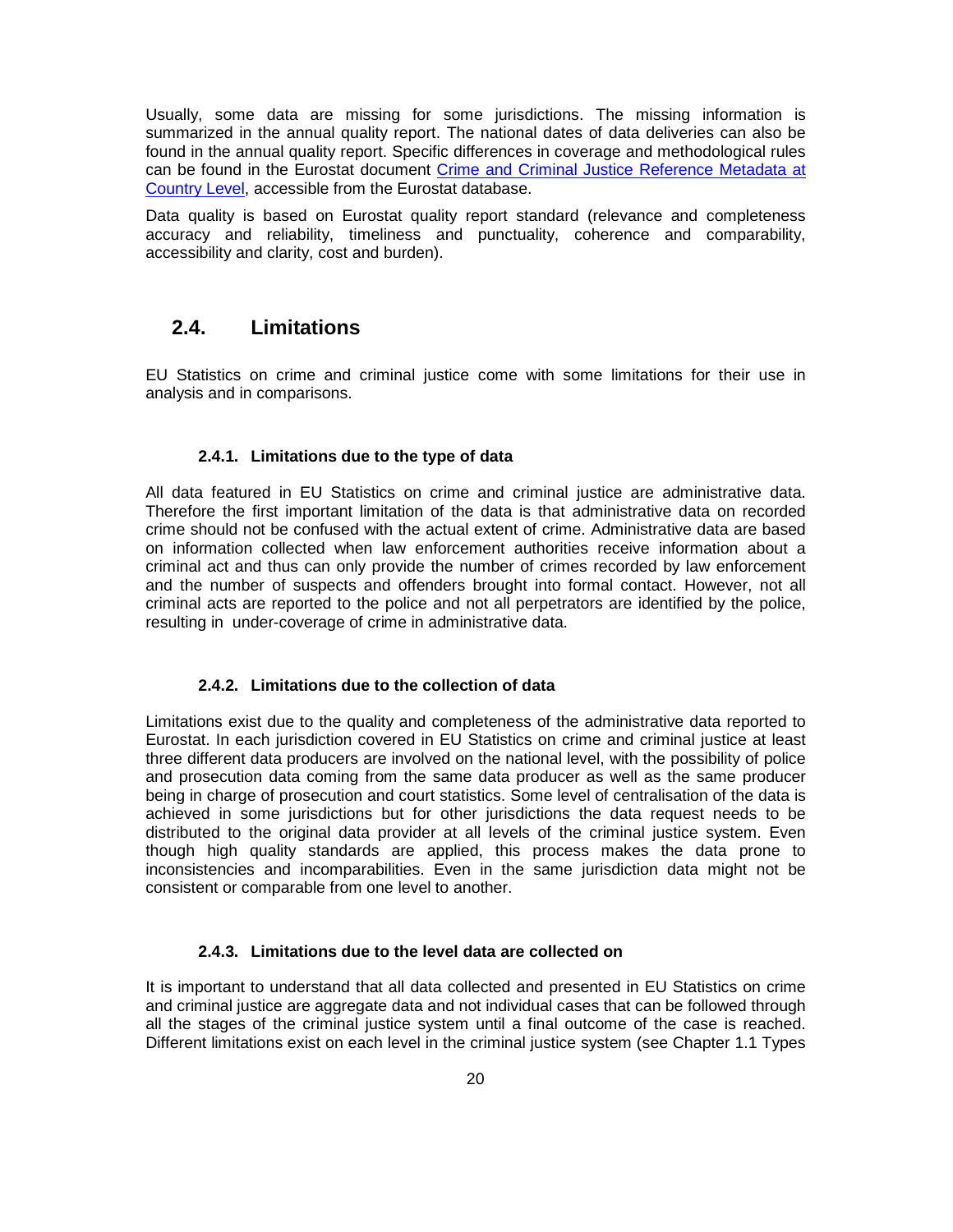of data in EU Statistics on crime and criminal justice). Not all criminal events are reported to the police, resulting in an under-coverage of crime in official police statistics; jurisdictions using input statistics for police recorded crime might produce higher attrition rates than jurisdictions in which police data are recorded as output statistics; the time lag of cases in the court system makes comparisons of crime levels in a single year less reliable; and some difficulties exist in the counting of shared or converted cells in prison statistics (see Chapter 2.5.4 Occupancy rates).

#### **2.4.4. Limitations due to inconsistencies in aggregation**

A limitation not yet addressed is the possible inconsistency between an aggregation of socio-demographic breakdowns with regards to the figures provided as a total. These categories apply to all variables with person as the counting unit: prisoners, suspects as well as to all personnel data. Although the data published in EU Statistics on crime and criminal justice are checked for consistency between all aggregate categories, some inconsistencies might prevail. Ideally, the sum of subtotals for men and women and adults and juveniles is equal to the total figures provided. Sometimes this consistency is not achieved, due to the lack of a "other" or "unknown" category in socio-demographic breakdowns.

Data on suspects and prisoners are also broken down by citizenship categories of citizenship of responding country and citizenship of foreign country. Again, these two categories do not foresee and include of stateless persons, which therefore are not aggregated in any of the categories. This means, that total values might be higher than the sum of its disaggregated categories.

### **2.5. Indicators**

With the data collected in EU Statistics on crime and criminal justice some indicators can be derived for analysis. These indicators can't solve the problems described in the previous chapter but through normalization they can make comparisons between jurisdictions more meaningful.

### **2.5.1. Crime rates**

For police recorded crime - be it offences, cases or investigations - figures are reported as counts. These counts can hardly ever be compared, as they highly depend on the size of the population. To achieve the comparison of crime levels between jurisdictions these counts have to be normalized by the population, thus calculating a crime rate. These rates are normally presented as the number of crimes per 100,000 population. In order to calculate a crime rate for any given type of crime the formula would be:

> Crime rate per 100,000 population  $=\frac{Count\ of\ crimes}{Domain\ of\ or\ in\$  $\frac{1}{Population size} \times 100,000$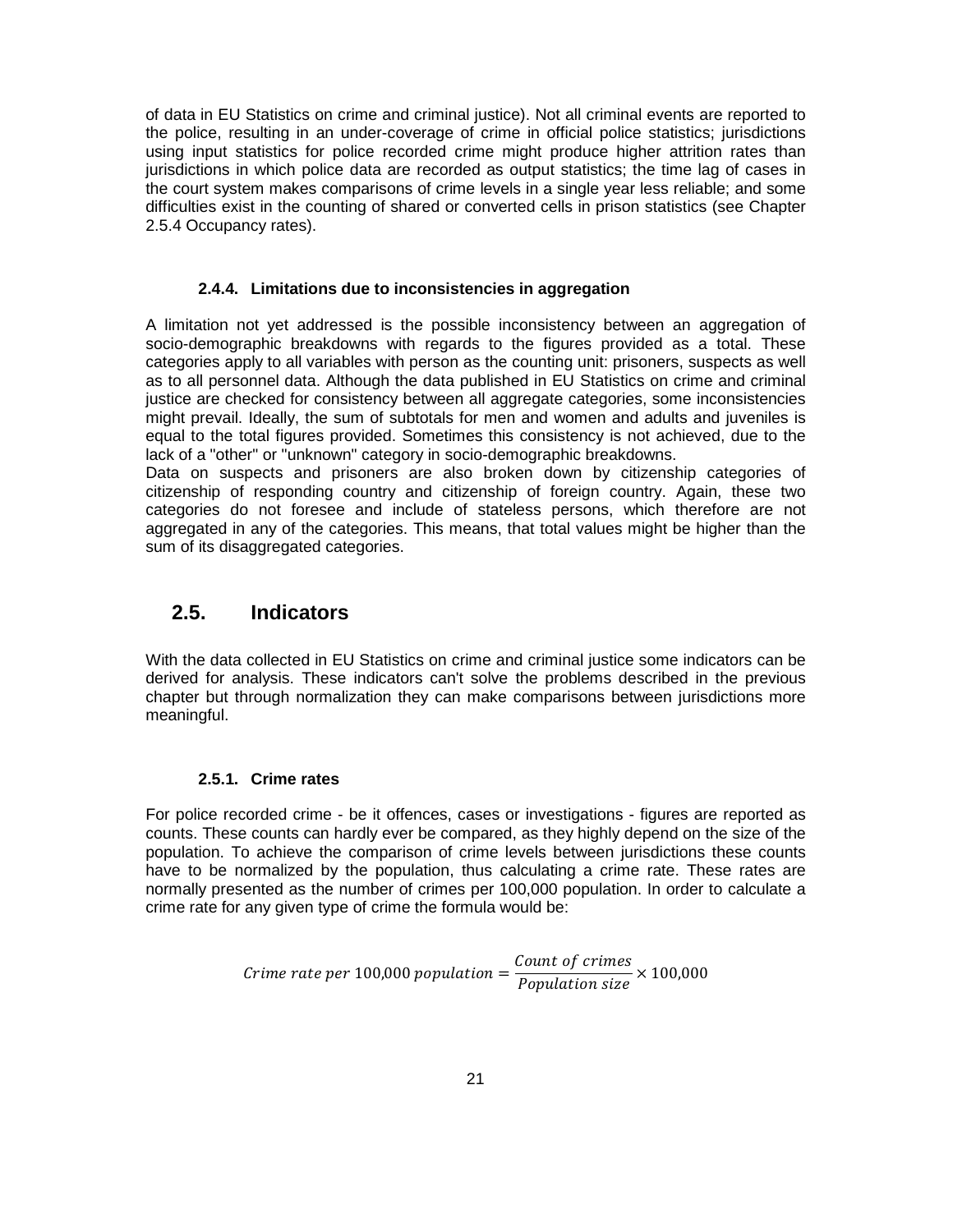With a normalized crime indicator calculated like the rate in the example above, the levels of crime in different jurisdictions can be compared with each other, given that all the other parameters for comparison (see Chapter 3 Comparability) don't indicate that comparisons should not be made. Also the source of the population data can have an influence on the value of the crime rate and thus the comparability of the indicator. In EU Statistics on crime and criminal justice the resident population from Eurostat population updates are used as population figures.

#### **2.5.2. Trend indices**

While crime rates are indicators for the comparison of crime levels between jurisdictions at a certain point in time, trend indices are indicators for the analysis of the development of crime over time in one jurisdiction or for the comparison of developments in crime over time in two different jurisdictions. In general, comparisons are best made on trends rather than levels especially when the same trends are observed - on the assumption that the characteristics of the recording system within a jurisdiction remain fairly constant over time. However, there are many exceptions as methods change over time and this can cause breaks in the series.

In order to identify the trends Eurostat calculates indices for all national data series. For a trend index a base year is set to 100 and all the subsequent years in the time series are expressed as a percentage of the base year.

> Index I<sub>i</sub> = index number for year i =  $\left(\frac{C_i}{C_i}\right)$  $\left(\frac{c}{c_{base}}\right) * 100$  $\mathcal{C}_i$  = number recorded for year i  $\mathcal{C}_{base}$  = number recorded in the base year

Whenever a trend is calculated for the whole European Union by Eurostat, the trend index is calculated based only on jurisdictions with data available for all the years in the trend series. Therefore, EU figures might not include all 28 Member States. By changing the base year or the number of years included in a time series, users could increase the number of jurisdictions covered in a trend for the whole EU.

### **2.5.3. Attrition rates**

Attrition rate describes the percentage rate at which the number of criminal cases is decreased, or the number of persons within the criminal justice system is reduced during the process, especially from the first contact with police to the level of convictions. Attrition of cases or persons within the criminal justice system is an integral part of the way the system works. Chapter 1.1 already highlighted that for a crime to be reflected in crime statistics a chain of decisions by victim and criminal justice system institutions need to be successfully taken. These decisions include but are not limited to the result of an investigation by the police and if the case is passed on for prosecution, if the case is settled outside of court and if the court finds a conviction. Persons or cases can follow different paths within the criminal justice system and this process of gradual reduction of number of cases or persons can be observed on all stages of the criminal justice process.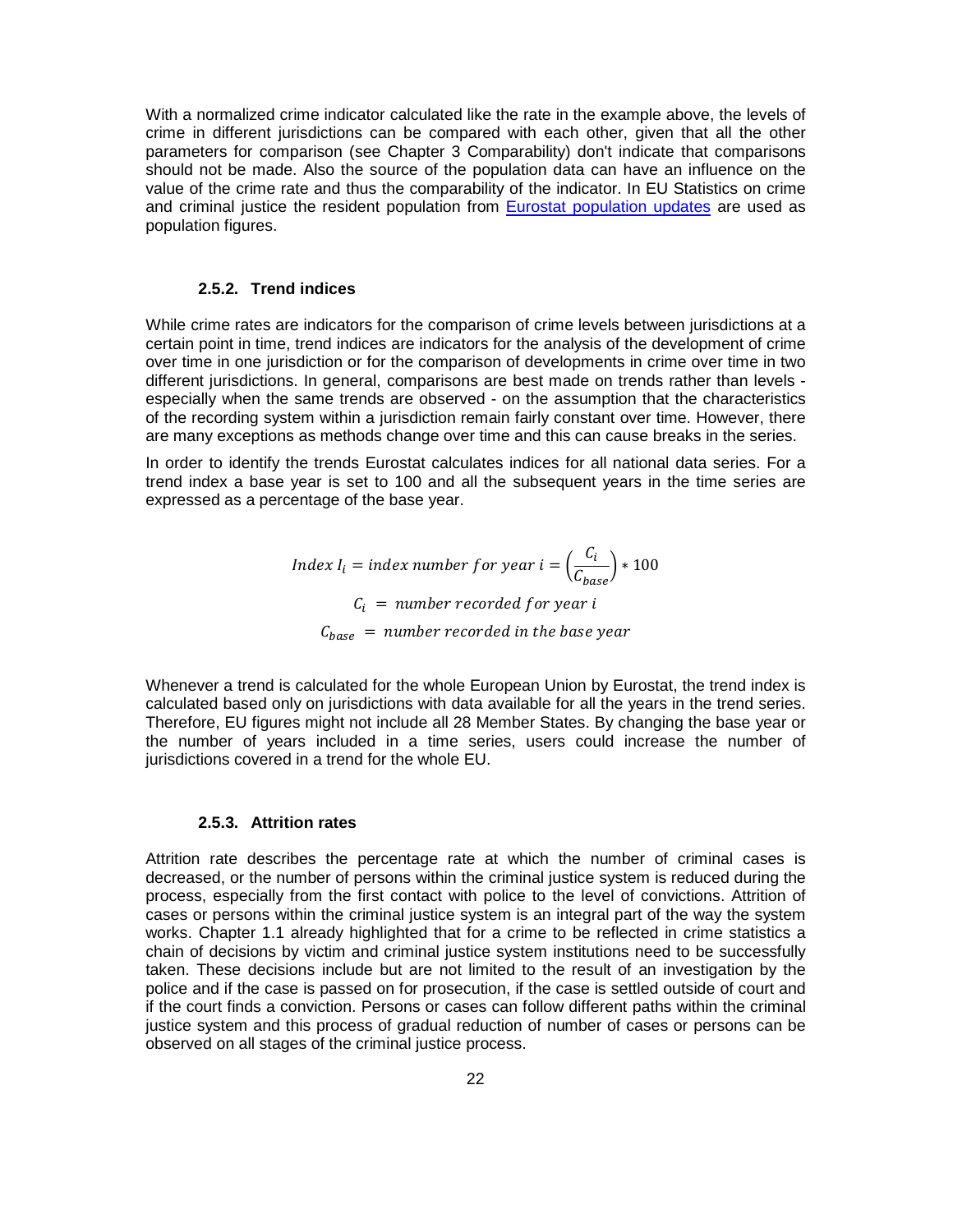Attrition rates can be calculated for the reduction of cases or persons between two stages of the criminal justice system. However, caution should be taken when calculating attrition rates as the result is highly dependent on procedural rules (see Chapter 3.8 Counting rules) and the stage of the process in which data are recorded (see Chapter 3.5 Stage of data collection). For police data and prosecution data it is particularly relevant to be fully aware of the stage of police investigation in which data are collected. Some jurisdictions report police data at the time the offence is initially reported to the police (input statistics) while other jurisdictions record data after an offence has been investigated by the police (output statistics). Output statistics after the investigation tend to be lower than input statistics. Therefore, jurisdictions with input statistics might have a higher attrition in the first stage of the criminal justice process than jurisdictions with output statistics.

The distinction of the counting unit is, again, very important for the correct calculation of attrition rates and their comparison between offences and between jurisdictions. For measuring the attrition in the criminal justice system, persons are the ideal counting unit, as they are recorded on every level. The actual calculation is done as the number of convicted persons over the number of persons suspected or arrested by police.

> Suspect attrition rate  $=\frac{Number\ of\ convicted\ persons}{Number\ of\ scupvected\ persons}$ Number of suspected persons

The resulting ratio can be used as a measure of attrition from police to convictions. The phenomenon of attrition is a well-known fact and can be observed in every criminal justice system, for every offence type and at every level.  $^{22}$ 

In EU Statistics on crime and criminal justice data on suspected persons, prosecuted persons, convicted persons and prisoners are available. With these data attrition between every level of the criminal justice system can be calculated.

When calculating attrition rates with data provided in EU Statistics on crime and criminal justice, different cohorts of individuals at the different stages in the criminal justice system will be compared with each other. These data from the different stages of the criminal justice system should be comparable, even within the same jurisdiction. If these data allow for the calculation of attrition rates, it should be checked that the same procedural rules are followed for other jurisdictions or other offences with which the attrition rate is being compared.

### **2.5.4. Occupancy rates**

1

EU Statistics on crime and criminal justice include figures for the official prison capacity given in persons and also data for the actual number of persons held in prison. With these variables, an indicator for the occupancy rate of a prison can be calculated:

> Occupancy rate  $=$   $\frac{Number\ of\ persons\ held\ in\ prison}{Official\ mission\ capacity}$ Of ficial prison capacity

<sup>&</sup>lt;sup>22</sup> Jörg-Martin Jehle, Attrition and Conviction Rates of Sexual Offences in Europe: Definitions and Criminal Justice Responses, in: European Journal of Criminal Policy and Research, 2012, Volume 18, Issue 1, 151f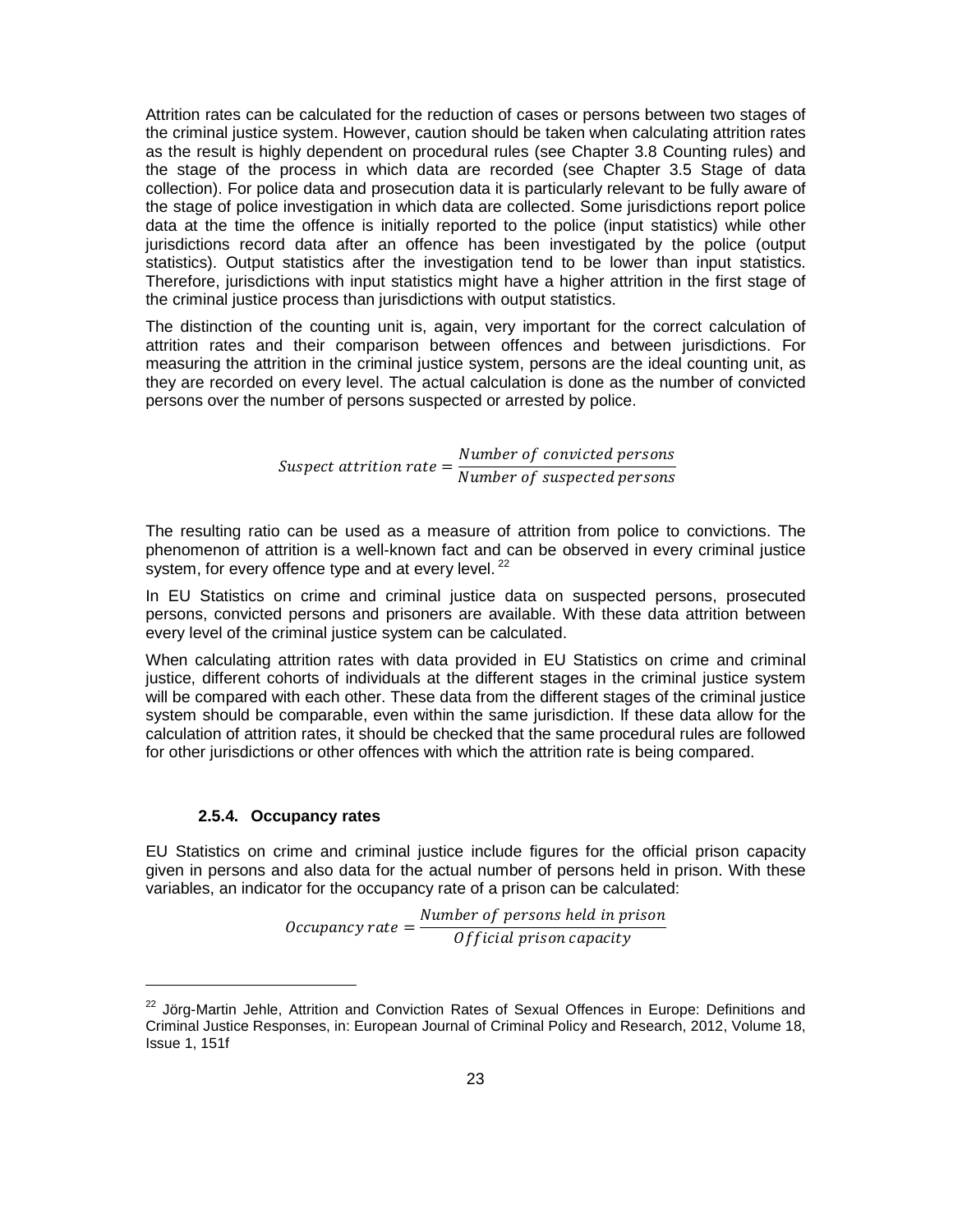There are some limitations in the use of these data for comparing prison occupancy rates between jurisdictions, as different national standards of official capacity exist.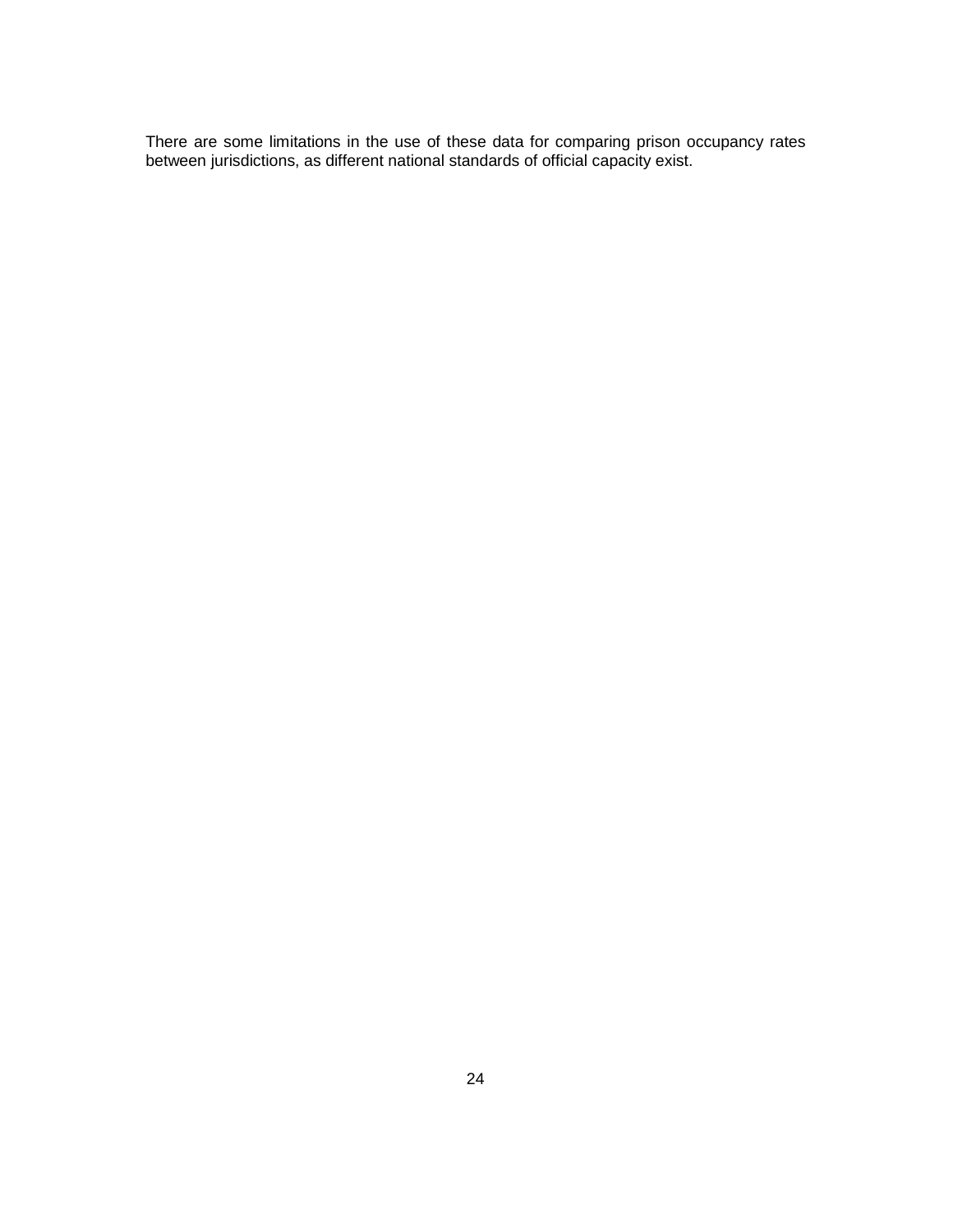# **3. Comparability**

European countries differ widely in the way they organise their criminal justice systems, the way they define their legal concepts, and the way they collect and present their statistics on crime and criminal justice. The lack of uniform definitions, of standardized instruments and of common methodology makes comparisons of crime data between jurisdictions difficult.<sup>23</sup> This chapter will present an overview of the main tools that make comparisons possible and which factors need to be taken into account when making comparisons. It will also explain which comparisons should be avoided and provide essential information to know why there are certain limitations for data comparison between jurisdictions.

EU Statistics on crime and criminal justice are collected from data providers on the national levels, based on different legal concepts, procedures and counting rules. It is therefore not advisable to compare crime statistics directly between jurisdictions as they are affected by many factors. To illustrate this in more detail, each section below will give concrete examples of possible comparisons that can be made and of comparisons that should not be made.

### **3.1. Definitions**

1

Comparative criminology has to face the problem of national offence definitions that are often incompatible.<sup>24</sup> For intentional homicide, for example, there is broad agreement on a basic definition of a murder but perfect comparability between jurisdictions is not achieved. Intentionality to provoke death can be defined quite differently from jurisdiction to jurisdiction. In some jurisdictions there must be an intention to cause death to be counted as intentional homicide, thus, manslaughter and serious assault leading to death are not included in the definition of intentional homicide. In other jurisdictions the intention to provoke serious harm is sufficient and manslaughter and serious assault leading to death are included in intentional homicide.

It is not only the definition of offences that vary from jurisdiction to jurisdiction. Also the definition of disaggregating variables, like 'Juveniles' and 'Adults' in the prison system, need to be checked for comparability.

The Council of Europe SPACE indicators for pre-trial detention developed a continuum of various legal states in which detainees in prisons can be in. When comparing jurisdictions with each other this classification can be helpful in explaining differences between jurisdictions:

- (a) Untried detainees (no court decision has been reached yet);
- (b) Detainees found guilty but who have not yet received a sentence;
- (c) Sentenced prisoners who have appealed or who are within the statutory limit for doing so;

 $^{23}$  European Sourcebook of Crime and Criminal Justice Statistics, 2014, Fifth edition, page 20

 $24$  European Sourcebook of Crime and Criminal Justice Statistics, 2014, Fifth edition, page 17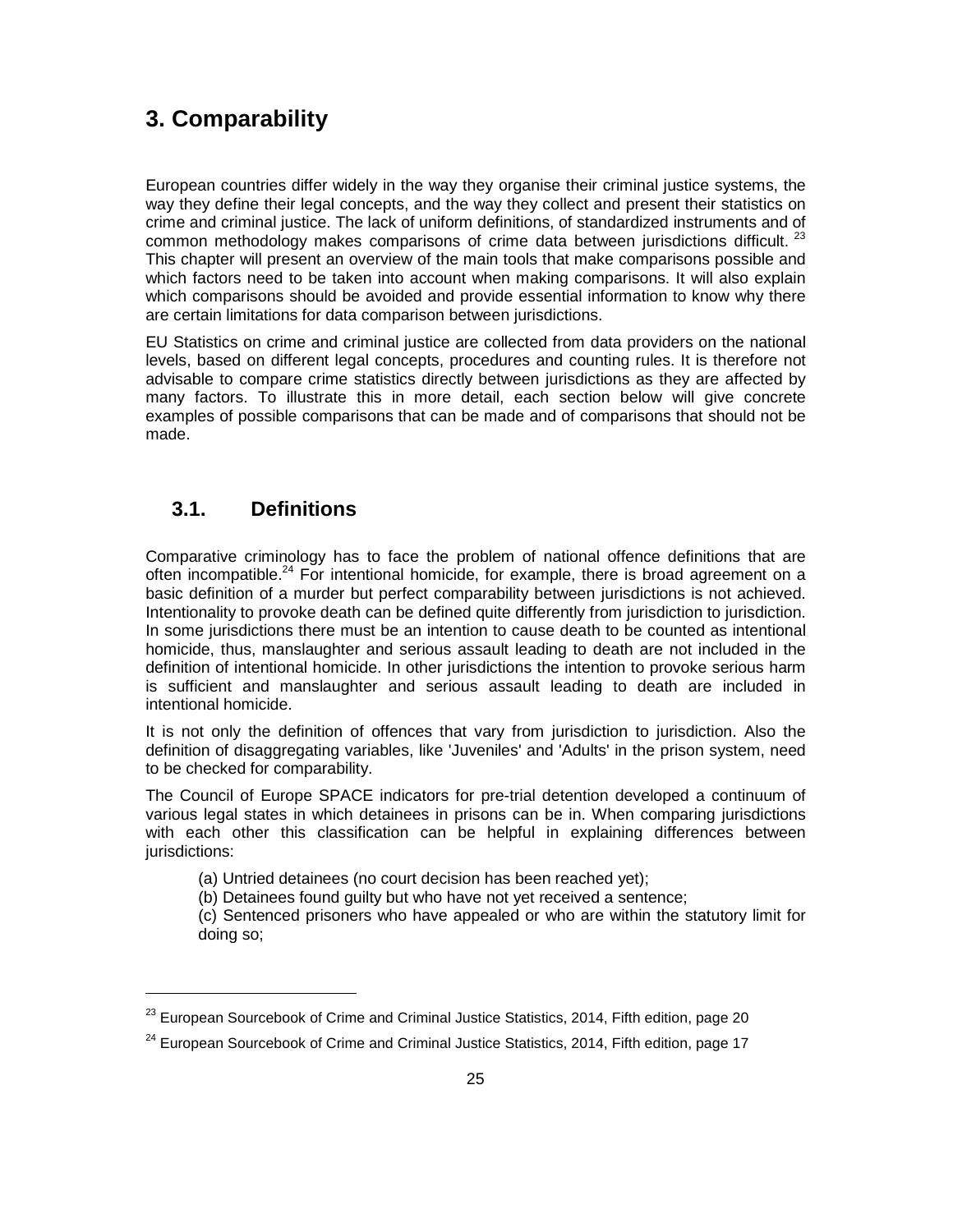(d) Detainees who have not received a final sentence yet, but who started serving a prison sentence in advance;

(e) Sentenced prisoners (final sentence);

(f) Other cases $25$ .

In the joint Eurostat-UNODC data collections, only untried detainees should be included in the definition of pre-trial or unsentenced prisoners.

For an overview of metadata on definitions for all offence and personnel categories and for persons held consult the Eurostat document Crime and Criminal Justice Metadata at Country Level.

### **3.2. Legal systems**

1

In the adjudication of disputes and the delivery of justice, there are two accepted systems in Europe, the common law system, also called adversarial system and the civil law system, also called the inquisitorial system. The inquisitorial system is generally described as a system that aims to get to the truth of a matter through extensive investigation and examination of all evidence. The adversarial system aims to get to the truth of a matter through the presentation of evidence and argument between the prosecution and the defence.<sup>26</sup> In the common law system whomsoever makes the most compelling argument based on the evidence (facts which have been accepted by the trier of fact) and the law will be successful.

### **3.2.1. Civil law / inquisitorial system**

The civil law system is derived from the Code of Justinian, heavily overlaid by Napoleonic, Germanic, canonical, feudal, and local practices.<sup>27</sup> In the civil law system the central source of law is codifications in a constitution or statute passed by a legislature. This can be done by passing new statutes or amending existing statutes. In theory civil law today is interpreted, rather than developed or made by judges. Only legislative enactments (rather than legal precedents, as in the common law system) are considered legally binding. This can be country dependant. For example, in Germany precedents may also be binding on the court.<sup>28</sup>

In Europe the civil law system is found in the majority of jurisdictions and can be categorized into three distinct groups:

<sup>&</sup>lt;sup>25</sup> Council of Europe Annual Penal Statistics SPACE I - Prison Populations Survey 2013, page 95

<sup>&</sup>lt;sup>26</sup> Ministry of Justice, Issues Papers, Alternative pre-trial and trial processes for child witnesses in New Zealand's criminal justice system, Appendix B: a comparison of the inquisitorial and adversarial systems, 2011

<sup>&</sup>lt;sup>27</sup> Charles Arnold Baker, The Companion to British History, 2001, London, Routledge, page 308

 $28$  Public-private partnership in infrastructure centre PPPIRC, civil law system, ppp.worldbank.org/public-private-partnership/legislation/framework-assesment/legal-systems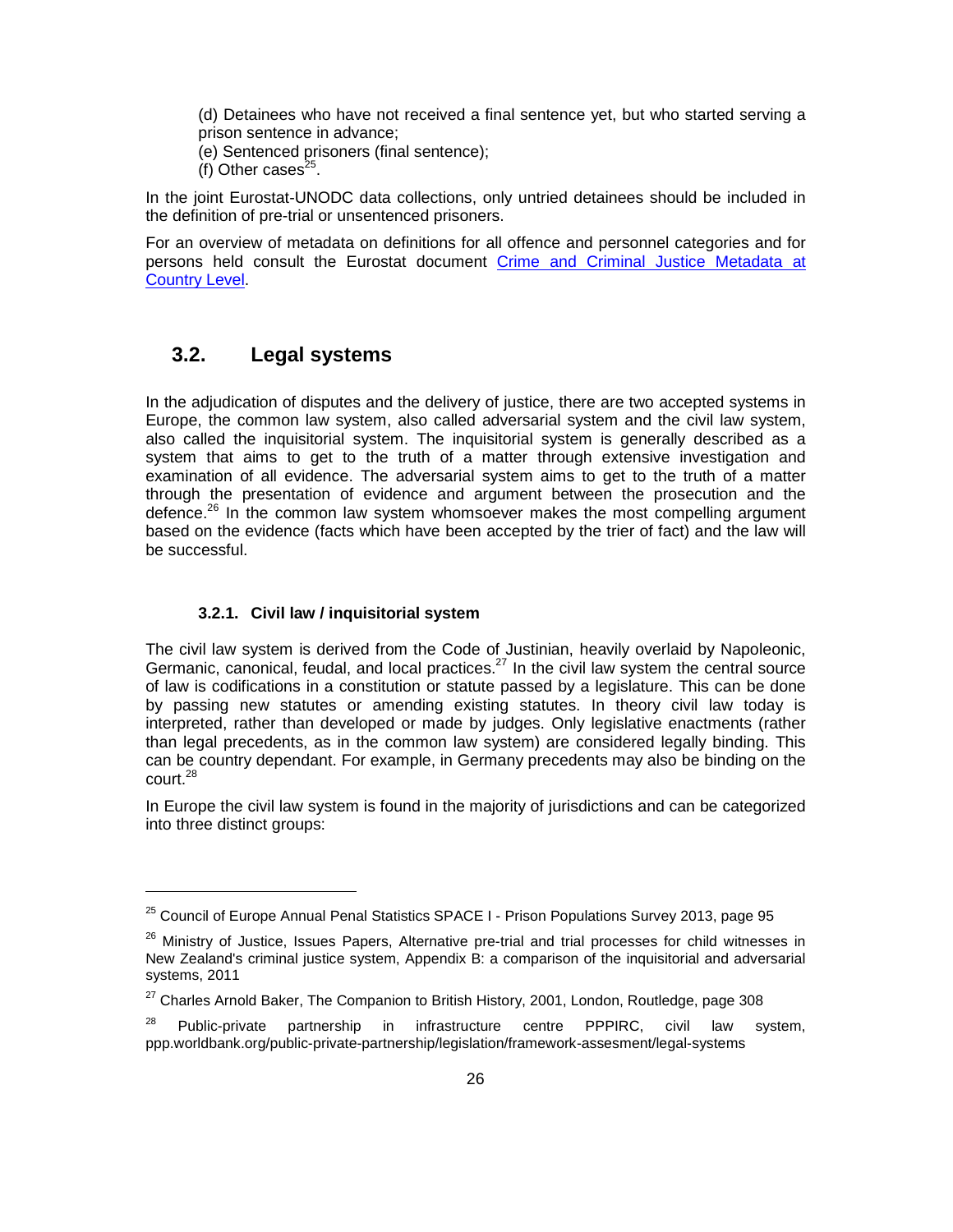- **French civil law**: in Belgium, Spain, France, Italy, Lithuania, Luxembourg, Romania, the Netherlands, and Albania;
- **German civil law**: in the Czech Republic, Germany, Estonia, Greece, Croatia, Latvia, Hungary, Austria, Portugal, Slovenia, Slovakia, Switzerland, Bosnia and Herzegovina, Kosovo, Macedonia, Montenegro, Serbia, and Turkey;
- **Scandinavian civil law**: in Denmark, Finland, Sweden, Iceland and Norway.

Some of these legal systems were influenced from other civil law groups and some jurisdictions could only be classified as mixed systems. In Europe, also mixed systems incorporating elements of civil and common law exist.

### **3.2.1. Common law / adversarial system**

The common law developed in England and was influenced by Anglo-Saxon law. In Europe the common law system is only found in England and Wales, Northern Ireland and Ireland. The main difference between the common law system in these jurisdictions and the codified civil law systems in the rest of Europe is the doctrine of case law, or precedent by courts. This distinction between "case law" and "codified law" systems has an impact on the different phases of criminal proceedings.<sup>29</sup> The typical criminal proceeding in a civil law system is divided into 3 phases: the investigate phase, the examining phase and the trial. In the common law system it is divided into the investigative phase and the trial phase.

### **3.2.2. Pre-trial phase**

1

• Common law system

As stated above, the adversarial system is party driven. However, this does not mean that both parties (prosecution and defence) have the same ability to control the process. The process is driven by the investigation phase which is conducted by the police. The police on determining that there is sufficient evidence, in their opinion, to lay criminal charges will either lay the charge(s) they consider most appropriate or will consult with the prosecution on which charges should be laid.

After the charge is laid, carriage of the prosecution rests in the hands of the prosecutor. There are three categories of offences: summary offences, hybrid offences and indicatable offences. Criminal proceedings move forward in accordance with the relevant criminal procedure rules.

Generally, when the matter is a summary conviction offence (a criminal offence which is considered less serious in nature) the trial is conducted in a lower court by judge alone. When the charge is indictable (more serious in nature) it is tried in a higher court by either a judge or by a judge sitting with a jury of 12 people. If the charge is a hybrid offence the prosecutor can elect whether to proceed by summary conviction or by indictment.<sup>30</sup> By doing

 $29$  The common law and civil law traditions, The Robbins Collection, page 1, www.law.berkely.edu.library/robbins

<sup>&</sup>lt;sup>30</sup> Criminal Law of Canada, https://en.wikipedia.org/wiki/criminal\_law\_of\_Canada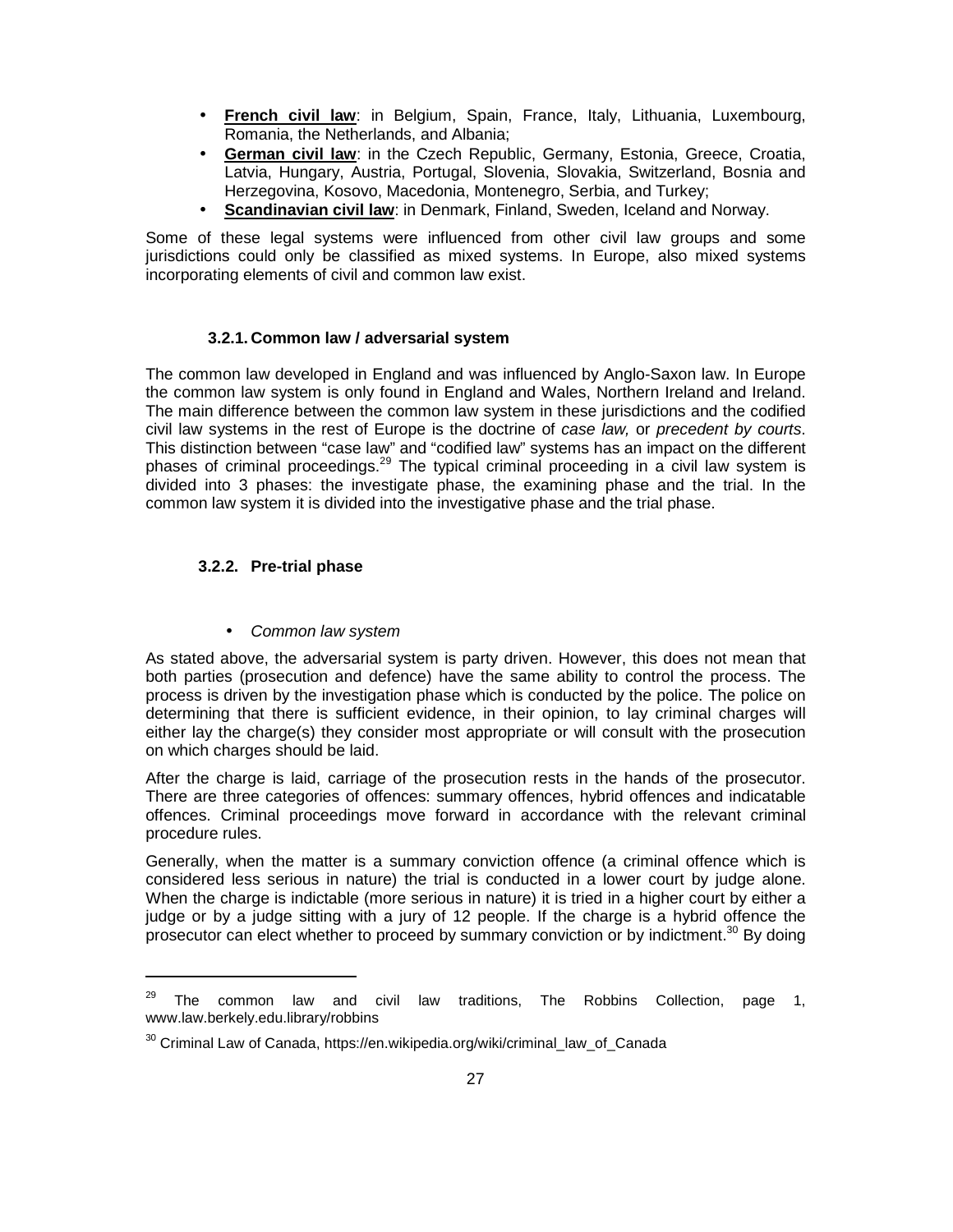so the prosecutor can control which level of court will hear the case and what sentence is ultimately available to a judge on a finding of guilt.

The defence is free to conduct their own investigation. However, practically speaking they seldom have the resources to match those of the State and for this reason are frequently unable to engage in meaningful investigations.

There is no examination phase, so an independent evaluation of the evidence collected during investigation is left to the trial.

### • Civil law system

In the investigative phase, in the civil law system, a government official (generally the public prosecutor) collects evidence and decides whether to press charges. Prosecutors carry out investigations themselves or request the police to do so. The prosecution can give general instructions to the police regarding how particular cases are to be handled and can set areas of priority for investigations. In some civil law systems, a judge may carry out or oversee the investigative phase.

The examining phase is usually conducted in writing. An examining/investigating judge completes and reviews the written record and decides whether the case should proceed to trial.<sup>31</sup>

The examining/investigating judge plays an active role in the collection of evidence and interrogation of witnesses. In some inquisitorial systems, the "legality principle" dictates that prosecution must take place in all cases in which sufficient evidence exists (e.g. the prosecutor or judge has limited discretion as to whether or not charges will be brought).<sup>3</sup>

#### **3.2.3. The trial phase**

1

### • Common law system

An adversarial system requires the prosecutor, acting on behalf of the State, and the defence lawyer, acting on behalf of the accused, to offer their version of events and argue their case before an impartial adjudicator (a judge and/or jury). Each witness gives their evidence-in-chief (orally) and may be cross-examined by opposing counsel and re-examined by the counsel who called them as a witness. The trial judge controls the process. It is the trial judge's function to ensure that the court case is conducted in a manner that observes due process and that the rules of evidence are complied with. This is the same whether the judge sits alone or whether the judge sits with a jury. The trier of fact (judge alone or jury, whichever is applicable) decides whether the defendant is guilty beyond a reasonable doubt. The judge always determines the sentence.

 $31$  A Primer on the Civil Law System page 27, James G. Apple and Robert P. Deyling, Federal. Judicial Centre 1995, www.fic.gov/public/pdf.nsf

 $32$  Ministry of Justice, Issues Papers, Alternative pre-trial and trial processes for child witnesses in New Zealand's criminal justice system, Appendix B: a comparison of the inquisitorial and adversarial systems, 2011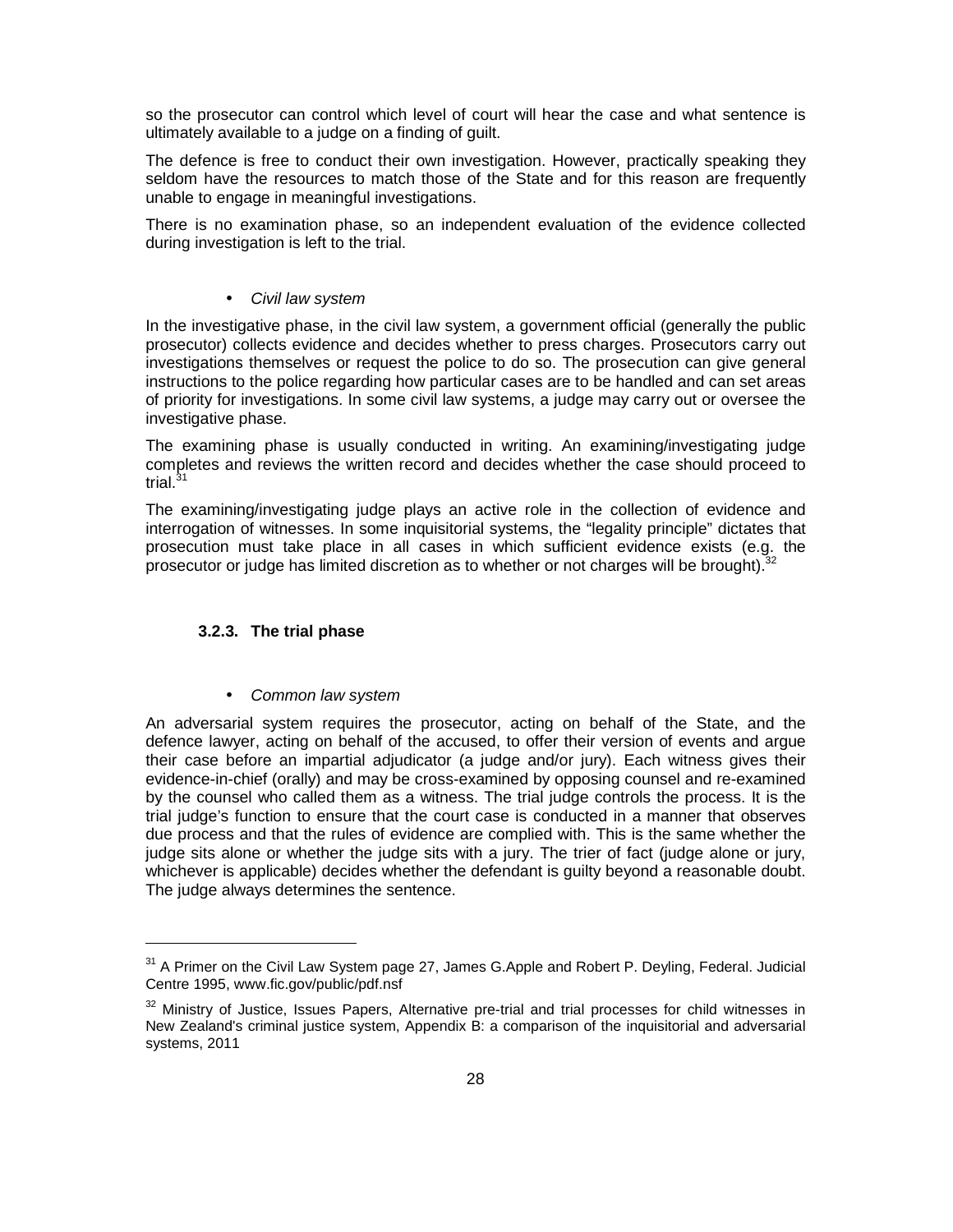The prosecution must make full disclosure to the defence prior to the trial phase beginning. The defence is not required to disclose their defence. They are not required to produce a witness list or will state statements of witnesses. The burden remains on the prosecution throughout to prove their case beyond a reasonable doubt, either to the satisfaction of the judge or a jury, depending on who is the trier of fact.

Prosecutors represent the interests of the people. They are not supposed to concern themselves with the result of the case but are ethically bound to put the best available evidence before the judge or jury, for the trier of fact to determine whether they have proven guilt beyond a reasonable doubt.

In contrast to the civil law system, the judge or jury does not know the case before it is presented to them in court. The judge has no information, other than the charging document before him or her. $33$  The rules of evidence and case law dictate what evidence is admissible at trial. Different considerations sometimes apply when the case is being tried by a jury. In recognition of the fact that jury members have no legal training certain categories of evidence, such as hearsay evidence, will be withheld from juries unless an exception to the rule applies.

Broadly speaking hearsay evidence can be is defined as "a statement that was made by a person other than a witness and is offered in evidence at the proceedings to prove the truth of its contents". There are a number of exceptions to the hearsay rule which may apply given the particular circumstances of each case and the purpose of introduction for the hearsay evidence.

At the heart of the hearsay rule is the idea that, if the court is to discover the truth, it is essential that parties have the opportunity to verify the information provided by the witnesses, which is difficult to do if the court receives evidence in writing or via a third party and the evidence is not subject to cross examination.

#### • Civil law system

1

As a result of the thoroughness of the examining phase, a record of evidence has already been made and is equally available to the prosecution and defence well in advance of the trial.

In an inquisitorial system the conduct of the trial is in the hands of the court. The trial judge determines what witnesses to call and order in which they are to be heard. While there is no cross- and re-examination of witnesses, witnesses are still questioned and challenged. $34$ 

In some civil law systems, there is a preference for narrative testimony, in which the witness gives their version of events without shaping by questions from the prosecution or defence. After the witness has given the evidence the prosecutor and the defence are allowed to questions.

<sup>&</sup>lt;sup>33</sup> Justice and Outcomes 11e, page 330, Margret Beazer, Michelle Humphreys, Oxford University Press, Lisa Filippin, www.oup.com/au/titles/secondary

 $34$  Role of the Judge, role of the parties and legal representation, page 74, Advantages and disadvantages of the adversial system in criminal proceedings" 1999 Law Faculty Publication Paper 224, www.wki.engageeducation.org.au/legal-studies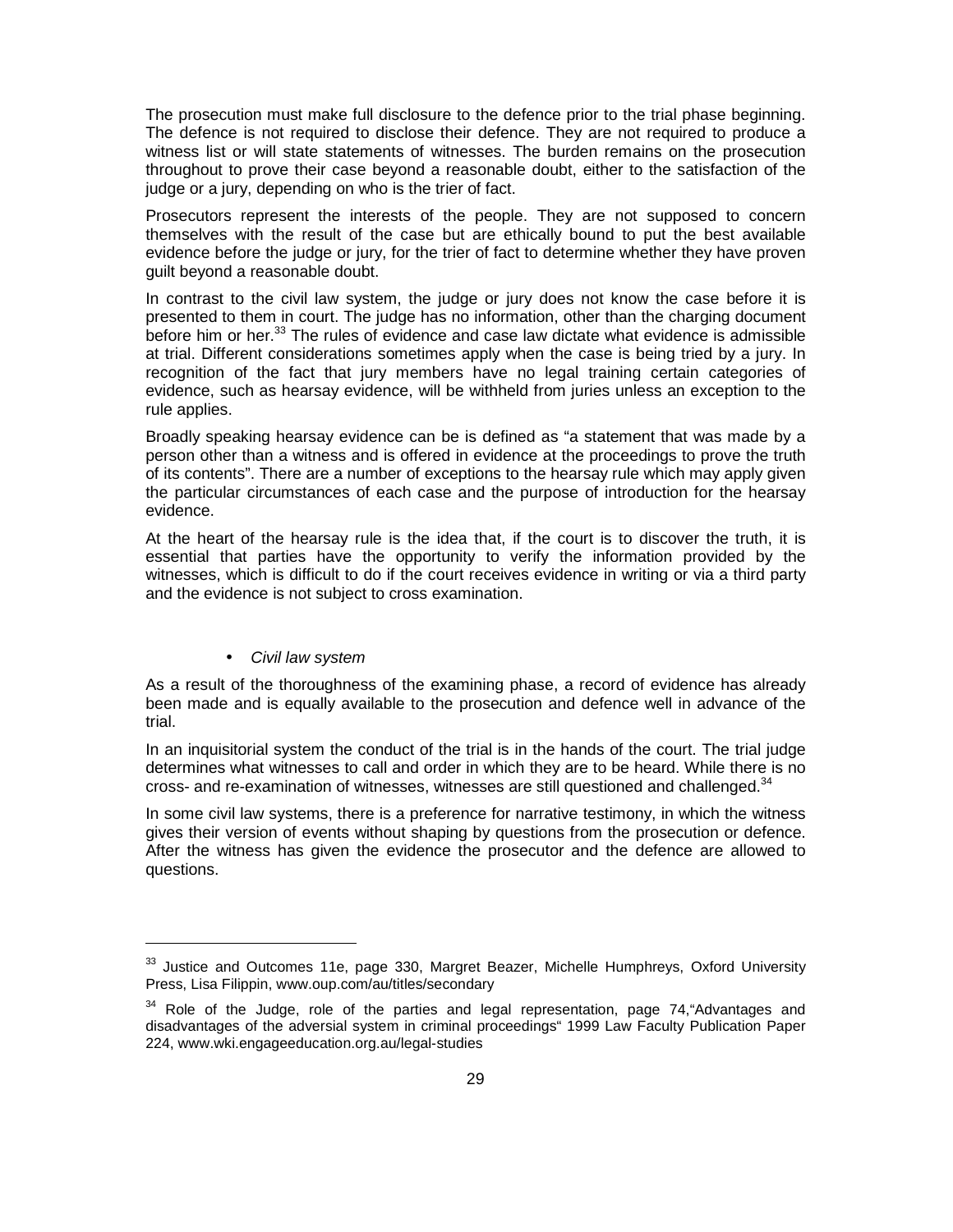Judges are required to direct the courtroom debate and to come to a final decision. The judge assumes the role of principal interrogator of witnesses and the defendant, and is under an obligation to take evidence until he or she ascertains the truth. $35$ 

It is the judge that carries out most of the examination of witnesses, arising from their obligation to inquire into the charges and to evaluate all relevant evidence in reaching their decision. However, the defence and the prosecutor have the right to confront each witness during the proceedings.

The rules around admissibility of evidence are significantly more lenient. The absence of juries in many cases alleviates the need for many formal rules of evidence. More evidence is likely to be admitted, regardless of its reliability or prejudicial effect. Evidence is admitted if the judge decides it is relevant. $36$ 

In many inquisitorial systems, there is no hearsay rule. It is up to the judge to decide the value of such testimony.<sup>37</sup>

In both systems the accused is protected from self-incrimination and guaranteed the right to a fair trial.

One significant difference in the two systems would appear to be the length of time between the investigation phase and the conclusion of the trial phase. In the common law system the process is often longer than in the civil law system. This may be due to the following factors: the use of juries for serious offences; challenges to the admissibility of evidence during trials and the need for voir dires; the latitude afforded defence counsel during cross-examination of witnesses.

### **3.3. Geographical coverage**

If a country consists of a federation of states, data could cover the entire geographical territory of a country and thus include both, federal and state-level, or could only refer to the federal level. Also, the question, if overseas territories are included in the figures is crucial for comparisons. And last but not least, especially in a situation of conflicts or disputed borders, knowledge of the government's control over the entire geographical area is important to assess what is included in the data.

Also, as already shown in Chapter 1.2.1, city level data on crime can refer to at least two different concepts of city: (a) the city proper, within the official boundary of the city, equivalent to a municipality or another locality with legally fixed boundaries and an administratively recognized urban status that is usually characterized by some form of local government, and (b) the wider urban agglomeration, which comprises the city or town proper and also the suburban fringe or densely settled territory lying outside of, but adjacent to, the city boundaries, like metropolitan areas or urban areas. When comparing city level crime

 $35$  ibid

<sup>36</sup> ibiid

<sup>&</sup>lt;sup>37</sup> Ministry of Justice, Issues Papers, Alternative pre-trial and trial processes for child witnesses in New Zealand's criminal justice system, Appendix B: a comparison of the inquisitorial and adversarial systems, 2011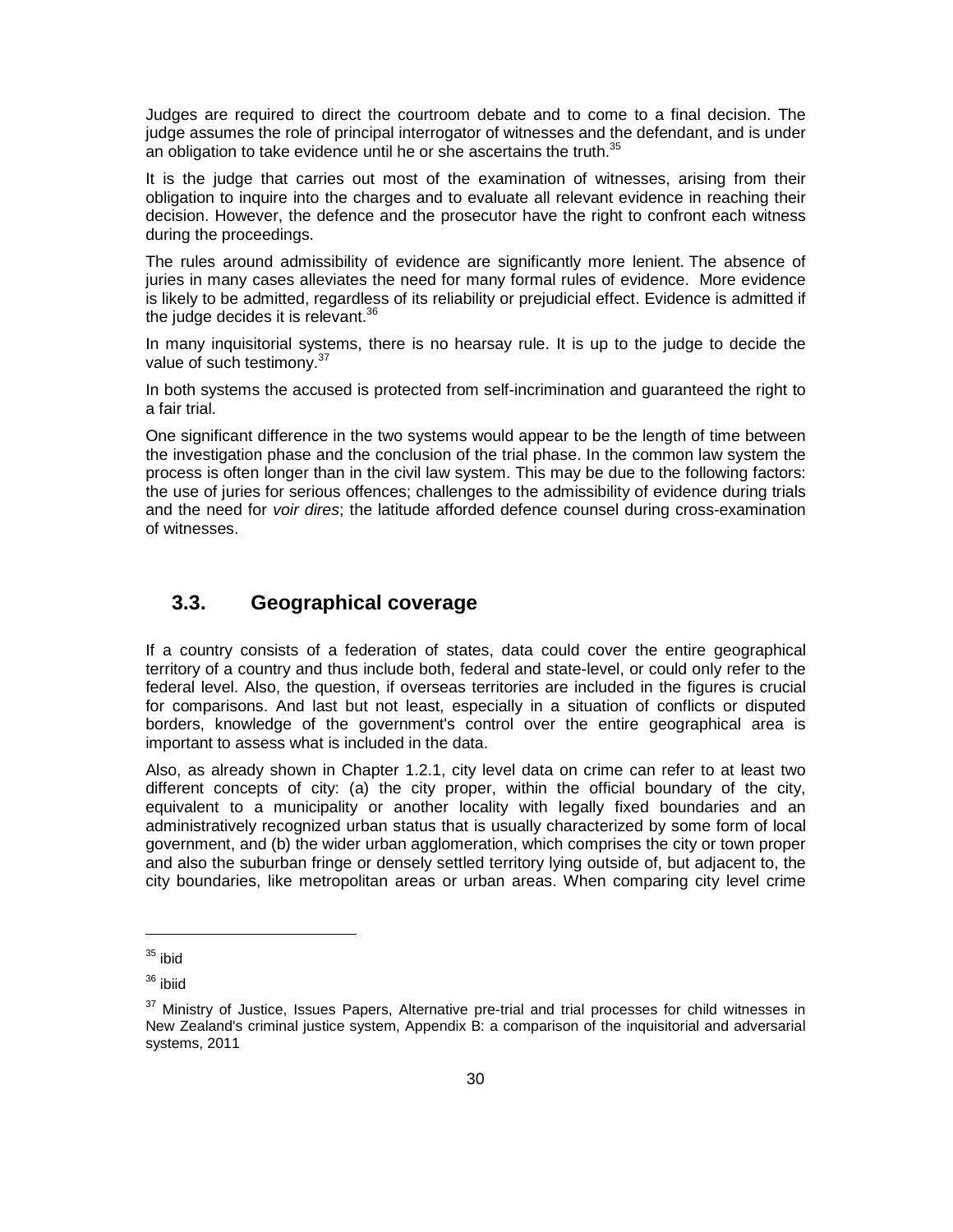data among different cities or in comparison to the rest of the country it is important to keep in mind that these cities might be defined through different concepts.

For an overview of metadata on geographical coverage consult the Eurostat document Crime and Criminal Justice Metadata at Country Level.

### **3.4. Institutional coverage**

The organizational setting of the criminal justice system can have a decisive impact on the number of incidents captured in the data. If, for example, more than one police force exists in a jurisdiction, police data could include offences and suspects recorded by all police forces in that jurisdiction or by only selected police forces.

In some jurisdictions, criminal legal proceedings may be initiated by other institutions (such as military or tax authorities). For comparisons among jurisdictions, it is important to know whether such additional prosecutions are included in the figures.

### **3.5. Stage of data collection**

Jurisdictions differ widely in which point in time they use when the offence is recorded by the police. Data can be recorded at the time the offence is initially reported to the police (input statistics), after the offence is first reported but before a full investigation is finished (process statistics) or after the offence has been investigated (output statistics). Input statistics are likely to produce a higher number, as, during investigations, events might be reclassified as different offences or investigations show that no criminal offence occurred. Therefore, a crime may be dropped or reclassified at any point.

Jurisdictions also differ widely in which point in time cases are recorded for court statistics, as cases can be counted before an appeal or after a case is appealed.

Depending on the stage of data collection significant differences might exist between jurisdictions. In a jurisdiction in which court statistics are collected before appeals, figures might be significantly higher than in a country which collects court statistics after cases were appealed and their number might thus have been significantly reduced. For an overview of metadata on the stage of data collection consult the Eurostat document Crime and Criminal Justice Metadata at Country Level.

### **3.6. Reference Period**

When data are collected for periods of time this period can for example either refer to the calendar year or the fiscal year. For stock data, like personnel data as well as prison data, values for each year refer to a single day (often the 31st of December) on which a count of staff employed and persons held is reported.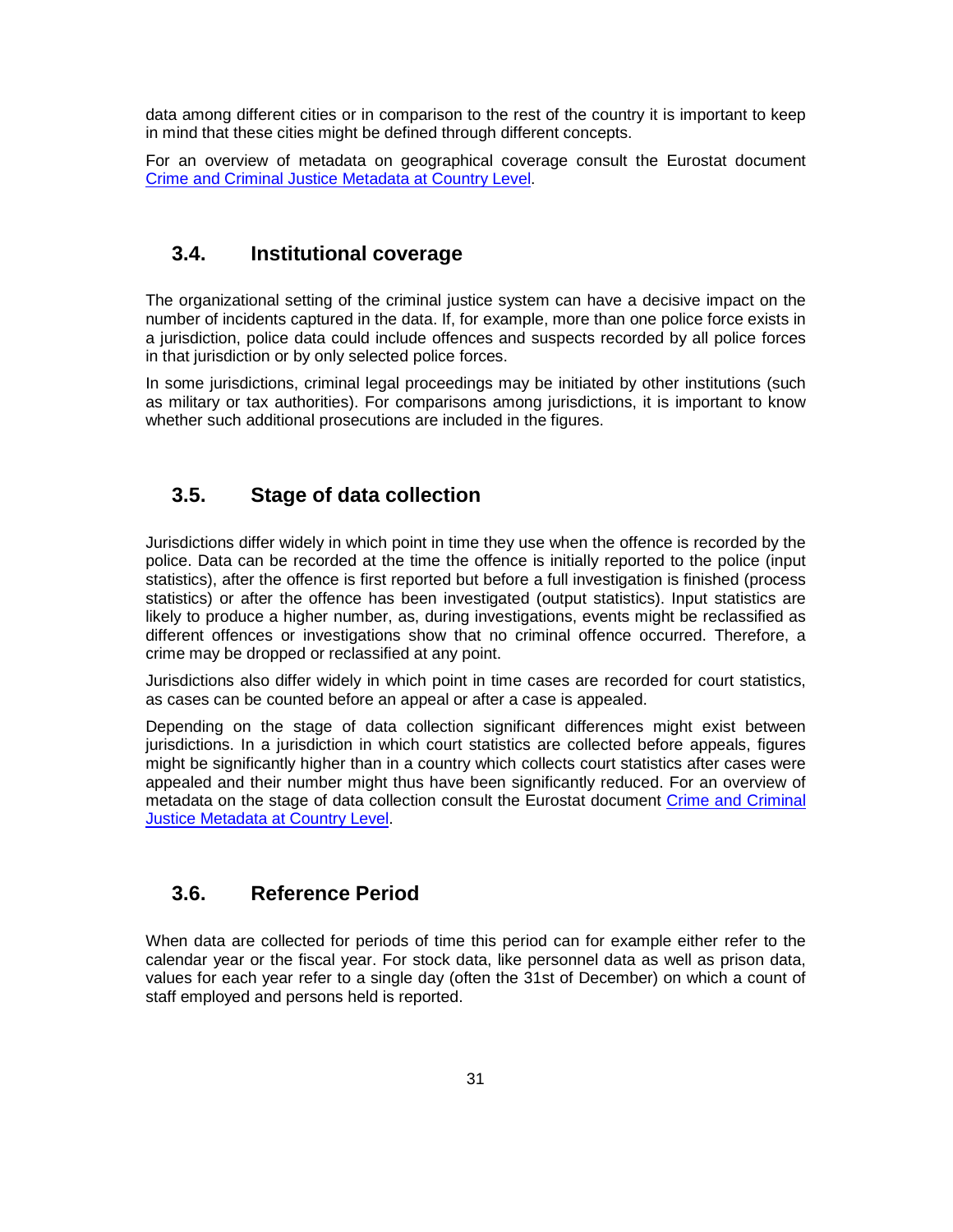### **3.7. Counting unit**

As crime statistics are produced by many different actors at four stages of the criminal justice system, a variety of counting units is used, even in data coming from the same jurisdiction. This chapter highlights the existing differences that have to be taken into account when comparing data within and across jurisdictions.

For an overview of metadata on the counting unit consult the Eurostat document Crime and Criminal Justice Metadata at Country Level.

#### **3.7.1. Offences**

The counting unit used by the police for offence statistics is for most jurisdictions the offence, for which each contravention of an article of criminal law - even when happening in the same criminal event - may be recorded and counted separately. The case, which may subsume more than one contravention of criminal law during the same event, is the counting unit in a couple of jurisdictions. Even the investigation, which may include a series of cases, can be chosen as the counting unit on police level.

#### **3.7.2. Persons**

On the level of police recorded data a second counting unit is heavily used - for example for the number of suspects and offenders brought into formal contact with police but also for counting police personnel - the person. While there is hardly any dispute regarding the definition of a person per se, there are however differences of what is included in e.g. police personnel. For a discussion of inclusions and exclusions and full-time and part-time officers see Chapter 1.1.5

A special case of person as a counting unit is counting victims, as it is the case with intentional homicide. Ideally, the number of homicide victims can be provided by every jurisdiction to make comparisons easier. In a victim-based recording system for homicide the number of homicide victims and the number of homicide offences will be identical. If these figures are not identical, the jurisdiction is using two different counting units for homicide victims and homicide offences. For example, if in one incident two persons are killed, an incident-based recording system may report a double murder as one offence but as two victims.

### **3.7.3. Cases**

At later stages in the criminal justice system, like in prosecution, the counting unit is not universal and the choice of counting unit differs from jurisdiction to jurisdiction. Most jurisdictions use person-charges, but in some jurisdictions, the counting unit for prosecution are the criminal proceedings (against one or more persons).

In court statistics, in addition to persons brought before criminal courts, Eurostat publishes data relating to cases in criminal, civil and/or commercial, administrative and other courts. The counting unit is the legal case processed in first instance court broken down by legal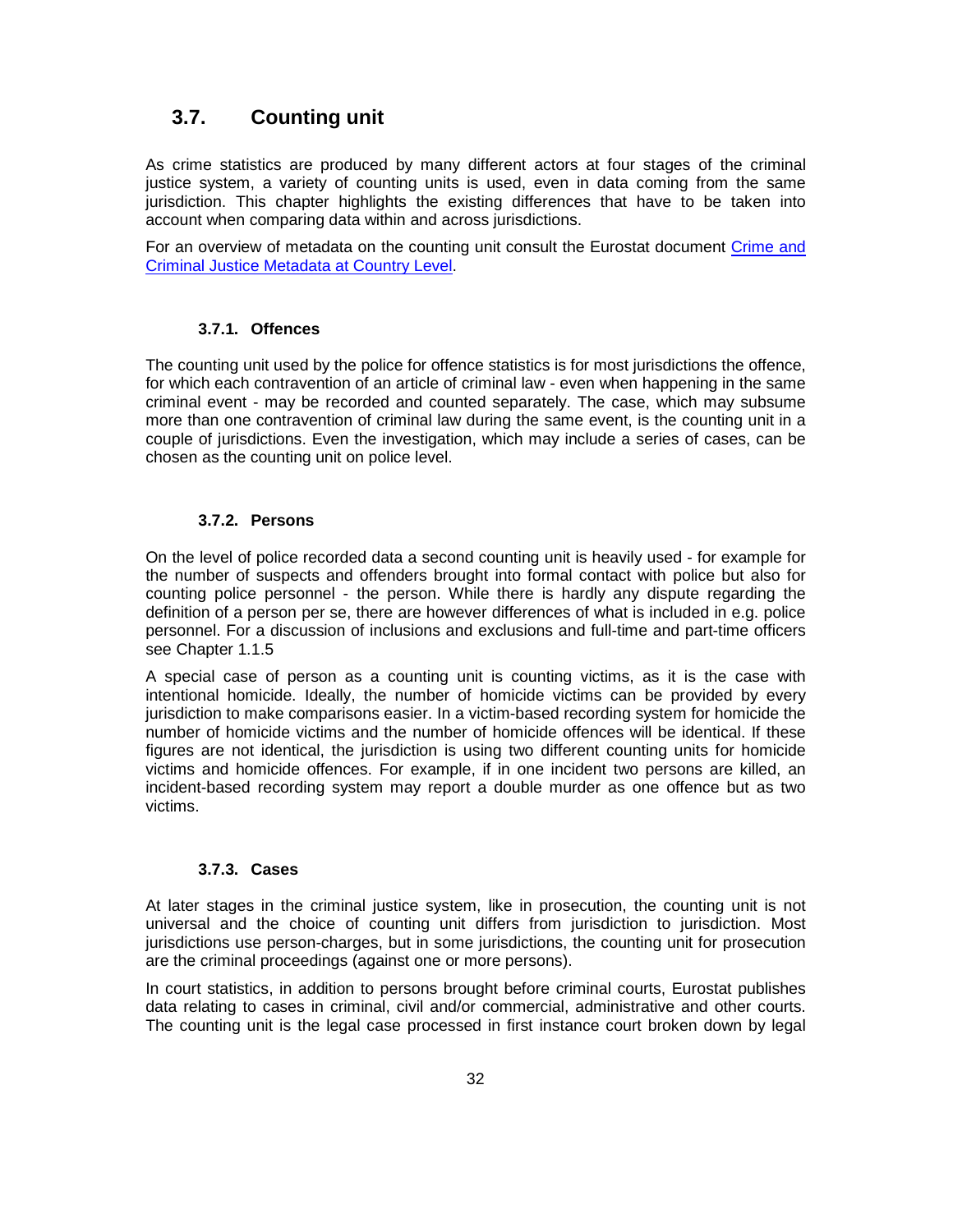status of the court process. This includes cases brought to court in a given year, cases resolved in a given year and cases still pending.

### **3.7.4. Prison capacity**

A special case of counting unit, which is only used once, is prison capacity. Official capacity means the intended number of places available without overcrowding, excluding places/capacity used for the detention of persons on the basis of immigration status. Prison capacity is in general given in persons but some difficulties exist in the context of shared cells and the conversion of single cells to hold two or more prisoners.

The Council of Europe's European Prison Rules specify under article 18 that prison accommodation shall meet the requirements of health and hygiene, especially with regard to floor space and cubic content of air. However, in paragraph 3 and 4 under article 18, it is stated that specific minimum requirements are to be set in national law and those national laws need to ensure that these minimum standards are not breached by overcrowding.<sup>38</sup>

As different national standards of holding and of counting exist, in some jurisdictions shared or converted cells would be counted in the official prison capacity while in other jurisdictions shared or converted cells would not be captured in the official capacity.

### **3.8. Counting rules**

1

Apart from different counting units used, also counting rules vary from jurisdiction to jurisdiction. These differences in the counting rules mean that even if the definition of a criminal event is the same, different jurisdictions may still produce different statistical counts for the same actual number of incidents. As no consolidated standard exists on counting rules such differences between jurisdictions make cross-national comparison challenging.<sup>39</sup>

In the following section, more counting rules defining how offences (offence counting rules) or persons (person counting rules) are counted for statistical purposes are presented. This chapter highlights the existing differences that have to be taken into account when comparing data across jurisdictions.

For an overview of metadata on counting rules consult the Eurostat Crime and criminal justice metadata at country level.

### **3.8.1. Principal offence rule (offence counting rule)**

A "Principal Offence Rule" means that where more than one offence is committed at the same time by the same perpetrator(s), only the most serious offence is recorded. For example, where it appears that a homicide and robbery have been committed

<sup>&</sup>lt;sup>38</sup> Council of Europe, CM/Rec(2006)2, Article 18, Paragraphs 1-4, https://search.coe.int/cm/Pages/result\_details.aspx?ObjectId=09000016805d8d25

<sup>&</sup>lt;sup>39</sup> UNECE/UNODC 2010, Manual on Victimization Surveys, page 8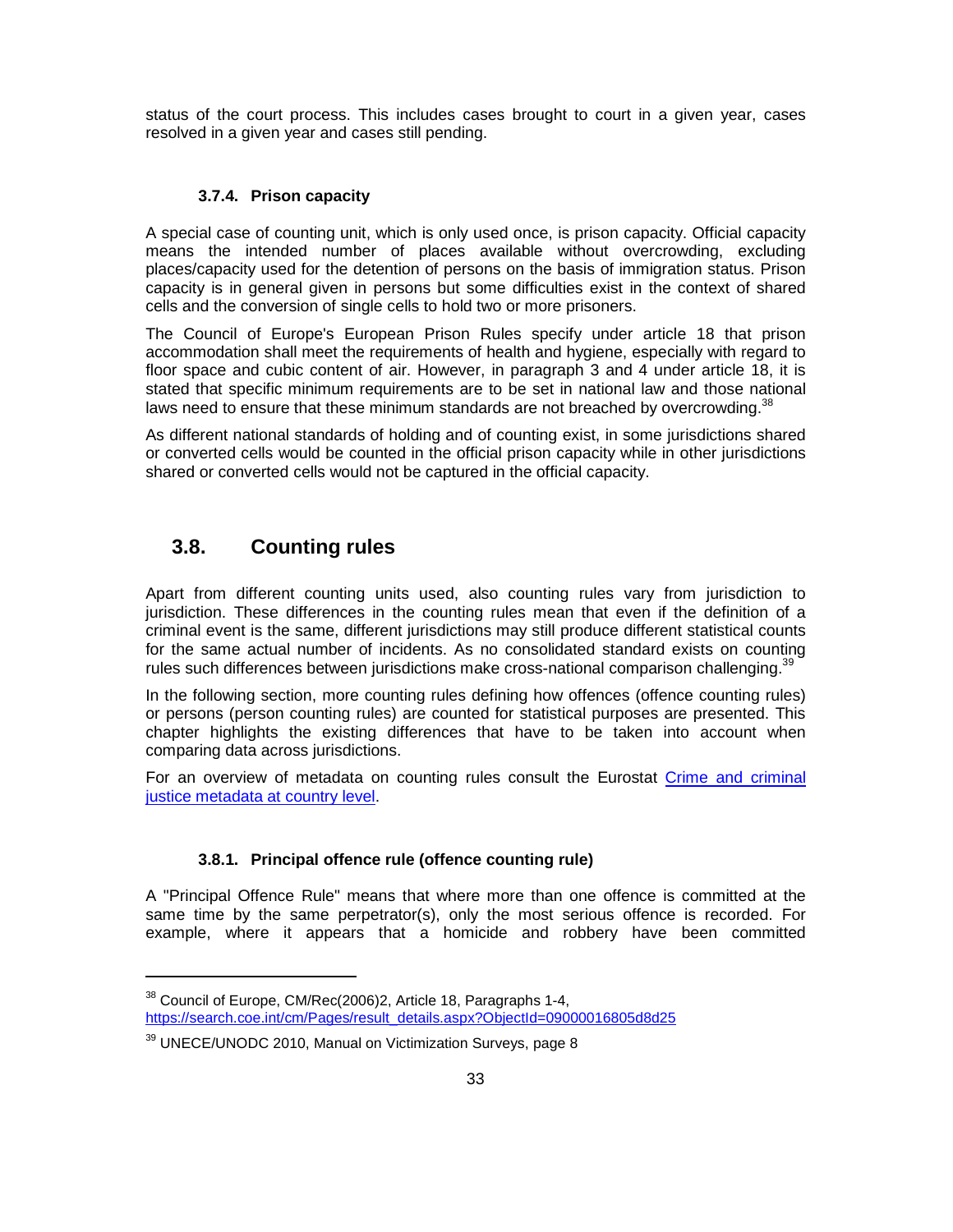simultaneously, under a principal offence rule, only the most serious offence - the homicide would be recorded in crime statistics. For police recorded crimes, in 16 jurisdictions only the most serious offence is counted for statistical purposes, while 22 jurisdictions record and count each and every offence separately. 2 jurisdictions were not able to answer this question. For the prosecution, in 19 jurisdictions only the most serious offence is counted for statistical purposes, while 11 jurisdictions record and count each and every offence separately. 10 jurisdictions were not able to answer this question. And for court statistics, in 26 jurisdictions only the most serious offence is counted for statistical purposes, while 6 jurisdictions record and count each and every offence separately and 4 jurisdictions were not able to answer this question $40$ .

Figures for jurisdictions counting every offence would generally be higher than jurisdictions applying a serious offence rule.

### **3.8.2. Multiple (serial) offences of the same type (offence counting rule)**

Different jurisdictions have different rules regarding how multiple (or serial) offences of the same type are counted and recorded in national statistics submitted to Eurostat. For example, if a series of assaults is brought to the attention of the police on one occasion, it is important to understand whether this would be recorded by the police as one assault, two or more assaults, or any other form of recording.

In the metadata, few jurisdictions don't provide information, for some jurisdictions information on how serial offences are recorded is uncertain but the majority of jurisdictions counts multiple or serial offences of the same type as two or more offences. In some jurisdictions, multiple serial offences are recorded as one offence. Some hybrid rules for counting multiple (serial) offences of the same type exist. Multiple offences might only be counted as one if the same person is suspected to have committed all crimes against the same victim or the same person is suspected of all crimes and there is no natural person as a victim. In another instance, if multiple offences of the same type are committed simultaneously they are counted as one offence. If they are committed in different time periods they are counted as two or more offences.

Figures for jurisdictions counting every offence separately might be higher than jurisdictions counting multiple serial offences as one offence for statistical purposes.

### **3.8.3. Offences committed by multiple persons (offence counting rule)**

An offence can also be counted and recorded differently in different jurisdictions if more than one person commits the offence. For example, if a homicide has been committed by two people acting together, some jurisdictions count one offence, while others count one offence for each offender. It is important to understand whether that homicide would be recorded by the police as one homicide offence, two homicide offences, or any other form. In the metadata, few jurisdictions don't provide information and only in some jurisdictions an offence committed by multiple offenders would be counted as two or more offences, depending on the number of offenders. For the majority of jurisdictions included in EU

-

 $40$  Figures refer to data collected for the year 2014.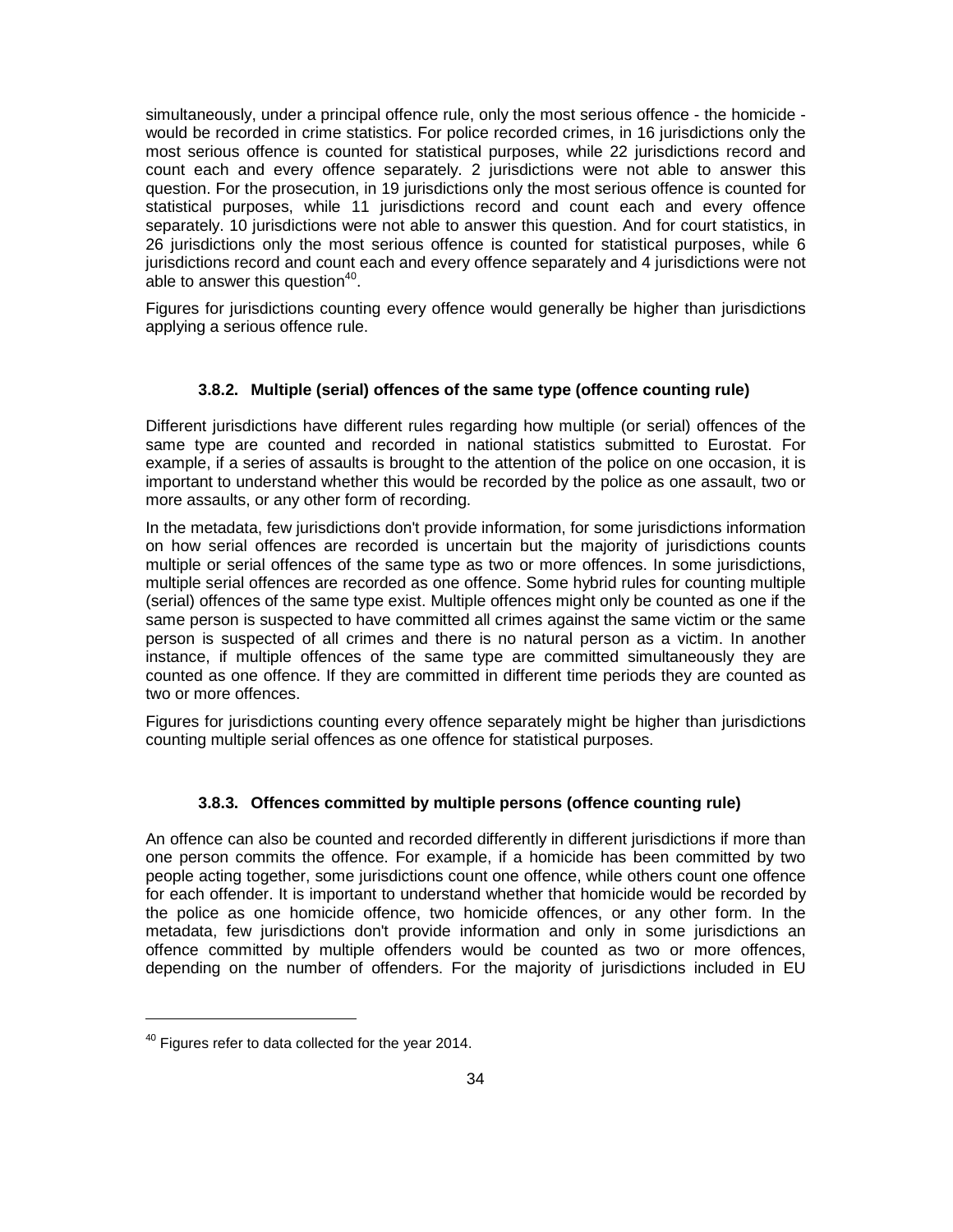Statistics on crime and criminal justice, an offence which is committed by multiple persons is counted as one offence.

Figures for jurisdictions counting offences separately for every offender might be higher than jurisdictions counting offences committed by multiple offenders as one offence for statistical purposes.

### **3.8.4. Multiple (serial) offences by the same person (person counting rule)**

While the previous three counting rules focused on the counting of offences, there are also differences in the counting and recording of persons. The question for this counting rule is, how is a person who is brought into formal contact/prosecuted/convicted for multiple (serial) offences of the same type counted? For example, if one person is suspected of a series of homicides, it is important to understand whether this would be recorded by the police as one homicide suspect or multiple homicide suspects.

The way one offender who has committed several offences of the same type (serial offences) is recorded can again differ by jurisdiction. As the counting unit person is used throughout all stages of the criminal justice system, this counting rule may even vary between the different criminal justice systems stages within one jurisdiction.

In some jurisdictions one offender, who has committed several offences of the same type is recorded as multiple offenders throughout all levels of the criminal justice system. Most jurisdictions count one offender committing serial offences as one person only throughout the criminal justice system. For some jurisdictions, the available data suggest they are counting one offender as one person but data are incomplete because information from one level of the criminal justice system is missing.

In other jurisdictions mixed recording rules are in place. Either at the police level, one offender who has committed several offences of the same type is recorded as two or more persons while at later stages that same offender is only counted as one person, or an offender committing multiple offences is recorded as one person by the police and as two or more persons by prosecution and courts.

Another rule to keep in mind is that if multiple offences of the same type are committed simultaneously or on the same occasion they are counted as one offence in some jurisdictions but if they are committed on different occasions or over a period of time they are counted as two or more. Figures for jurisdictions counting one person who is brought into formal contact/prosecuted/convicted for multiple (serial) offences of the same type for every offence separately might be higher than jurisdictions counting one offender as one person only for statistical purposes.

#### **3.8.5. Counting the same person multiple times (person counting rule)**

This counting rule refers to the question of how an offender, who is brought into formal contact/prosecuted/convicted more than once (on separate occasions) in one year, is counted for statistical purposes. For example, if a person has committed the offence of assault at the beginning of a year, is arrested, prosecuted and convicted during that same year and is then arrested, prosecuted and convicted for a drug offence in the same year. It is important to know whether the offender is counted as one person or as two persons. As the counting unit person is used throughout all stages of the criminal justice system, this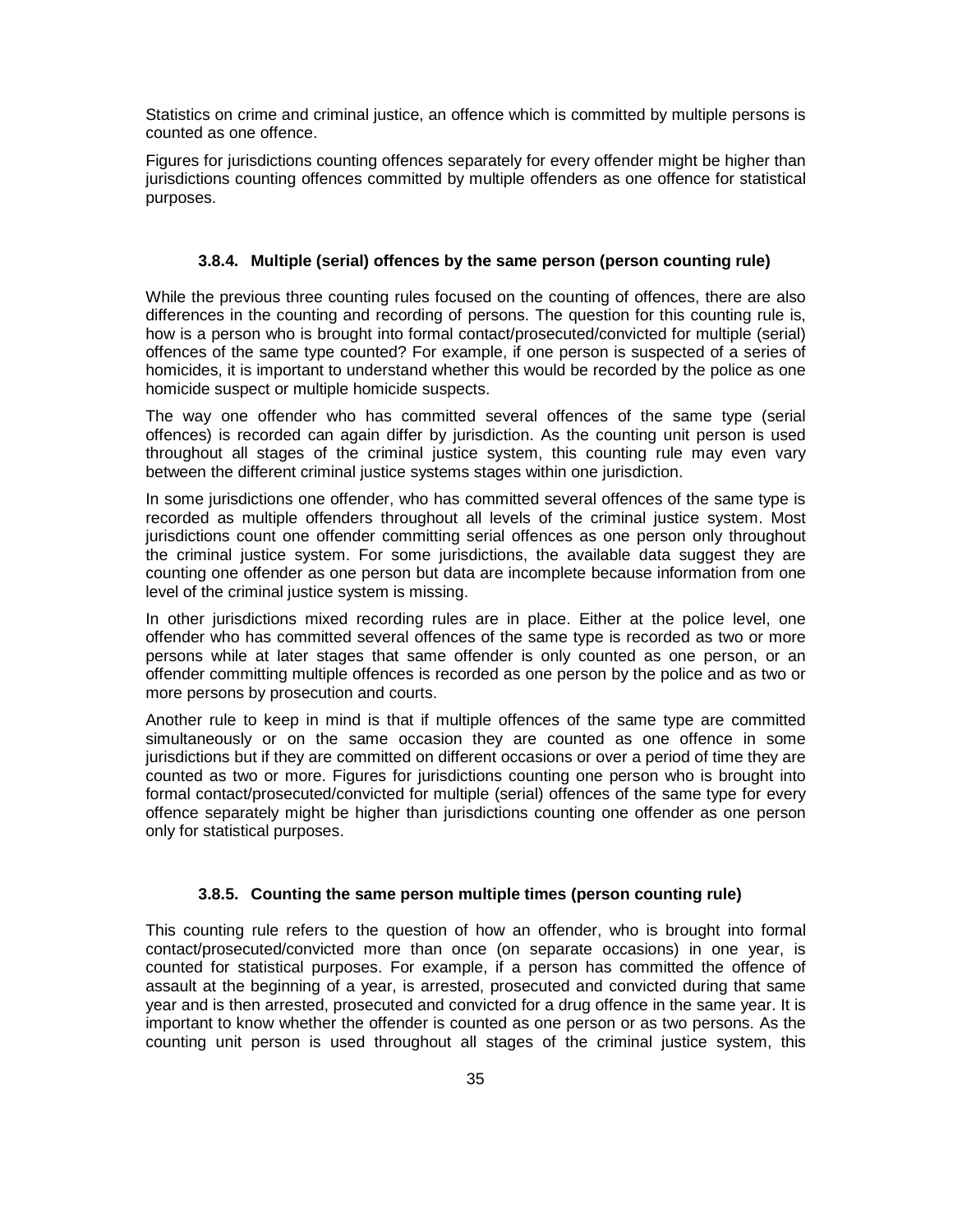counting rule may again even vary between the different criminal justice systems stages within one jurisdiction.

The majority of jurisdictions count the same person multiple times at all stages of the criminal justice system. In some jurisdictions the same person that is brought into formal contact/prosecuted/convicted multiple times in the same year is counted as one person only for statistical purposes. In other jurisdictions a mix of both counting rules is used, with most jurisdictions counting as one person at the police level and as multiple persons at later stages. Some jurisdictions might use other counting rules at any stage of the criminal justice system.

Figures for jurisdictions counting one person who is brought into formal contact/prosecuted/convicted multiple times in the same year for every offence separately might be higher than jurisdictions counting one offender as one person only for statistical purposes.

### **3.9. Methods of comparison**

Once all the previous points are taken into consideration and it is assured that definitions, coverage, stage of data collection, reference period, counting unit and counting rules make comparisons between jurisdictions or between data possible, the actual method of comparison needs to be chosen.

### **3.9.1. Crime levels**

Since comparisons of counts of police-recorded crime between jurisdictions can be very misleading, comparisons should be made using crime rates. Crime rates - counts normalised by the population and normally presented as the number of crimes per 100,000 population are calculated to achieve the comparison of crime levels between jurisdictions independent of their population size (see Chapter 2.5.1 Crime rates).

Special care should be taken when comparing offence categories with low counts. Homicide counts, for example, may vary considerably between years in jurisdictions with small populations. In a setting like this, a small increase or decrease in homicides can lead to a large percentage change in homicide rates between two years.

Also, the source of the population data can have an influence on the value of the crime rate and thus the comparability of the indicator. In EU Statistics on crime and criminal justice, the resident population from Eurostat population updates are used as population figures. Special care should be taken when looking at intentional homicide offences and victims in largest cities [crim\_hom\_ocit] since city level data can refer to at least two different concepts of city: the city proper, within the official boundary of the city, and the wider urban agglomeration, like metropolitan areas, as already discussed in Chapter 1.2.1.

In general, comparisons are best made on trends rather than levels, on the assumption that the characteristics of the recording system within a jurisdiction remain fairly constant over time.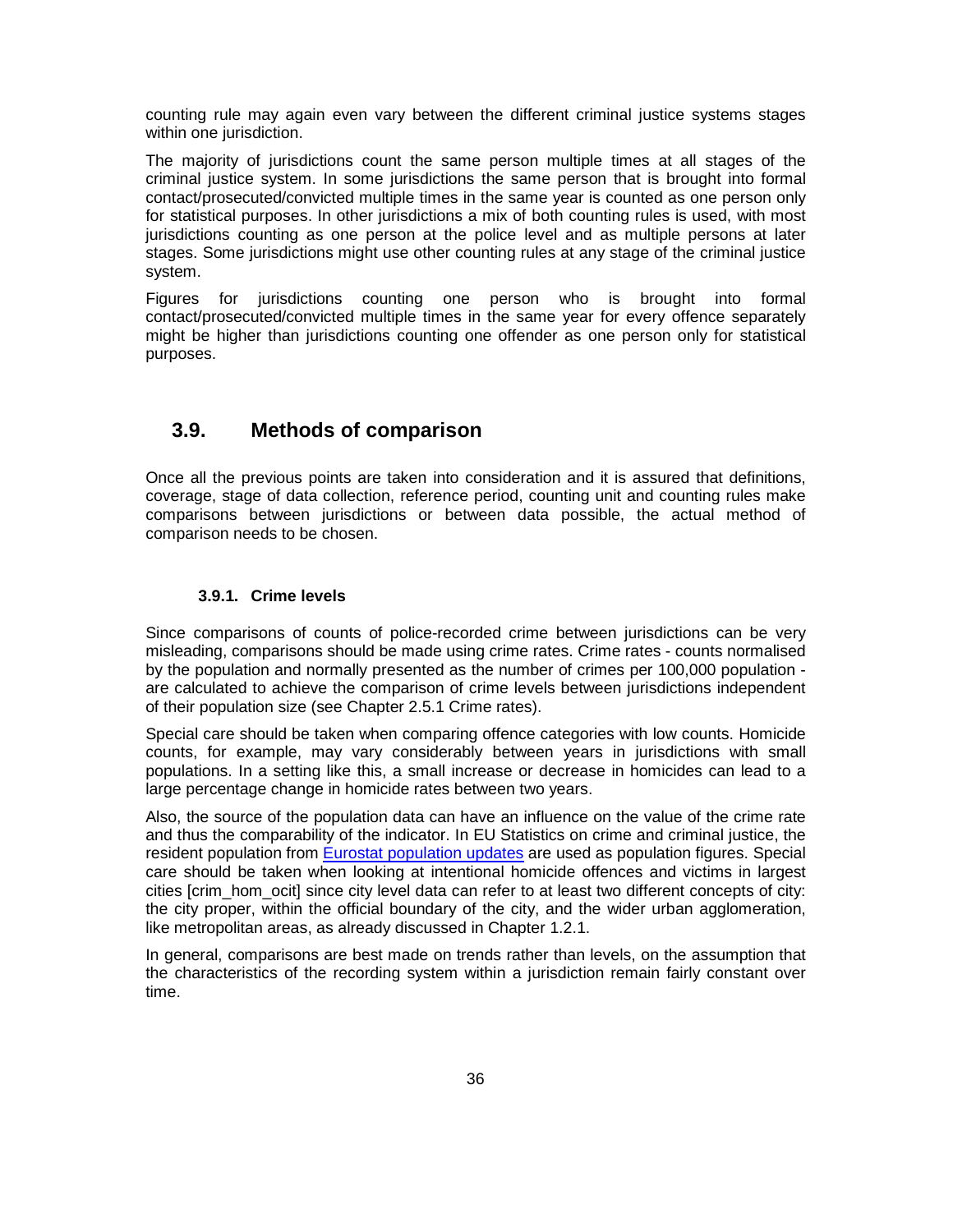### **3.9.2. Trend analysis**

When analysing crime indices over time, attention should be paid to the many factors that have been associated with changes in the share of crimes reported to the police.

- Cultural changes, for example, the reduction of sexual taboos, as well as a change in the public's tolerance for certain acts, such as domestic violence, can have an important impact on reporting rates and subsequent crime statistics. Also procedural and methodological changes, like the introduction of a new offence or a modification to an existing offence impact crime data over time. Changes in definitions, coverage, the stage of data collection, reference period, counting unit and counting rules can result in a break in series and might hamper trend analysis. Changes in enforcement practices or special targeted operations will impact the figures for certain offence categories, for example, drug crimes, prostitution and impaired driving<sup>41</sup> and might lead to spikes in police recorded data.
- Changes in all the parameters of comparability listed in Chapters 3.1 to 3.8 can have a severe impact on crime trends. Therefore, when analysing trends, the analysis of reference metadata that describe the data in more detail is crucial.
- The points mentioned above are valid for the analysis of trend indices (see Chapter 2.5.2), crime rates (see Chapter 2.5.1) and counts over time. When analysing crime rates over time, additional points need to be taken into consideration before making comparisons.
- Special care should be taken when comparing offence categories with low counts. For example, homicide rates may vary considerably between years in jurisdictions with a small population. Population data, specifically population changes and data revisions in population data, for example, based on new census data or on estimations between censuses, need to be treated with care. In EU Statistics on crime and criminal justice, the resident population from Eurostat population updates are used as population figures.

All the points mentioned in this chapter should be taken into account when comparing data between jurisdictions, as differences in definitions, coverage, the stage of data collection, reference period, counting unit and counting rules can all lead to misleading results.

-

<sup>41</sup> UNECE/UNODC 2010, Manual on Victimization Surveys, page 7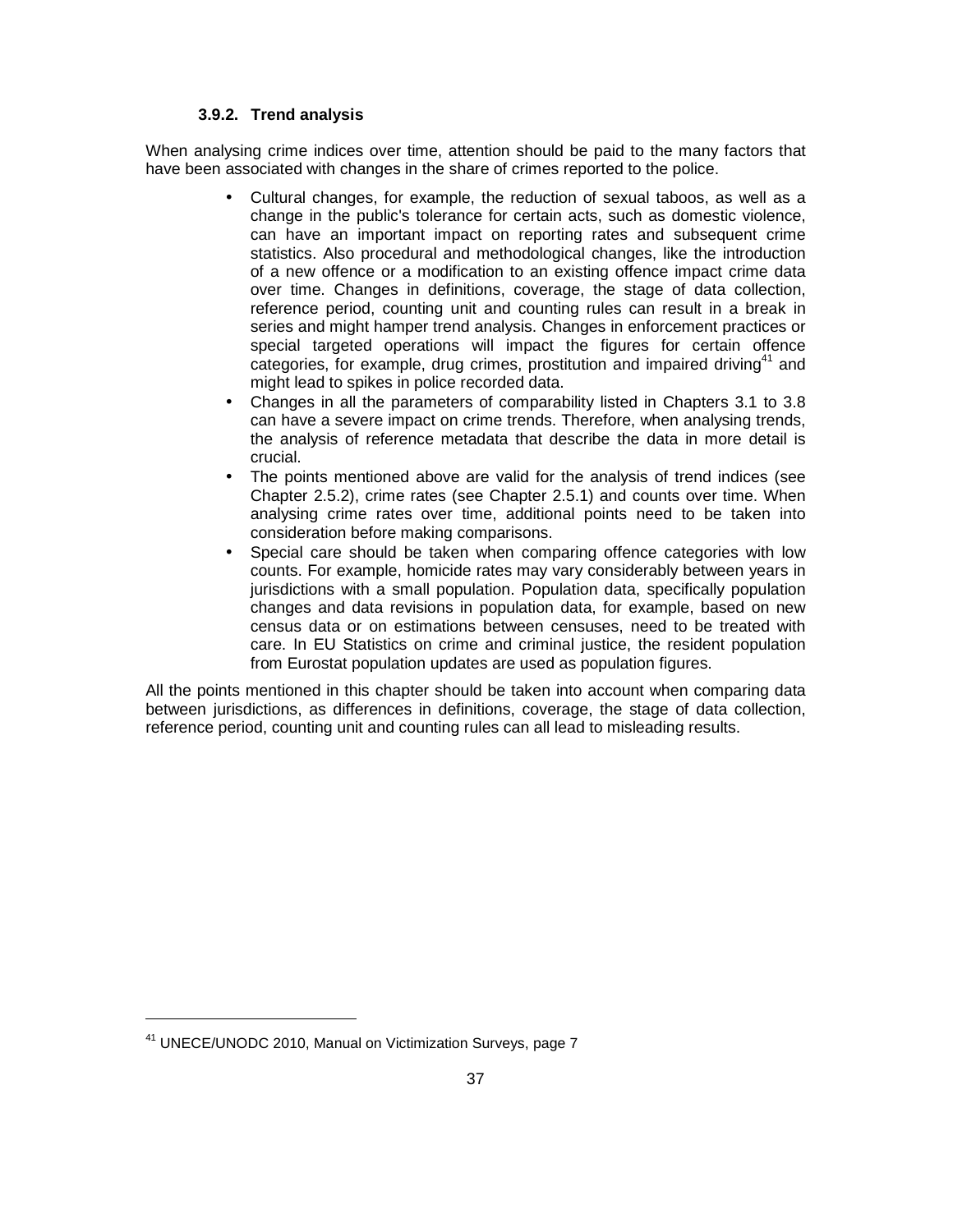# **4. Eurostat website**

Eurostat publishes EU statistics on crime and criminal justice on its website. In addition to the data tables, explanations and metadata, Eurostat makes available a series of publications analysing and interpreting the data.

## **4.1. Data**

All the data available on the Eurostat website go through validation checks and have been approved by the national statistical authorities. Any data considered to be "inconsistent" are not published. The following data tables with absolute counts and rates per hundred thousand inhabitants are available at http://ec.europa.eu/eurostat/web/crime/overview for all 41 jurisdictions for the time period 2008 to 2014. These data are updated on an annual basis:

| Table:           | crim off cat      |                                                        |
|------------------|-------------------|--------------------------------------------------------|
| <b>Offences</b>  | <b>ICCS0101</b>   | Intentional homicide                                   |
| (ICCS<br>codes): | <b>ICCS0102</b>   | Attempted intentional homicide                         |
|                  | <b>ICCS02011</b>  | Assault                                                |
|                  | <b>ICCS020221</b> | Kidnapping                                             |
|                  | <b>ICCS0301</b>   | Sexual violence                                        |
|                  | ICCS03011         | Rape                                                   |
|                  | ICCS03012         | Sexual assault                                         |
|                  | <b>ICCS0401</b>   | Robbery                                                |
|                  | <b>ICCS0501</b>   | <b>Burglary</b>                                        |
|                  | ICCS05012         | Burglary of private residential premises               |
|                  | <b>ICCS0502</b>   | <b>Theft</b>                                           |
|                  | ICCS050211        | Theft of a motorized land vehicle                      |
|                  | <b>ICCS0601</b>   | Unlawful acts involving controlled drugs or precursors |

### **Recorded offences by offence category (source: police data)**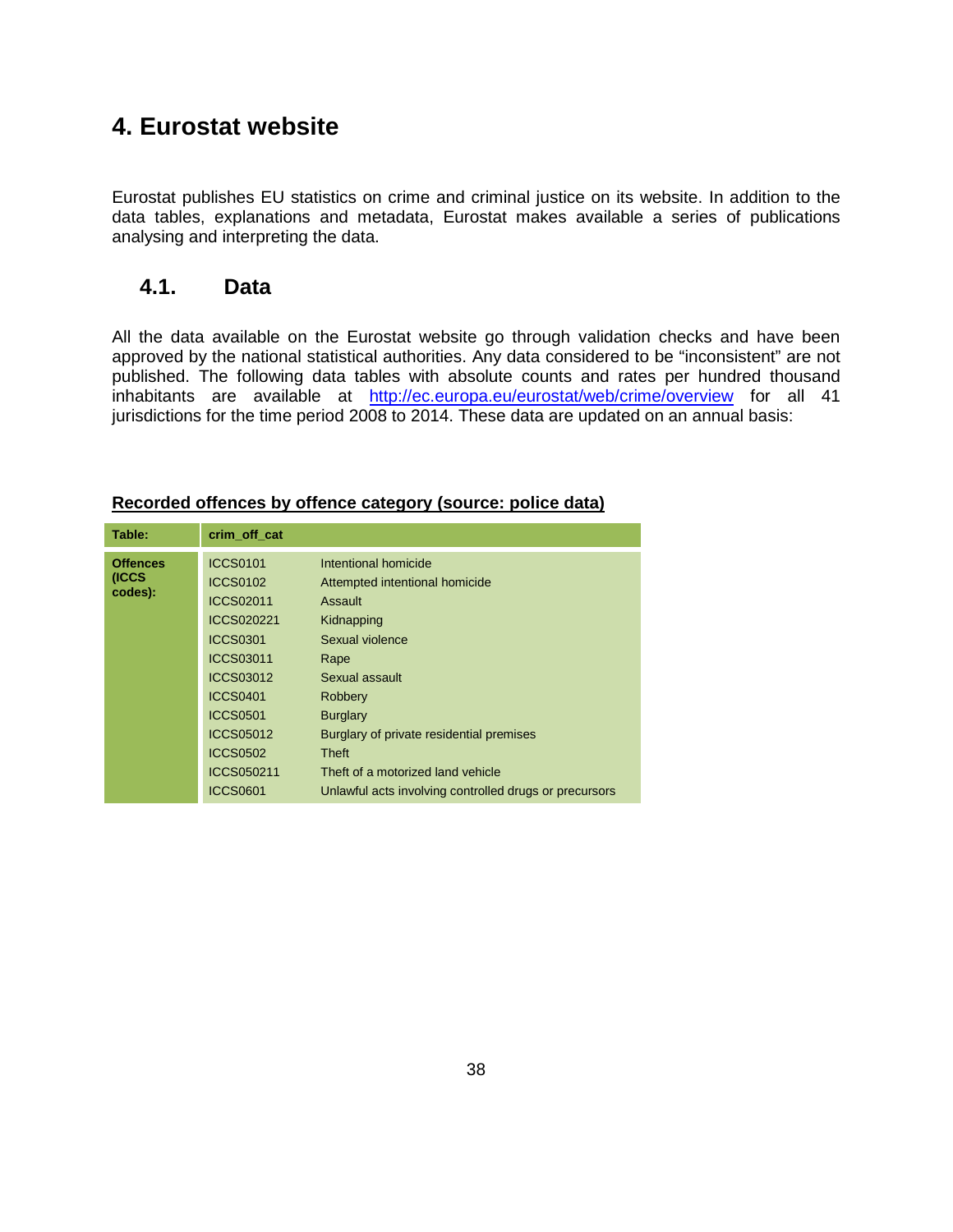### **Recorded Intentional homicide and sexual offences (crim\_hom)**

Intentional homicide and sexual offences by legal status and sex of the person involved - number and rate for the relevant sex group

| Table:           | crim hom soff                               |                                                                     |
|------------------|---------------------------------------------|---------------------------------------------------------------------|
| Offences:        | <b>ICCS0101</b><br>ICCS03011<br>ICCS03012   | Intentional homicide<br>Rape<br>Sexual assault                      |
| Legal<br>Status: | PER_SUSP<br>PER PRSC<br>PER CNV<br>PER VICT | Suspected person<br>Prosecuted person<br>Convicted person<br>Victim |
| Sex:             | т<br>M<br>F                                 | Total<br><b>Males</b><br>Females                                    |

Intentional homicide victims by victim-offender relationship and sex - number and rate for the relevant sex group

| Table:                               | crim hom vrel         |                                                 |
|--------------------------------------|-----------------------|-------------------------------------------------|
| Victim-<br>offender<br>relationship: | <b>FAM</b><br>PRT INT | <b>Family and relatives</b><br>Intimate partner |
| Sex:                                 | M<br>F                | Total<br><b>Males</b><br>Females                |

Intentional homicide victims by age and sex - number and rate for the relevant sex and age groups

| Table: | crim_hom_vage                                                                            |                                                                                                                      |
|--------|------------------------------------------------------------------------------------------|----------------------------------------------------------------------------------------------------------------------|
| Age:   | <b>TOTAL</b><br>$Y_L$ T <sub>15</sub><br>$Y15-29$<br>Y30-44<br>$Y45-59$<br><b>Y GE60</b> | Total<br>Less than 15 years<br>From 15 to 29 years<br>From 30 to 44 years<br>From 45 to 59 years<br>60 years or over |
| Sex:   | т<br>M<br>F                                                                              | Total<br><b>Males</b><br>Females                                                                                     |

Intentional homicide victims in largest cities by sex

| Table:  | crim hom vcit |                                    |  |
|---------|---------------|------------------------------------|--|
| Cities: |               | Largest city for each jurisdiction |  |
| Sex:    |               | Total                              |  |
|         | M             | <b>Males</b>                       |  |
|         |               | Females                            |  |

Intentional homicide offences in largest cities

| Table: crim_hom_ocit                       |
|--------------------------------------------|
| Cities: Largest city for each jurisdiction |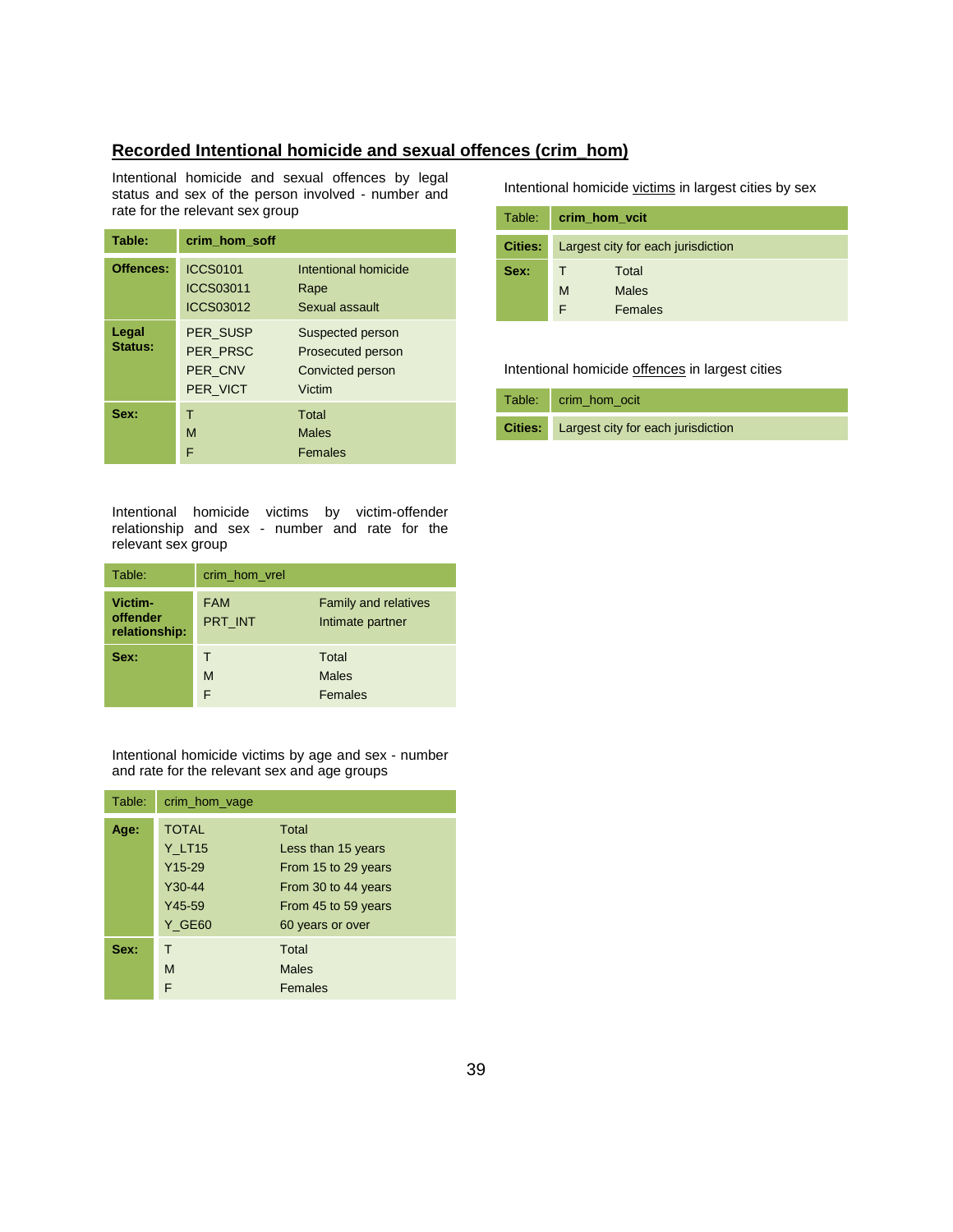### **Persons in the criminal justice system (crim\_just)**

Suspects and offenders by sex - number and rate for the relevant sex group

| Table:           | crim_just_sex                          |                                                           |
|------------------|----------------------------------------|-----------------------------------------------------------|
| Legal<br>Status: | <b>PER SUSP</b><br>PER PRSC<br>PER CNV | Suspected person<br>Prosecuted person<br>Convicted person |
| Sex:             | т<br>M<br>F                            | Total<br><b>Males</b><br>Females                          |

| Table:           | crim_just_ctz                            |                                                                  |
|------------------|------------------------------------------|------------------------------------------------------------------|
| Legal<br>Status: | PER SUSP<br>PER PRSC<br>PER CNV          | Suspected person<br>Prosecuted person<br><b>Convicted person</b> |
| Citizen:         | <b>FOR</b><br><b>NAT</b><br><b>TOTAL</b> | Foreign country<br><b>Reporting country</b><br>Total             |

Personnel in the criminal justice system by sex number and rate for the relevant sex group

| Table:           | crim_just_age                                   |                                                           |
|------------------|-------------------------------------------------|-----------------------------------------------------------|
| Legal<br>Status: | PER SUSP<br>PER PRSC<br>PER CNV                 | Suspected person<br>Prosecuted person<br>Convicted person |
| Age:             | <b>TOTAL</b><br><b>JUVENILE</b><br><b>ADULT</b> | Total<br>Juvenile<br>Adult                                |

Suspects and offenders by age - number and rate for

Suspects and offenders by citizenship **Court processes (crim\_crt)**

the relevant age group

Legal cases processed in first instance courts by legal status of the court process

| Table:           | crim_crt_case                                        |                                                                |
|------------------|------------------------------------------------------|----------------------------------------------------------------|
| Legal<br>Status: | <b>CRT BGHT</b><br><b>CRT RESL</b><br><b>CRT PEN</b> | Brought to court<br><b>Resolved</b><br>Pending                 |
| Legal<br>cases:  | <b>CRIM</b><br>CIV COM<br><b>ADM</b><br>OTH          | Criminal<br>Civil and/or commercial<br>Administrative<br>Other |

| Table:         | crim_just_job                                     |                                                                                                     |
|----------------|---------------------------------------------------|-----------------------------------------------------------------------------------------------------|
| <b>ISCO08:</b> | OC2612A<br>OC5412<br><b>PRISA</b><br><b>PRISJ</b> | Professional judges<br>Police officers<br>Personnel in adult prison<br>Personnel in juvenile prison |
| Sex:           | т<br>M<br>F                                       | Total<br><b>Males</b><br>Females                                                                    |

Persons brought before criminal courts by legal status of the court process

| Table:  | crim_crt_per   |                  |
|---------|----------------|------------------|
| Legal   | <b>PER CNV</b> | Convicted person |
| Status: | CRT ACQT       | Acquitted        |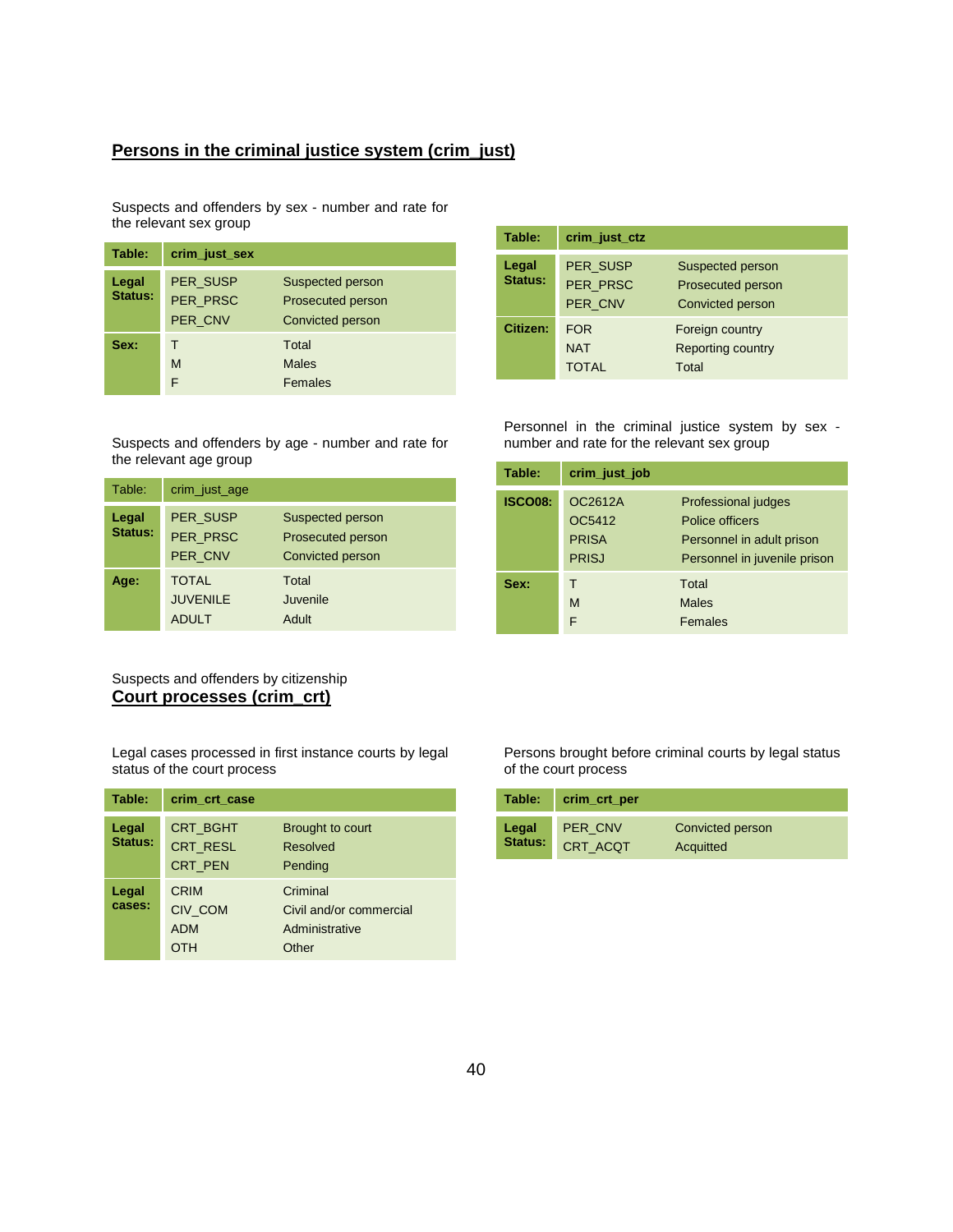### **Prison and prisoner characteristics (crim\_pris)**

Prisoners by offence category and sex - number and rate for the relevant sex group

| Table:                              | crim_pris_off                                           |                                                |
|-------------------------------------|---------------------------------------------------------|------------------------------------------------|
| <b>Offences</b><br>(ICCS<br>codes): | <b>ICCS0101</b><br><b>ICCS03011</b><br><b>ICCS03012</b> | Intentional homicide<br>Rape<br>Sexual assault |
| Sex:                                | M<br>F                                                  | Total<br><b>Males</b><br>Females               |

#### Prisoners by citizenship

| Table:   | crim_pris_ctz |                          |
|----------|---------------|--------------------------|
| Citizen: | <b>FOR</b>    | Foreign country          |
|          | <b>NAT</b>    | <b>Reporting country</b> |
|          | <b>TOTAL</b>  | Total                    |

Prisoners by legal status of the trial process

|         | Table: crim_pris_tri |                 |
|---------|----------------------|-----------------|
| Legal   | TRI PRE              | Pre-trial       |
| Status: | TRI SPSD             | Sentence passed |

Prison capacity and number of persons held

| Table: | crim_pris_cap           |                                            |
|--------|-------------------------|--------------------------------------------|
|        | Indicator: PRIS OFF CAP | Official prison capacity -<br>persons      |
|        | PRIS ACT CAP            | Actual number of persons<br>held in prison |

Prisoners by age and sex - number and rate for the relevant sex and age groups

| Table: | crim_pris_age                                   |                                  |
|--------|-------------------------------------------------|----------------------------------|
| Sex:   | т<br>M<br>F                                     | Total<br><b>Males</b><br>Females |
| Age:   | <b>TOTAL</b><br><b>JUVENILE</b><br><b>ADULT</b> | Total<br>Juvenile<br>Adult       |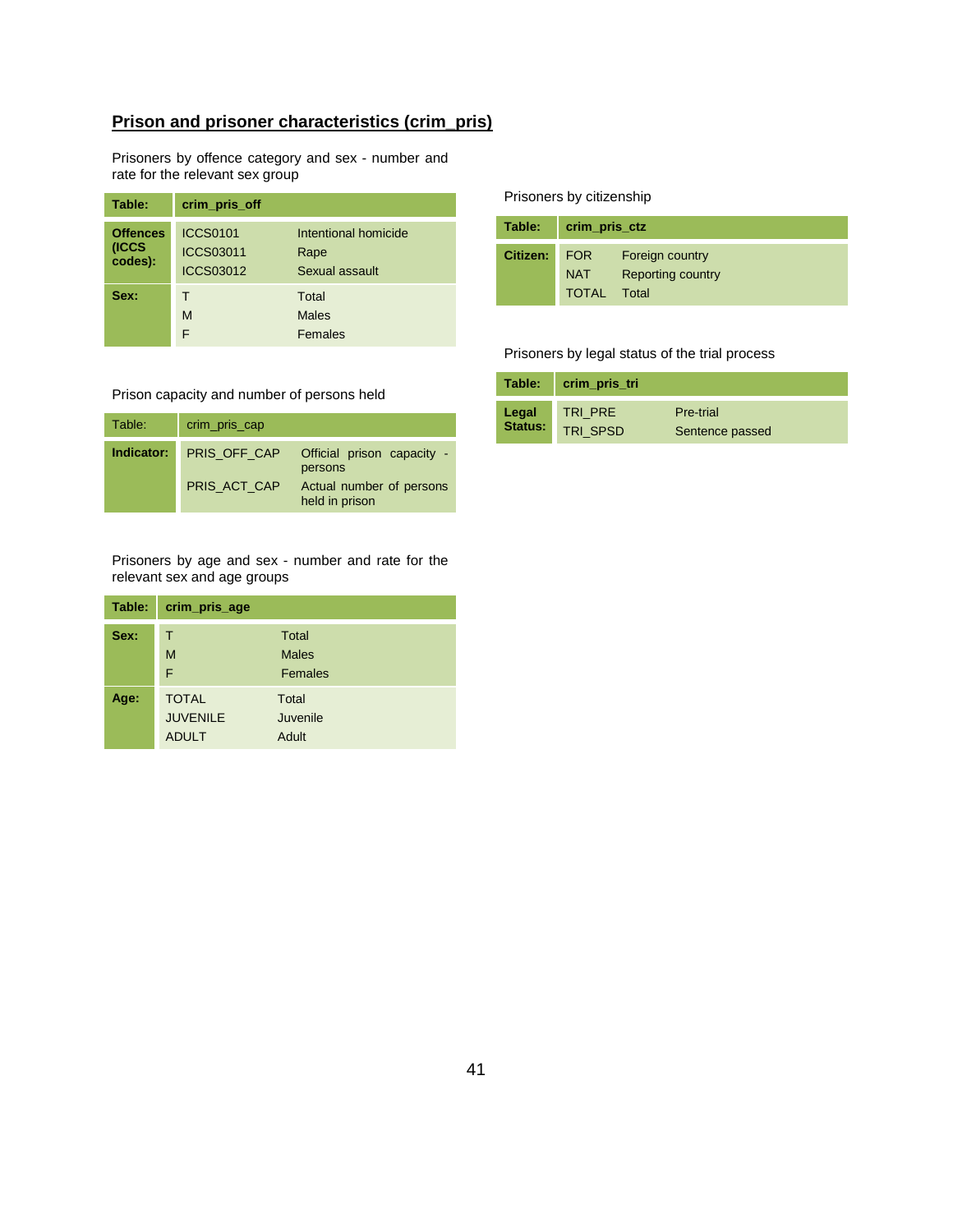### **4.2. Metadata**

Reference Metadata in Euro SDMX Metadata Structure (ESMS) can be found here: http://ec.europa.eu/eurostat/cache/metadata/en/crim\_esms.htm, and the Annex to this document (Crime and Criminal Justice Reference Metadata at Country Level) includes reference metadata at a national level. This document helps users of the data to be aware of how the data should be interpreted and what are their limits in using administrative data on crime and criminal justice.

# **4.3. Statistics Explained**

The Statistics Explained article for EU Statistics on crime and criminal justice on the Eurostat website gives information on general trends in crime and criminal justice. Statistics Explained presents various statistical topics in an easily understandable way, with links to the latest data, metadata and further information. The Statistics Explained article for crime and criminal justice statistics can be found here:

http://ec.europa.eu/eurostat/statistics-explained/index.php/Crime\_and\_criminal\_justice\_statistics

# **4.4. Statistics in focus**

Statistics in focus publications present the main results of statistical analyses on data collections from European countries and previous topics have covered different aspects of crime and criminal justice. The publications can be found here:

http://ec.europa.eu/eurostat/statistics-explained/index.php/Statistics\_in\_focus

# **4.5. Statistical working papers**

Statistical working papers are related to on-going statistical methodological developments and applied statistical studies, including significant strategic analyses written by Eurostat staff. The topics covered in statistical working papers on EU Statistics on crime and criminal justice include special topics not covered in the annual data collections, namely trafficking in human beings and money laundering. Both reports have been updated in recent years and are available free-of-charge from the Eurostat website as downloadable PDF files.

The Trafficking in human beings – revised 2015 edition presents the second report at the EU level on statistics on trafficking in human beings, covering the period 2010-2012. The data have been collected from different authorities working in the field of trafficking in human beings and are disaggregated by gender, age, citizenship and form of exploitation. The report also provides